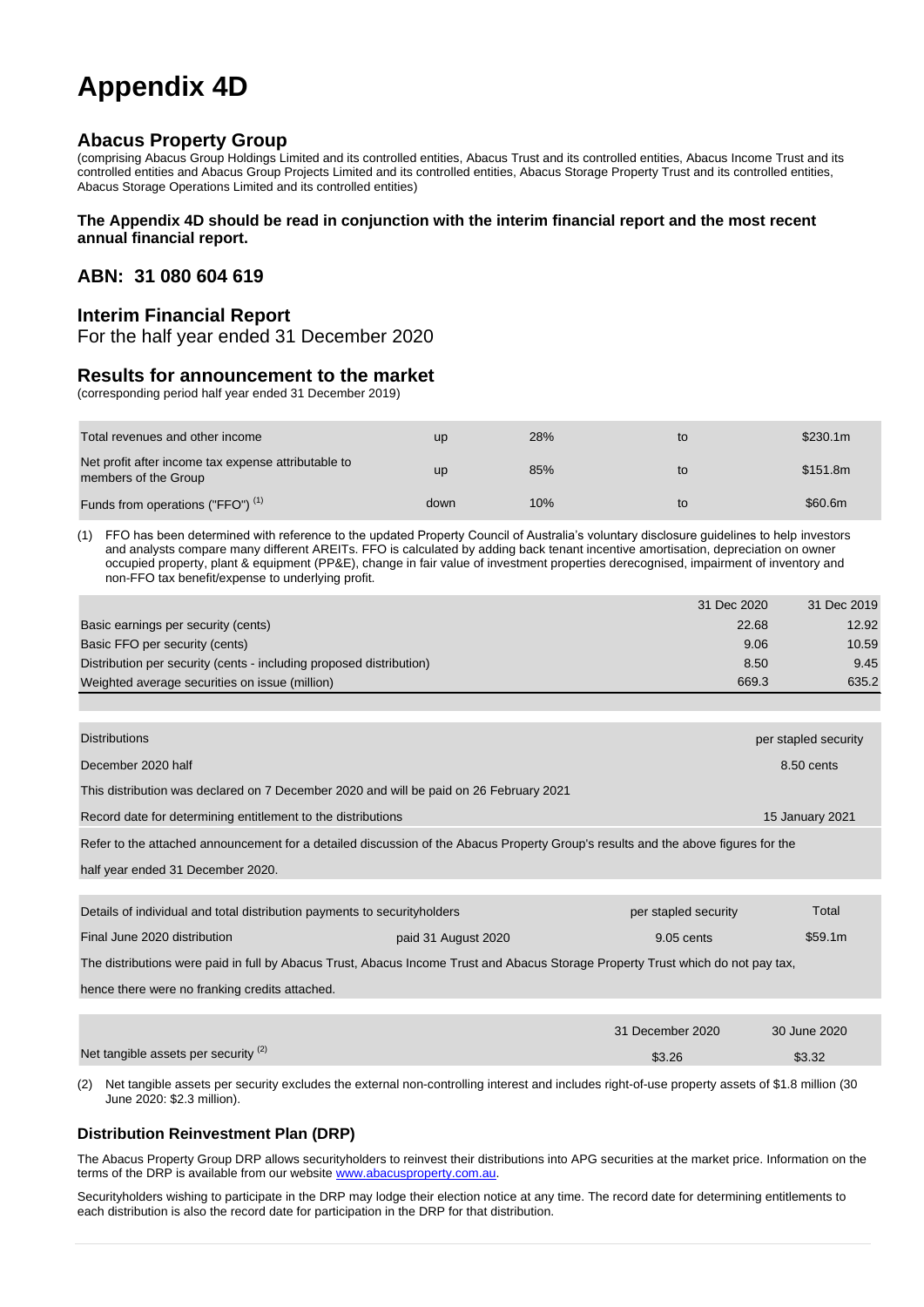

# Abacus Property Group

ABN 31 080 604 619

# Financial Report

For the half year ended 31 December 2020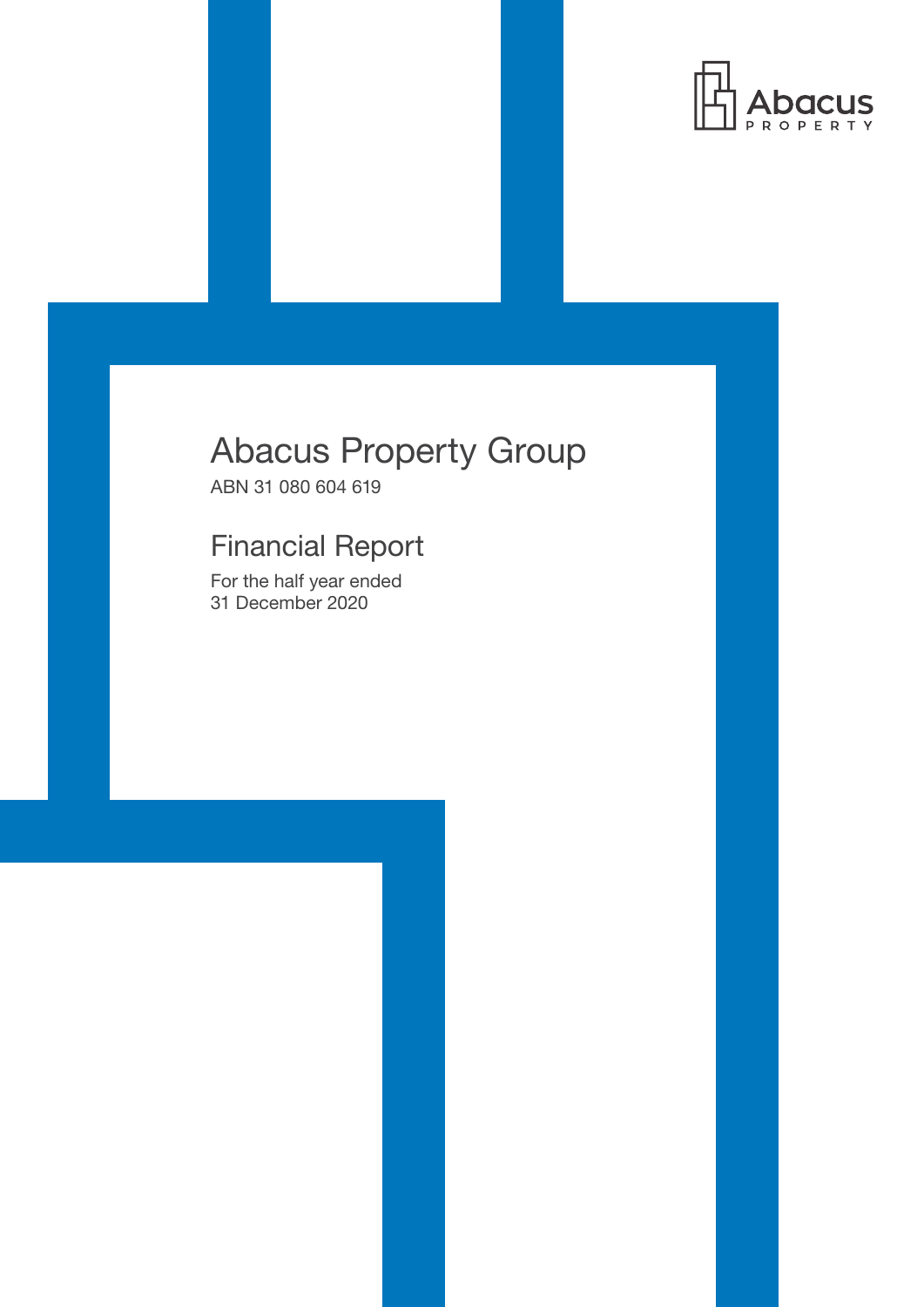# **HALF-YEAR FINANCIAL REPORT**

**31 December 2020**

### **Directory**

**Abacus Group Holdings Limited** ABN: 31 080 604 619

**Abacus Group Projects Limited** ABN: 11 104 066 104

**Abacus Storage Operations Limited** ABN: 37 112 457 075

**Abacus Funds Management Limited** ABN: 66 007 415 590

**Abacus Storage Funds Management Limited** ABN: 41 109 324 834

#### **Registered Office Share Registry:**

Level 34, Australia Square Boardroom Pty Ltd 264-278 George Street Level 12, 225 George St SYDNEY NSW 2000 SYDNEY NSW 2000 Tel: (02) 9253 8600 Tel: 1300 737 760 Fax: (02) 9253 8616 Fax: 1300 653 459 Website: www.abacusproperty.com.au

Perpetual Trustee Company Limited Ernst & Young Level 12 Angel Place 200 George Street 123 Pitt Street Street Street Street Street Street Street Street Street Street Street Street Street Street Street Street Street Street Street Street Street Street Street Street Street Street Street Street Street Street Str SYDNEY NSW 2000

#### **Custodian: Auditor (Financial and Compliance Plan):**

# **CONTENTS**

| <b>DIRECTORS' REPORT</b>                             | 2  |
|------------------------------------------------------|----|
| AUDITORS' INDEPENDENCE DECLARATION                   | 6  |
| <b>CONSOLIDATED INCOME STATEMENT</b>                 |    |
| CONSOLIDATED STATEMENT OF OTHER COMPREHENSIVE INCOME | 8  |
| CONSOLIDATED STATEMENT OF FINANCIAL POSITION         | 9  |
| CONSOLIDATED STATEMENT OF CASH FLOW                  | 11 |
| <b>CONSOLIDATED STATEMENT OF CHANGES IN EQUITY</b>   | 12 |
| NOTES TO THE FINANCIAL STATEMENTS                    | 14 |
| DIRECTORS' DECLARATION                               | 33 |
| <b>INDEPENDENT REVIEW REPORT</b>                     | 34 |

It is recommended that this Half-Year Financial Report should be read in conjunction with the Half-Year Financial Report of Abacus Trust, Abacus Group Projects Limited, Abacus Income Trust, Abacus Storage Property Trust and Abacus Storage Operations Limited as at 31 December 2020 and Abacus Property Group's 30 June 2020 Annual Financial Report. It is also recommended that the report be considered together with any public announcements made by the Abacus Property Group in accordance with its continuous disclosure obligations arising under the Corporations Act 2001.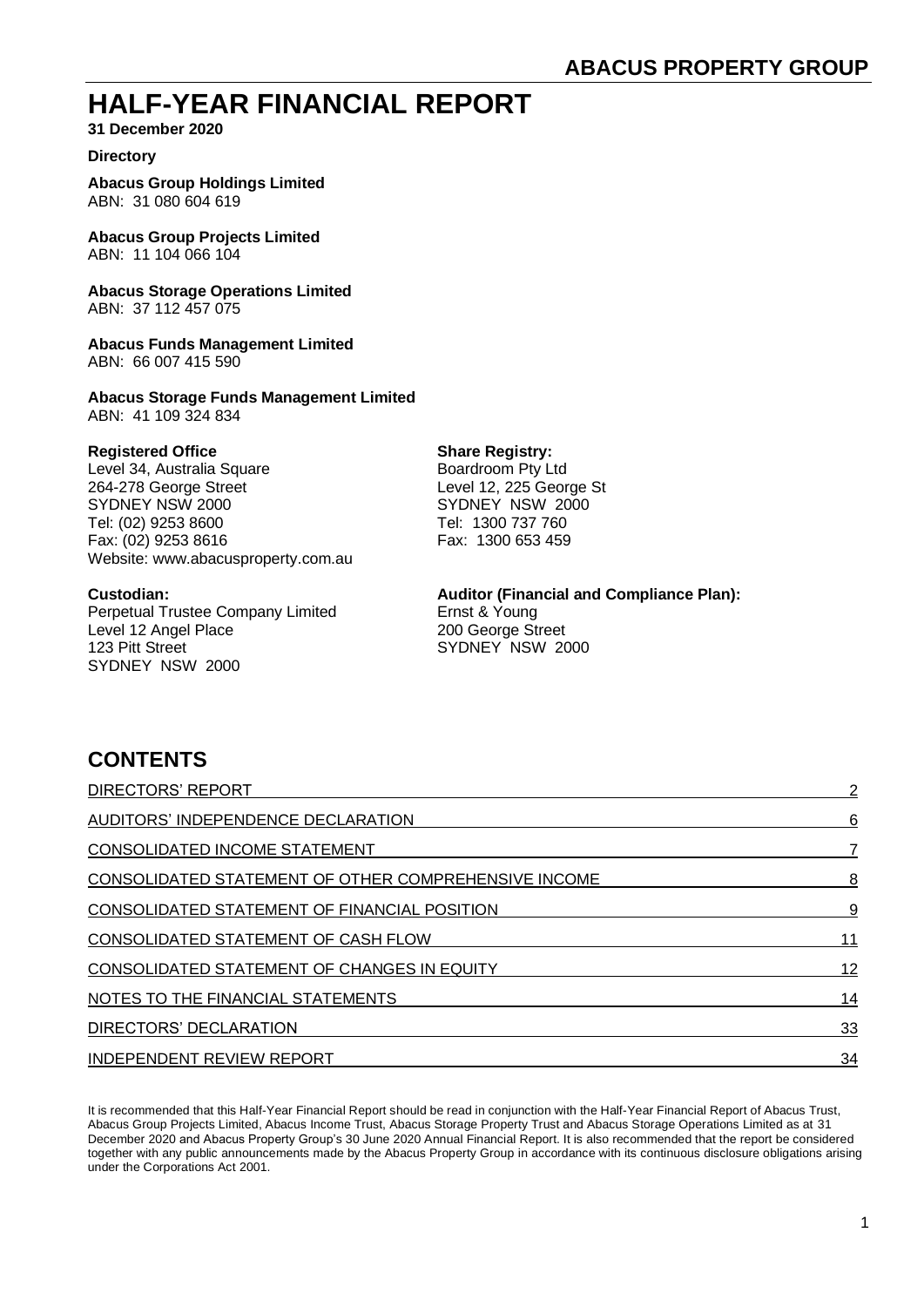**31 December 2020**

The Directors present their report for the period ended 31 December 2020.

# **DIRECTORS**

The Directors of Abacus Group Holdings Limited ("AGHL"), Abacus Funds Management Limited ("AFML") - the Responsible Entity of Abacus Trust ("AT") and Abacus Income Trust ("AIT"), Abacus Group Projects Limited ("AGPL"), Abacus Storage Funds Management Limited ("ASFML") - the Responsible Entity of Abacus Storage Property Trust ("ASPT") and Abacus Storage Operations Limited ("ASOL") in office during the half-year and until the date of this report are as follows. Directors were in office for this entire period unless otherwise stated.

| Myra Salkinder       | Chair (Non-executive)                     |
|----------------------|-------------------------------------------|
| <b>Steven Sewell</b> | <b>Managing Director</b>                  |
| <b>Trent Alston</b>  | Non-executive Director                    |
| Mark Haberlin        | Non-executive Director (Lead Independent) |
| <b>Holly Kramer</b>  | Non-executive Director                    |
| Jingmin Qian         | Non-executive Director                    |

# **STRUCTURE AND PRINCIPAL ACTIVITIES**

#### *Listed Structure / Entities*

The listed Abacus Property Group is a diversified property group that operates predominantly in Australia. It comprises AGHL, AT, AGPL, AIT, ASPT and ASOL (collectively "Abacus") and its securities trade on the Australian Securities Exchange ("ASX") as ABP. Abacus was listed on the ASX in November 2002 and its market capitalisation was over \$2.3 billion at 31 December 2020. Abacus is included in the S&P/ASX 200 A-REIT index (ASX:XPJ), a sub-index of the S&P/ASX 200 index that contains the listed vehicles classified as A-REITs.

Shares in AGHL, AGPL and ASOL and units in AT, AIT and ASPT have been stapled together so that none can be dealt with without the others and are traded together on the ASX as Abacus securities. An Abacus security consists of one share in AGHL, one unit in AT, one share in AGPL, one unit in AIT, one share in ASOL and one unit in ASPT. A transfer, issue or reorganisation of a share or unit in any of the component parts requires, while they continue to be stapled, a corresponding transfer, issue or reorganisation of a share or unit in each of the other component parts.

AGHL, AGPL and ASOL are companies that are incorporated and domiciled in Australia. AT, AIT and ASPT are Australian registered managed investment schemes. AFML is the Responsible Entity of AT and AIT and ASFML is the Responsible Entity of ASPT. Both AFML and ASFML are incorporated and domiciled in Australia and are wholly-owned subsidiaries of AGHL.

#### *Abacus Property Group Consolidation*

The application of AASB 10 by Abacus results in the consolidation of Abacus Wodonga Land Fund (the "Group"). This is due to the combination of Abacus' role as responsible entity, and variable returns from its investment in the fund.

AGHL has been identified as the parent entity of the Group. The financial report of the Group for the half-year ended 31 December 2020 comprises the consolidated financial reports of AGHL and its controlled entities, AT and its controlled entities, AGPL and its controlled entities, AIT and its controlled entities, ASOL and its controlled entities, ASPT and its controlled entities, and Abacus Wodonga Land Fund ("AWLF").

The principal activities of Abacus that contributed to its earnings during the course of the half-year ended 31 December 2020 were investment in commercial (office and other) and self storage properties, along with managing the legacy investments in property developments.

These activities are reported in the segment information note.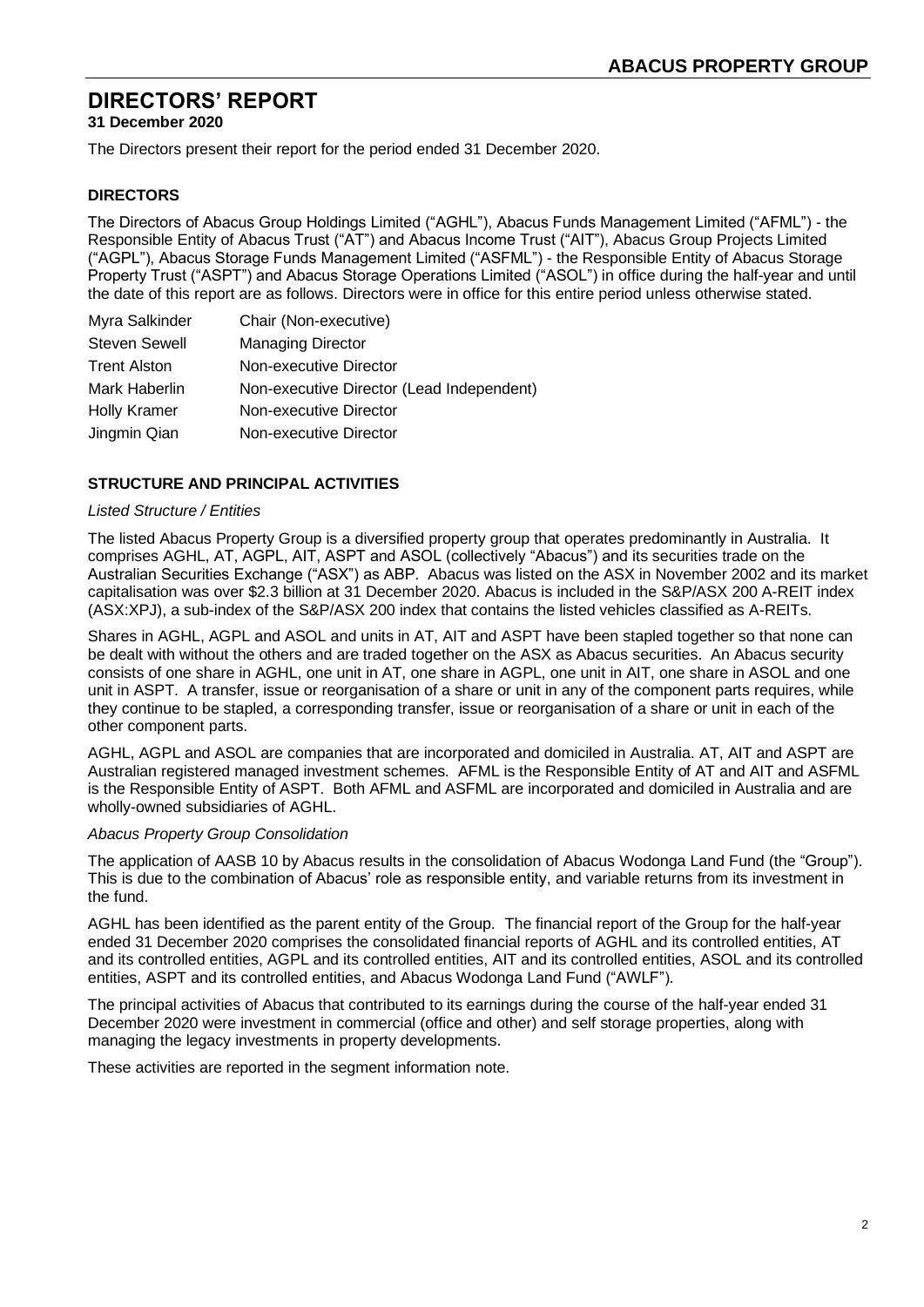**31 December 2020**

# **GROUP RESULTS SUMMARY**

The Group earned a statutory net profit excluding external non-controlling interests of \$151.8 million for the halfyear ended 31 December 2020 (December 2019: \$82.1 million). This profit has been calculated in accordance with Australian Accounting Standards. It includes certain significant items that are adjusted to enable securityholders to obtain an understanding of Abacus' funds from operations ("FFO") of \$60.6 million (December 2019: \$67.3 million).

FFO is derived from the statutory profit and present the results of the ongoing business activities in a way that reflects our underlying performance. FFO is the basis on which distributions are determined.

FFO has been determined with reference to the Property Council of Australia's voluntary disclosure guidelines to help investors and analysts compare Australian real estate organisations. FFO is calculated by adding back tenant incentive amortisation, depreciation on owner occupied property, plant & equipment (PP&E), change in fair value of investment properties derecognised, capital costs, unrealised fair value gains / losses on investment properties, adjustments arising from the effect of revaluing assets / liabilities carried at fair value (such as derivatives, financial instruments and investments), and other non-recurring adjustments deemed significant on account of their nature and non-FFO tax benefit/expense.

The reconciliation between the Group's statutory profit excluding non-controlling interests and FFO is as follows. This reconciliation has not been reviewed by the Group's auditor.

|                                                                                                                                 | 31 Dec 2020 | 31 Dec 2019 |
|---------------------------------------------------------------------------------------------------------------------------------|-------------|-------------|
|                                                                                                                                 | \$'000      | \$'000      |
| Consolidated statutory net profit after tax attributable to members of the Group                                                | 151,817     | 82,076      |
| Adjust for:                                                                                                                     |             |             |
| Net change in fair value of investment properties and property, plant and equipment derecognised                                | 3           | 54          |
| Net change in fair value of investment properties and property, plant and equipment held at balance<br>date                     | (93, 896)   | (25, 762)   |
| Net change in fair value of investments and financial instruments held at balance date                                          | 4,993       | 13,383      |
| Net change in fair value of property, plant and equipment and investment properties included in equity<br>accounted investments | (8,609)     | (4,006)     |
| Impairment (reversal) / charges                                                                                                 |             | 294         |
| Depreciation on owner occupied property, plant and equipment                                                                    | 1,689       | 1,354       |
| Net change in fair value of derivatives                                                                                         | (61)        | 942         |
| Amortisation of rent abatement incentives                                                                                       | 3,500       | 2,461       |
| Amortisation of other tenant incentives                                                                                         | 895         | 855         |
| Straightline of rental income                                                                                                   | (100)       | (1,302)     |
| Movement in lease liabilities                                                                                                   | (589)       | (426)       |
| Net tax (benefit) / expense on non-FFO Items                                                                                    | 964         | (2,632)     |
| Abacus funds from operations ("FFO")                                                                                            | 60,606      | 67,291      |
|                                                                                                                                 | 31 Dec 2020 | 31 Dec 2019 |
| Basic earnings per security (cents)                                                                                             | 22.68       | 12.92       |
| Basic FFO per security (cents)                                                                                                  | 9.06        | 10.59       |
| Distribution per security (cents - including proposed distribution)                                                             | 8.50        | 9.45        |
| Weighted average securities on issue (million)                                                                                  | 669.3       | 635.2       |

Abacus continued to focus its investment capital on acquisitions across the commercial office and self storage sectors in line with its capital allocation strategy as these sectors, in Abacus' view, represented the best risk adjusted returns over the investment period. Abacus purchased the following properties during the period: the balance of the 8% interest in 201 Elizabeth Street, Sydney NSW for \$53 million and 11 self storage sites in Bassendean WA, Cheltenham VIC, Cockburn Central WA, Epping VIC, Granville NSW, Maddington NSW, North Wollongong NSW, Perth Airport WA, Redbank Plains QLD, Rowville VIC and Yarraville VIC for \$100 million.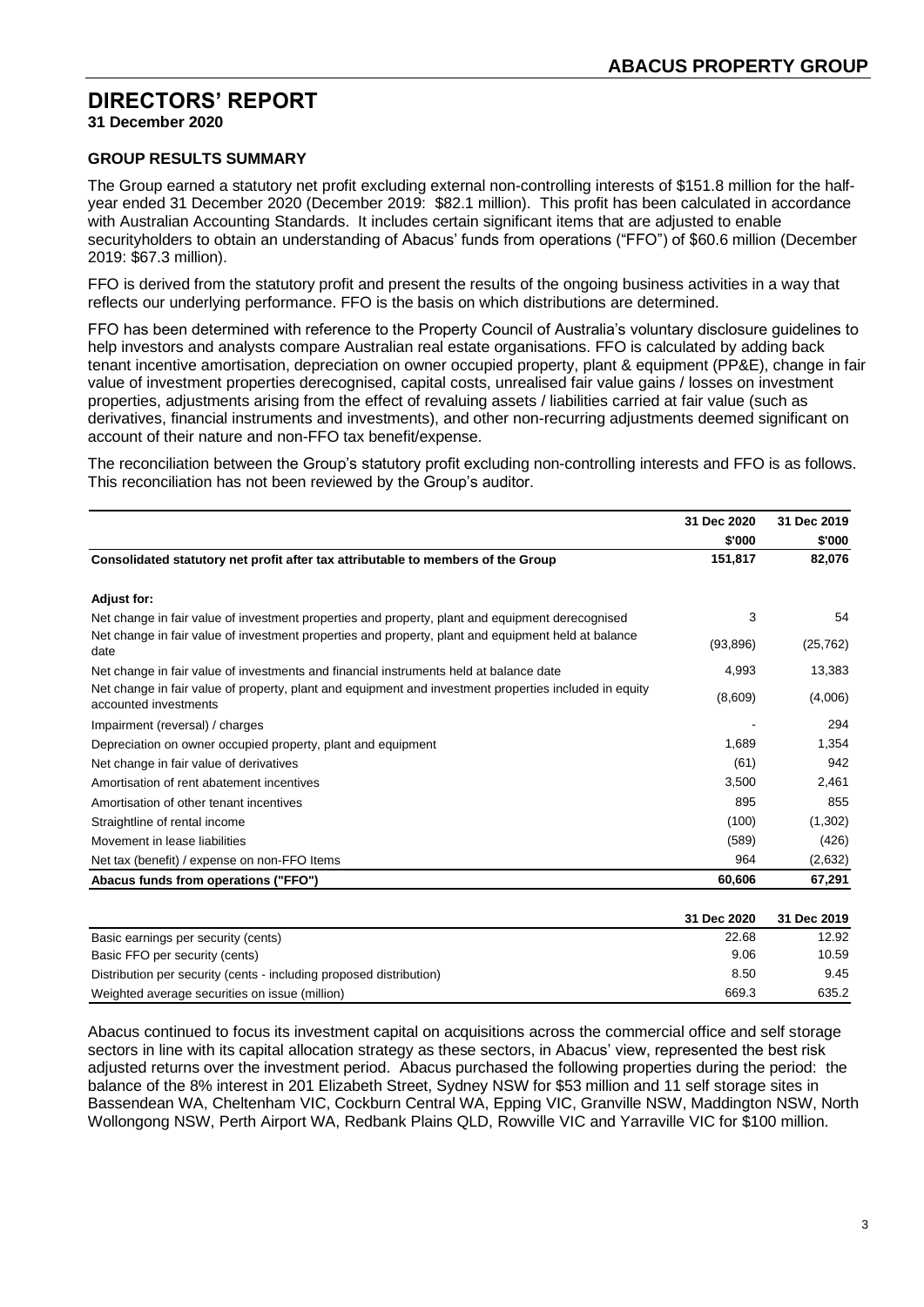**31 December 2020**

# **GROUP RESULTS SUMMARY (continued)**

#### *Impact of the COVID-19 pandemic*

Further to the tenant engagement program implemented in March 2020, the Group continues to communicate with all tenants, particularly the tenants whose businesses have been severely impacted by the COVID-19 pandemic. In assessing requests for rental support, Abacus has complied with the National Cabinet Mandatory Code of Conduct for SME Commercial Leasing Principles during COVID-19 ("Code"). In addition, rental support has been provided to tenants who do not qualify under the Code in return for extension of leases where possible. in order to assist in the retention of these tenants over the medium term.

During the half year ended 31 December 2020, the amount of rent concessions provided to tenants is \$2.8 million with 68% or \$1.9 million provided in the form of a rent waiver. The total amount of rent concessions provided to tenants since March 2020 to 31 December 2020 is \$6.8 million with 64% or \$4.3 million provided in the form of a rent waiver. The rent concessions represent 7% of rental income and \$0.8 million has been expensed in the half year ended 31 December 2020, with the remaining rent waivers amortised over the life of the leases as lease incentives. The balance 36% of the rent concessions has been provided to tenants in the form of a rent deferral recoverable under the Code over a minimum of two years or the life of the lease whichever is longer. In support of the rent waivers, the Group received \$0.8 million of rebates from the state governments during the period. Since the balance date, there has been no material change to the amount of rent concessions provided to tenants.

While self storage does not strictly fall within the Code, tenants have been offered rent relief. The relief is being structured as rent waivers with no rent deferrals being offered to tenants. To 31 December 2020 there have been a total of 653 tenants seeking COVID-19 related abatement through the dedicated Storage King hotline including 46 tenants during the half year ended 31 December 2020. These are weighted equally by number between commercial and residential tenants. Abatements for the half year ended 31 December 2020 were \$0.2 million which equates to 0.4% of rent roll.

Due to the COVID-19 pandemic, it is expected that short to medium term downside risks to demand and rental growth will emerge. Going forward, some businesses may reassess their future workspace needs and an extensive work from home period may accelerate changes in the use and demand for some office space. Whether that translates to less shared workspaces (such as hot-desking), an increase in flexible work arrangements or a demand for more space to comply with physical distancing requirements, remains to be seen.

#### *Valuations*

The Abacus investment property portfolio was revalued at period end which resulted in a gain of \$93.9 million or 3.3% in the six months to 31 December 2020. The investment property portfolio's overall weighted average capitalisation rate tightened 22 basis points from 6.00% to 5.78%. The investment portfolio (including equity accounted properties) is now valued at over \$3.31 billion including \$1.81 billion of commercial properties across 30 assets and \$1.50 billion of self storage facilities across 92 assets.

The COVID-19 pandemic has created unprecedented uncertainty in the short to medium term economic environment, in particular, the continued lack of market transactions, which are ordinarily a strong source of evidence for valuations of investment properties. Further considerations in relation to the COVID-19 pandemic and impact on property valuations are detailed in note 2 of the financial statements.

As part of the portfolio valuation process for the period ended 31 December 2020, 17 of the 122 investment properties (excluding equity accounted properties) or 14% by number were independently valued. The remaining properties were subject to internal valuation and, where appropriate, their values were adjusted.

Abacus' storage portfolio has proven resilient over the past six months achieving both rental income growth as well as yield compression. As financial markets remain volatile, this may increase the attractiveness of self storage income which is perceived as relatively resilient. The current environment supports the Group's capital allocation strategy to increase its exposure in this asset class and improve recurring earnings.

Further Abacus believes that its commercial office portfolio remains robust in the current conditions. The majority of Abacus' offices:

- are well located in CBD or suburban locations with low and often below market average rent levels;
- have limited exposure to full floor or multi-floor tenants; and
- have ample car parking spaces.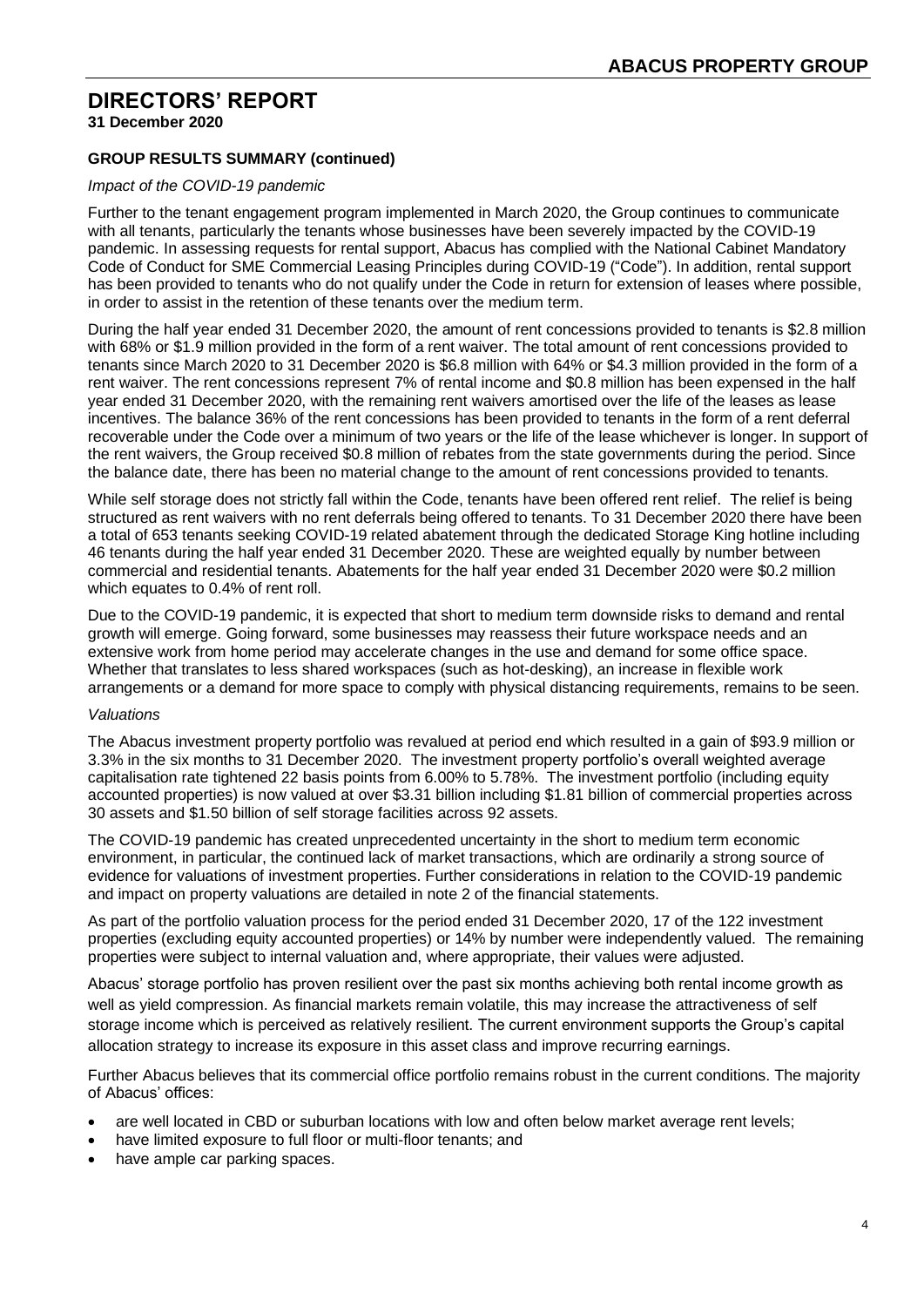**31 December 2020**

# **GROUP RESULTS SUMMARY (continued)**

The potential cost for a tenant (financial and time) of relocating to another property in the same location often outweighs the benefit of a cheaper rent elsewhere. The Group's tenants are strongly connected to the property's location, which is traditionally the reason they initially leased the property and this results in a positive predisposition to remain. Due to the multi-tenanted floor structure, Abacus has the ability to work proactively with its tenants to contract or expand and adjust their space requirements as needed.

As a result of current market conditions and a shift in future expectations in the office sector, Abacus has targeted assets that offer more stabilised income streams with longer dated value enhancing strategies. This capital allocation strategy supports the Group's drive to improve recurring earnings.

# **CHANGES IN THE STATE OF AFFAIRS**

The contributed equity of the Group increased \$431.4 million to \$2,311.2 million compared to \$1,879.8 million as at 30 June 2020. In December 2020, Abacus completed a fully underwritten 1-for-4.8 accelerated nonrenounceable pro rata entitlement offer was also offered in December 2020 to eligible securityholders to apply for new securities at \$2.90 per stapled security which raised \$402 million. Further, securityholders participated in the distribution reinvestment plan during the period.

Total equity increased by \$514.3 million to \$2,721.0 million at 31 December 2020 compared to \$2,206.7 million at 30 June 2020.

# **DISTRIBUTIONS**

An interim distribution of 8.50 cents per Abacus stapled security was declared on 7 December 2020 which will be paid on 26 February 2021. Distributions are paid on a semi-annual basis.

# **SIGNIFICANT EVENTS AFTER BALANCE DATE**

Other than as disclosed already in this report and to the knowledge of directors, there has been no matter or circumstance that has arisen since the end of the half-year that has significantly affected, or may affect, the Group's operations in future financial periods, the results of those operations or the Group's state of affairs in future financial periods.

# **ROUNDING**

The amounts contained in this report and in the half-year financial report have been rounded to the nearest \$1,000 (where rounding is applicable) under the option available to the Group under ASIC Corporations Instrument 2016/191. The Group is an entity to which the instrument applies.

# **AUDITOR'S INDEPENDENCE DECLARATION**

We have obtained an independence declaration from our auditor. Ernst & Young, and such declaration is set out on page 6.

Signed in accordance with a resolution of the directors. Abacus Group Holdings Limited (ABN 31 080 604 619)

 $\epsilon$ lbio

Myra Salkinder Steven Sewell Chair **Chair** Managing Director Sydney, 18 February 2021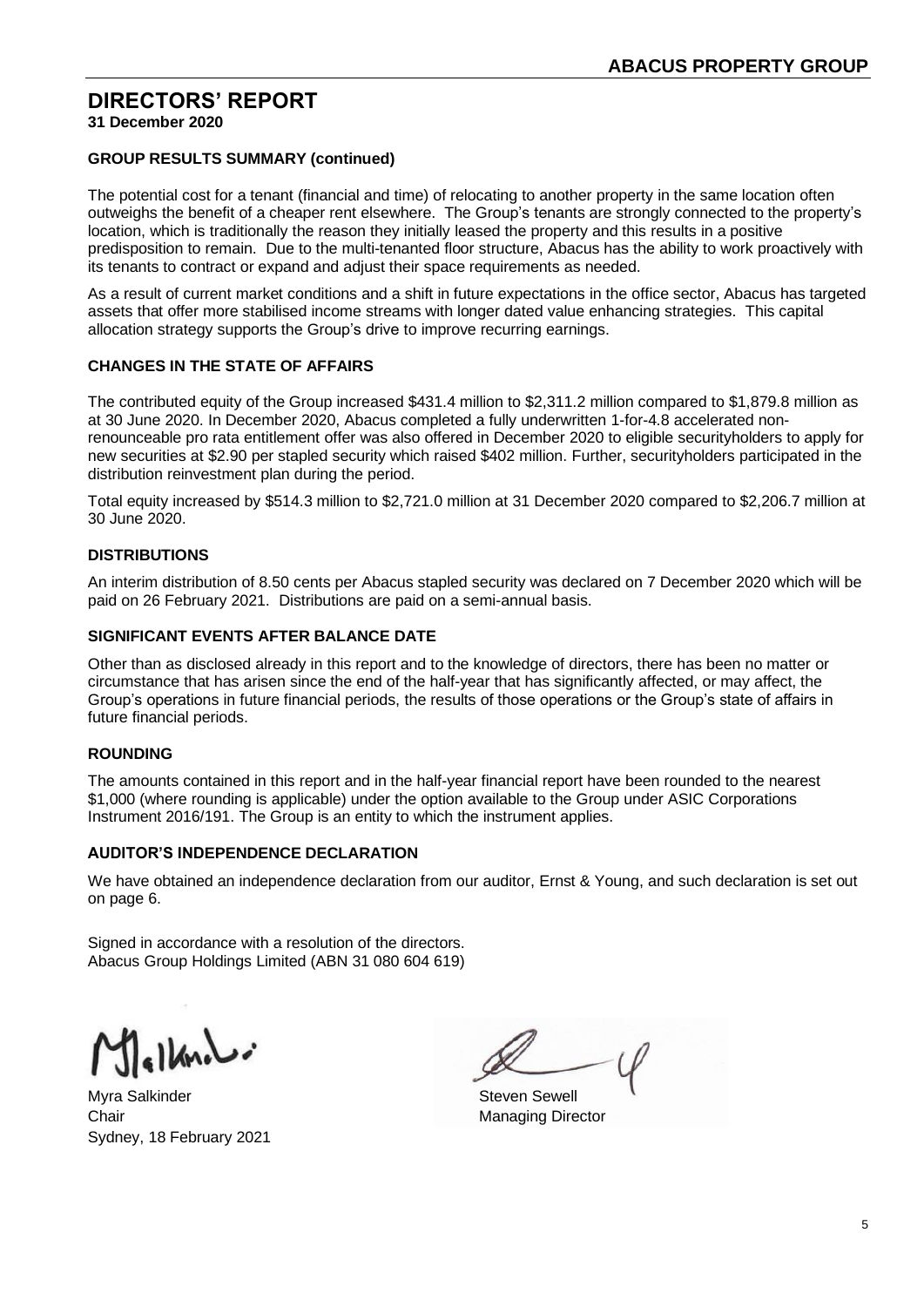

Ernst & Young 200 George Street Sydney NSW 2000 Australia GPO Box 2646 Sydney NSW 2001 Tel: +61 2 9248 5555 Fax: +61 2 9248 5959 ey.com/au

# **Auditor's Independence Declaration to the Directors of Abacus Group Holdings Limited**

As lead auditor for the review of the half-year financial report of Abacus Group Holdings Limited for the half-year ended 31 December 2020, I declare to the best of my knowledge and belief, there have been:

- a) No contraventions of the auditor independence requirements of the *Corporations Act 2001* in relation to the review*;* and
- b) No contraventions of any applicable code of professional conduct in relation to the review.

This declaration is in respect of Abacus Group Holdings Limited and the entities it controlled during the financial period.

Ernst & Young

Anthony Ewan Partner 18 February 2021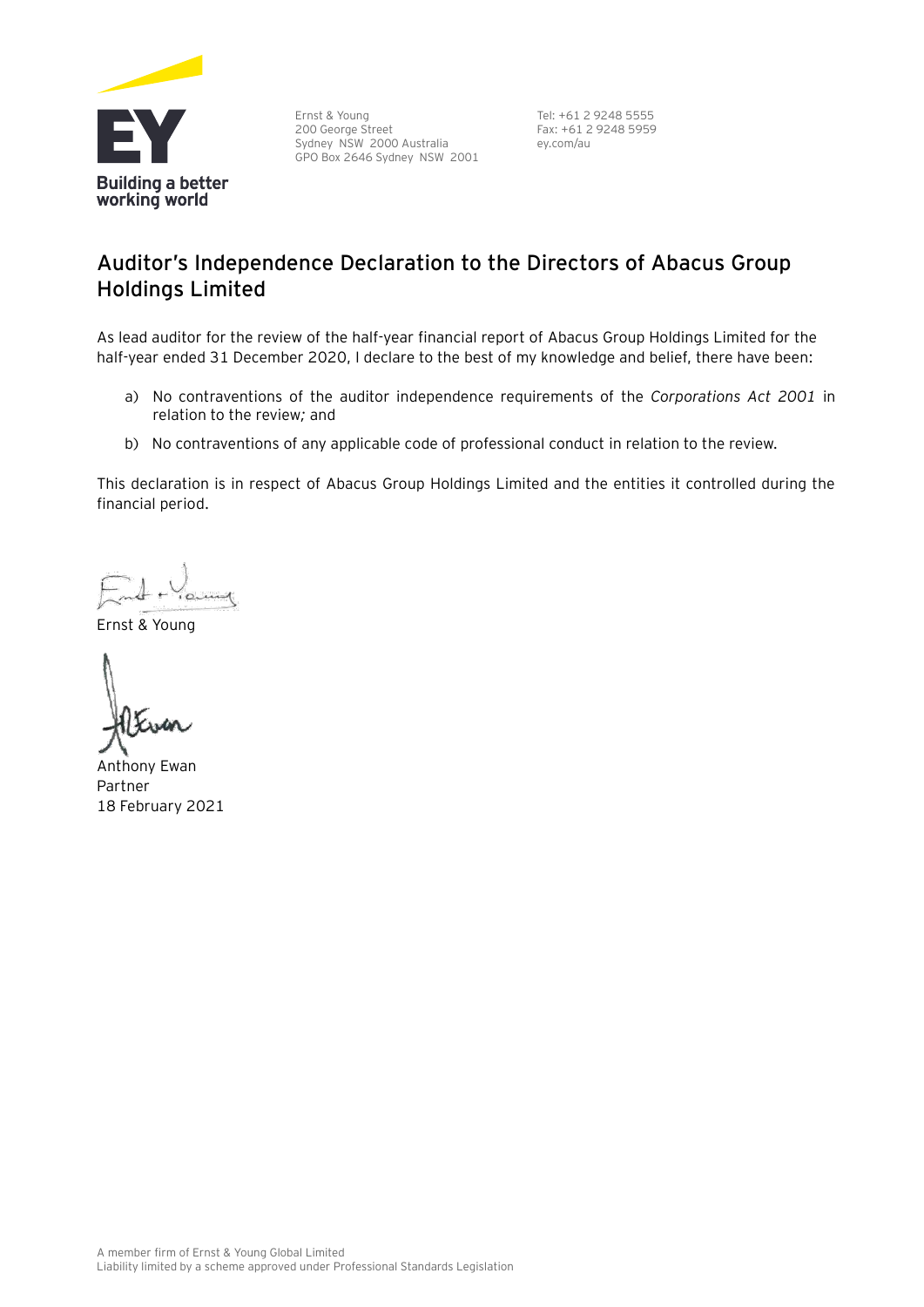# **CONSOLIDATED INCOME STATEMENT**

**HALF-YEAR ENDED 31 DECEMBER 2020**

|                                                                                   |              | 31 Dec 2020 | 31 Dec 2019 |
|-----------------------------------------------------------------------------------|--------------|-------------|-------------|
|                                                                                   | <b>Notes</b> | \$'000      | \$'000      |
| <b>REVENUE</b>                                                                    |              |             |             |
| Rental income                                                                     |              | 106,895     | 91,268      |
| Finance income                                                                    |              | 7,910       | 35,390      |
| Fee income                                                                        |              | 2,193       | 2,774       |
| Sale of inventory                                                                 |              | 2,944       | 15,027      |
| <b>Total Revenue</b>                                                              |              | 119,942     | 144,459     |
| <b>OTHER INCOME</b>                                                               |              |             |             |
| Net change in fair value of investment properties held at balance date            |              | 93,896      | 25,762      |
| Share of profit from equity accounted investments                                 | 5(a)         | 12,887      | 9,902       |
| Net change in fair value of derivatives                                           |              | 61          | (942)       |
| Other income                                                                      |              | 3,279       | 73          |
| <b>Total Revenue and Other Income</b>                                             |              | 230,065     | 179,254     |
|                                                                                   |              |             |             |
| Property expenses and outgoings                                                   |              | (31,097)    | (32,094)    |
| Depreciation and amortisation expense                                             |              | (3,430)     | (2,209)     |
| Cost of inventory sales                                                           |              | (2,709)     | (12,026)    |
| Net change in fair value of investment properties, property, plant and equipment, |              |             | 2,863       |
| investments and financial instruments derecognised                                |              | (3)         |             |
| Net change in fair value of investments held at balance date                      |              | (4,993)     | (13, 383)   |
| Impairment charges                                                                |              | (2,750)     | (4,760)     |
| Finance costs                                                                     |              | (12, 653)   | (10, 713)   |
| Administrative and other expenses                                                 |              | (15, 673)   | (12,653)    |
| <b>PROFIT BEFORE TAX</b>                                                          |              | 156,757     | 94,279      |
| Income tax expense                                                                |              | (4,740)     | (12, 186)   |
| <b>NET PROFIT AFTER TAX</b>                                                       |              | 152,017     | 82,093      |
|                                                                                   |              |             |             |
| <b>PROFIT ATTRIBUTABLE TO:</b>                                                    |              |             |             |
| Equity holders of the parent entity (AGHL)                                        |              | (20, 023)   | 3,568       |
| Equity holders of other stapled entities                                          |              |             |             |
| AT members                                                                        |              | 29,928      | 31,035      |
| <b>AGPL members</b>                                                               |              | 12,620      | 2,014       |
| AIT members                                                                       |              | 2,247       | 3,484       |
| <b>ASPT</b> members                                                               |              | 84,754      | 16,167      |
| <b>ASOL members</b>                                                               |              | 42,291      | 25,808      |
| <b>Stapled security holders</b>                                                   |              | 151,817     | 82,076      |
| Net profit attributable to external non-controlling interests                     |              | 200         | 17          |
| <b>NET PROFIT</b>                                                                 |              | 152,017     | 82,093      |

**Basic and diluted earnings per stapled security (cents)** 1 1 22.68 12.92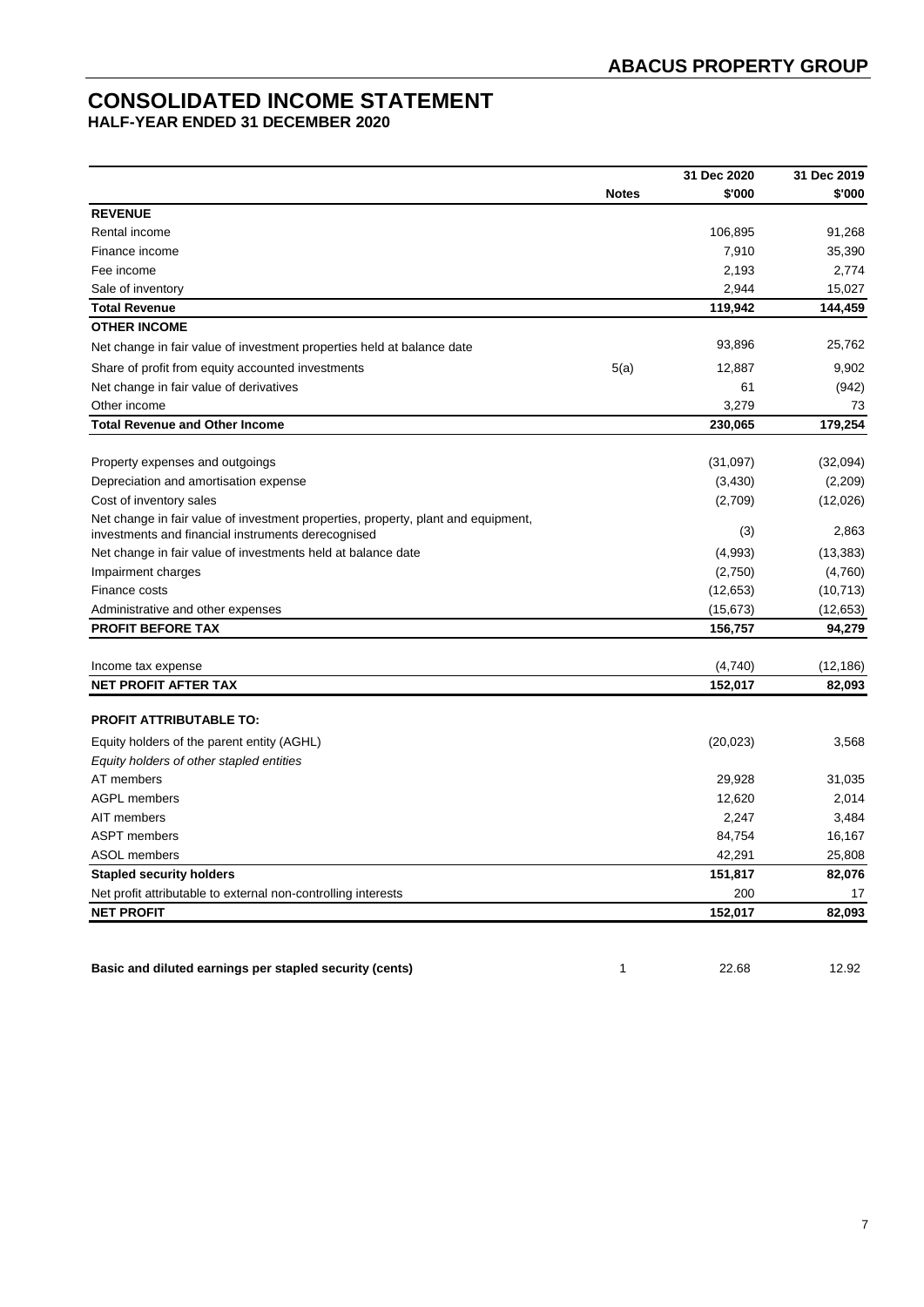# **CONSOLIDATED STATEMENT OF COMPREHENSIVE INCOME HALF-YEAR ENDED 31 DECEMBER 2020**

|                                                                                                                  | 31 Dec 2020 | 31 Dec 2019<br>\$'000 |
|------------------------------------------------------------------------------------------------------------------|-------------|-----------------------|
|                                                                                                                  | \$'000      |                       |
| <b>NET PROFIT AFTER TAX</b>                                                                                      | 152,017     | 82,093                |
| <b>OTHER COMPREHENSIVE INCOME</b>                                                                                |             |                       |
| Items that may be reclassified subsequently to the income statement                                              |             |                       |
| Foreign exchange translation adjustments, net of tax                                                             | (170)       | 1,079                 |
| TOTAL COMPREHENSIVE INCOME FOR THE PERIOD                                                                        | 151,847     | 83,172                |
| Total comprehensive income attributable to:                                                                      |             |                       |
| Members of the Group                                                                                             | 151,647     | 83,155                |
| External non-controlling interests                                                                               | 200         | 17                    |
| TOTAL COMPREHENSIVE INCOME FOR THE PERIOD                                                                        | 151,847     | 83,172                |
| Total comprehensive income / (loss) attributable to members of the Group analysed by<br>amounts attributable to: |             |                       |
| <b>AGHL members</b>                                                                                              | (20, 023)   | 3,568                 |
| AT members                                                                                                       | 29,928      | 31,035                |
| AGPL members                                                                                                     | 12,620      | 2,014                 |
| AIT members                                                                                                      | 2,247       | 3,484                 |
| <b>ASPT</b> members                                                                                              | 84,614      | 17,171                |
| ASOL members                                                                                                     | 42,261      | 25,883                |
| TOTAL COMPREHENSIVE INCOME AFTER TAX ATTRIBUTABLE<br>TO MEMBERS OF THE GROUP                                     | 151,647     | 83,155                |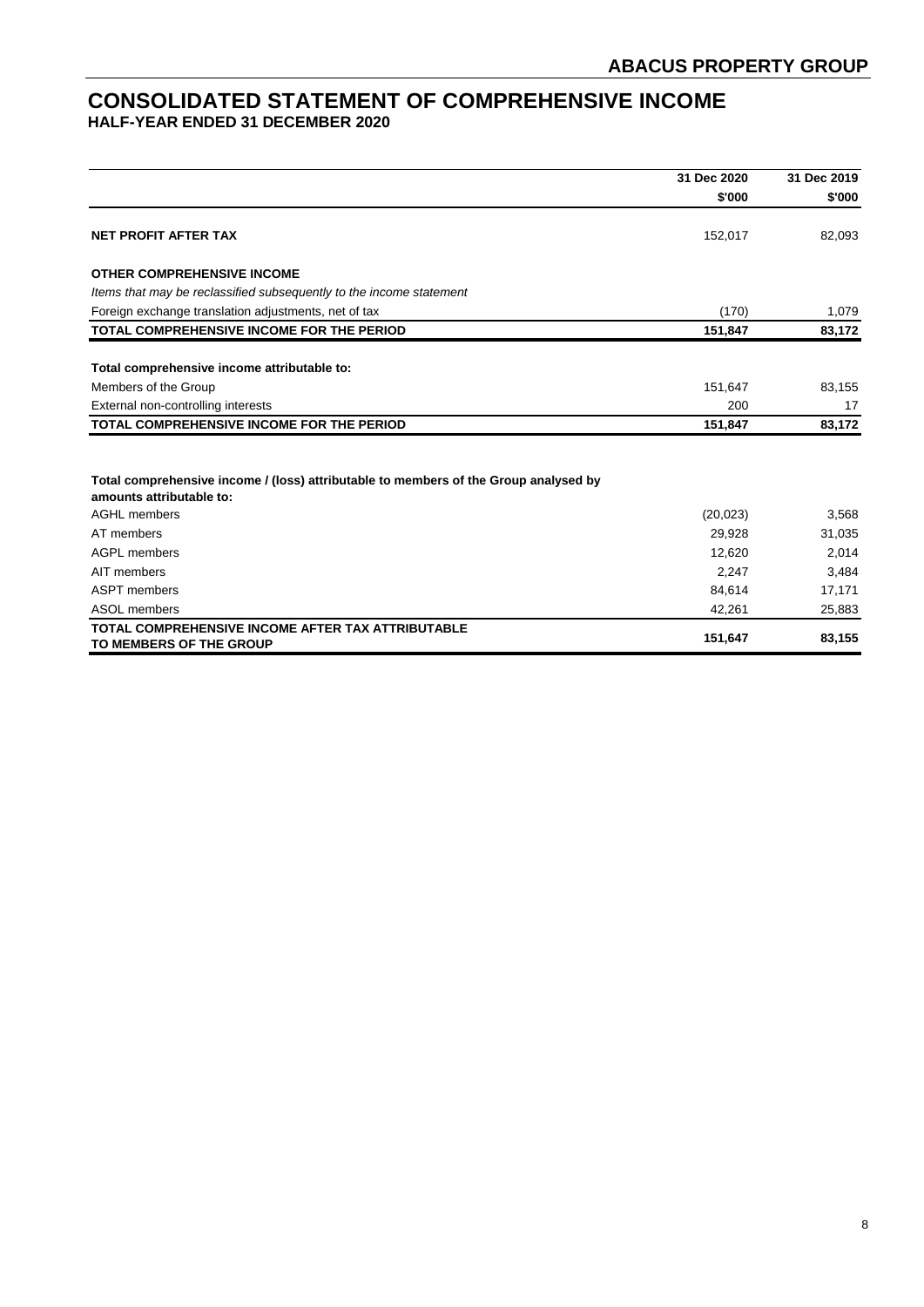# **CONSOLIDATED STATEMENT OF FINANCIAL POSITION**

**AS AT 31 DECEMBER 2020**

|                                       |                | 31 Dec 2020 | 30 Jun 2020 |
|---------------------------------------|----------------|-------------|-------------|
|                                       | <b>Notes</b>   | \$'000      | \$'000      |
| <b>CURRENT ASSETS</b>                 |                |             |             |
| Investment properties held for sale   | $\overline{2}$ | 88,846      |             |
| Inventory                             | 3(a)           |             | 2,241       |
| Property loans                        | 4(a)           | 9,592       | 73,163      |
| Cash and cash equivalents             |                | 88,654      | 127,313     |
| Trade and other receivables           |                | 16,563      | 39,427      |
| Other                                 |                | 5,953       | 3,695       |
| <b>TOTAL CURRENT ASSETS</b>           |                | 209,608     | 245,839     |
|                                       |                |             |             |
| <b>NON-CURRENT ASSETS</b>             |                |             |             |
| Investment properties                 | $\overline{2}$ | 2,850,851   | 2,652,916   |
| Inventory                             | 3(b)           | 47,289      | 45,763      |
| Property loans                        | 4(b)           | 77,831      | 63,221      |
| Equity accounted investments          | 5(b)           | 122,447     | 123,429     |
| Deferred tax assets                   |                | 23,545      | 18,512      |
| Property, plant and equipment         | 10             | 18,099      | 17,832      |
| Other financial assets                | 4(c)           | 159,024     | 141,508     |
| Intangible assets and goodwill        |                | 107,805     | 32,991      |
| Other                                 |                | 35          | 25          |
| <b>TOTAL NON-CURRENT ASSETS</b>       |                | 3,406,926   | 3,096,197   |
|                                       |                |             |             |
| <b>TOTAL ASSETS</b>                   |                | 3,616,534   | 3,342,036   |
| <b>CURRENT LIABILITIES</b>            |                |             |             |
| Trade and other payables              |                | 94,950      | 80,990      |
| Derivatives at fair value             |                | 135         | 123         |
| Income tax payable                    |                | 1,942       | 11,581      |
| Other                                 |                | 4,058       | 4,642       |
| <b>TOTAL CURRENT LIABILITIES</b>      |                | 101,085     | 97,336      |
|                                       |                |             |             |
| <b>NON-CURRENT LIABILITIES</b>        |                |             |             |
| Interest-bearing loans and borrowings | 6(a)           | 750,983     | 1,009,760   |
| Derivatives at fair value             |                | 1,480       | 1,543       |
| Deferred tax liabilities              |                | 34,991      | 20,347      |
| Other                                 |                | 7,028       | 6,336       |
| <b>TOTAL NON-CURRENT LIABILITIES</b>  |                | 794,482     | 1,037,986   |
|                                       |                |             |             |
| <b>TOTAL LIABILITIES</b>              |                | 895,567     | 1,135,322   |
| <b>NET ASSETS</b>                     |                | 2,720,967   | 2,206,714   |
|                                       |                |             |             |
| <b>TOTAL EQUITY</b>                   |                | 2,720,967   | 2,206,714   |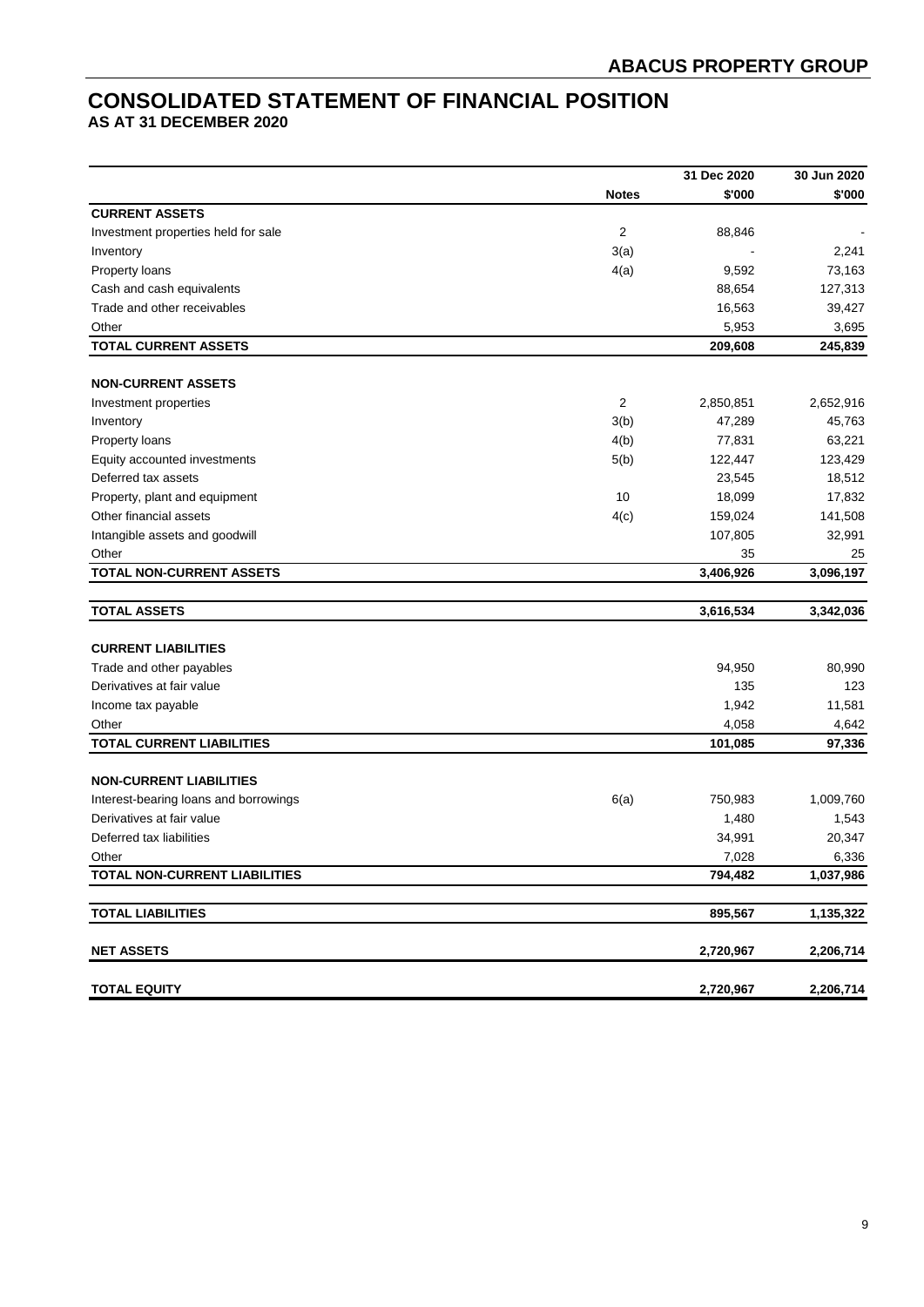# **CONSOLIDATED STATEMENT OF FINANCIAL POSITION (continued) AS AT 31 DECEMBER 2020**

|                                                                 |              | 31 Dec 2020 | 30 Jun 2020 |
|-----------------------------------------------------------------|--------------|-------------|-------------|
|                                                                 | <b>Notes</b> | \$'000      | \$'000      |
| Equity attributable to members of AGHL:                         |              |             |             |
| Contributed equity                                              |              | 511,150     | 411,422     |
| <b>Reserves</b>                                                 |              | 1,696       | 2,336       |
| Retained earnings                                               |              | 155,974     | 175,997     |
| Total equity attributable to members of AGHL:                   |              | 668,820     | 589,755     |
|                                                                 |              |             |             |
| Equity attributable to unitholders of AT:                       |              |             |             |
| Contributed equity                                              |              | 1,270,005   | 1,079,576   |
| <b>Accumulated losses</b>                                       |              | (199, 074)  | (171, 628)  |
| Total equity attributable to unitholders of AT:                 |              | 1,070,931   | 907,948     |
|                                                                 |              |             |             |
| Equity attributable to members of AGPL:                         |              |             |             |
| Contributed equity                                              |              | 40,606      | 32,910      |
| Retained earnings                                               |              | 34,416      | 21,796      |
| Total equity attributable to members of AGPL:                   |              | 75,022      | 54,706      |
|                                                                 |              |             |             |
| Equity attributable to unitholders of AIT:                      |              |             |             |
| Contributed equity                                              |              | 173,774     | 148,013     |
| <b>Accumulated losses</b>                                       |              | (93, 590)   | (92, 837)   |
| Total equity attributable to unitholders of AIT:                |              | 80,184      | 55,176      |
|                                                                 |              |             |             |
| Equity attributable to members of ASPT:                         |              |             |             |
| Contributed equity                                              |              | 257,676     | 172,891     |
| Reserves                                                        |              | 736         | 876         |
| Retained earnings                                               |              | 136,318     | 59,564      |
| Total equity attributable to members of ASPT:                   |              | 394,730     | 233,331     |
|                                                                 |              |             |             |
| Equity attributable to members of ASOL:                         |              |             |             |
| Contributed equity                                              |              | 57,974      | 34,953      |
| Reserves                                                        |              | 28          | 58          |
| Retained earnings                                               |              | 368,108     | 325,817     |
| Total equity attributable to members of ASOL:                   |              | 426,110     | 360,828     |
|                                                                 |              |             |             |
| Equity attributable to external non-controlling interest:       |              |             |             |
| Contributed equity                                              |              | 16,445      | 16,445      |
| <b>Accumulated losses</b>                                       |              | (11, 275)   | (11, 475)   |
| Total equity attributable to external non-controlling interest: |              | 5,170       | 4,970       |
|                                                                 |              |             |             |
| <b>TOTAL EQUITY</b>                                             |              | 2,720,967   | 2,206,714   |
|                                                                 |              |             |             |
| Contributed equity                                              | 8            | 2,311,185   | 1,879,765   |
| Reserves                                                        |              | 2,460       | 3,270       |
| Retained earnings                                               |              | 402,152     | 318,709     |
| Total stapled security holders' interest in equity              |              | 2,715,797   | 2,201,744   |
| Total external non-controlling interest                         |              | 5,170       | 4,970       |
| <b>TOTAL EQUITY</b>                                             |              | 2,720,967   | 2,206,714   |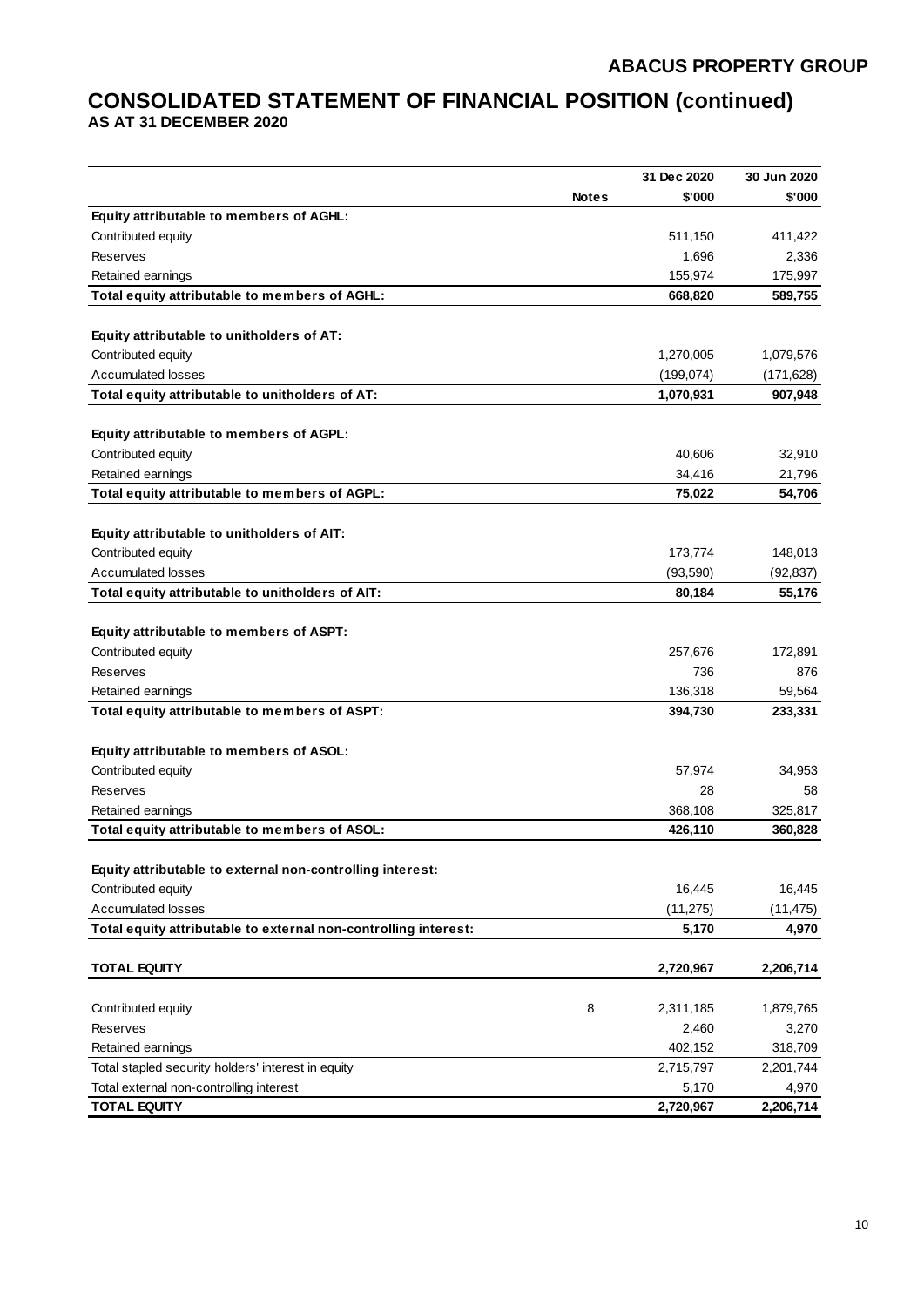# **CONSOLIDATED STATEMENT OF CASH FLOW**

**HALF-YEAR ENDED 31 DECEMBER 2020**

|                                                                   | 31 Dec 2020 | 31 Dec 2019 |
|-------------------------------------------------------------------|-------------|-------------|
|                                                                   | \$'000      | \$'000      |
| <b>CASH FLOWS FROM OPERATING ACTIVITIES</b>                       |             |             |
| Income receipts                                                   | 120,909     | 158,444     |
| Interest received                                                 | 58          | 282         |
| Distributions received                                            | 2,602       | 1,410       |
| Income tax paid                                                   | (14, 748)   | (5,750)     |
| Finance costs paid                                                | (11,751)    | (9,633)     |
| Operating payments                                                | (48, 854)   | (44, 183)   |
| Payments for land acquisitions                                    | (1,689)     | (2, 234)    |
| <b>NET CASH FLOWS FROM OPERATING ACTIVITIES</b>                   | 46,527      | 98,336      |
| <b>CASH FLOWS FROM INVESTING ACTIVITIES</b>                       |             |             |
| Payments for investments and funds advanced                       | (2,039)     | (38, 279)   |
| Proceeds from sale and settlement of investments and funds repaid | 43,280      | 191,357     |
| Purchase of property, plant and equipment                         | (1,395)     | (3,026)     |
| Disposal of property, plant and equipment                         | 5           |             |
| Purchase of investment properties                                 | (187, 215)  | (282, 137)  |
| Disposal of investment properties                                 |             | 56,542      |
| Acquisition of subsidiary, net of cash acquired                   | (46, 395)   |             |
| Payment for other investments and financial assets                | (10, 853)   |             |
| <b>NET CASH FLOWS USED IN INVESTING ACTIVITIES</b>                | (204, 612)  | (75, 543)   |
| <b>CASH FLOWS FROM FINANCING ACTIVITIES</b>                       |             |             |
| Proceeds from issue of units                                      | 402,207     | 254,312     |
| Payment of issue / finance costs                                  | (4, 417)    | (5,745)     |
| Repayment of borrowings                                           | (280, 851)  | (197, 744)  |
| Repayment of principal portion of lease liabilities               | (648)       | (489)       |
| Proceeds from borrowings                                          | 29,768      | 36,919      |
| Distributions paid                                                | (26, 633)   | (52, 806)   |
| <b>NET CASH FLOWS FROM FINANCING ACTIVITIES</b>                   | 119,426     | 34,447      |
|                                                                   |             |             |
| <b>NET (DECREASE) / INCREASE IN CASH AND CASH EQUIVALENTS</b>     | (38, 659)   | 57,240      |
| Net foreign exchange differences                                  |             | 40          |
| Cash and cash equivalents at beginning of period                  | 127,313     | 89,028      |
| CASH AND CASH EQUIVALENTS AT END OF PERIOD                        | 88,654      | 146,308     |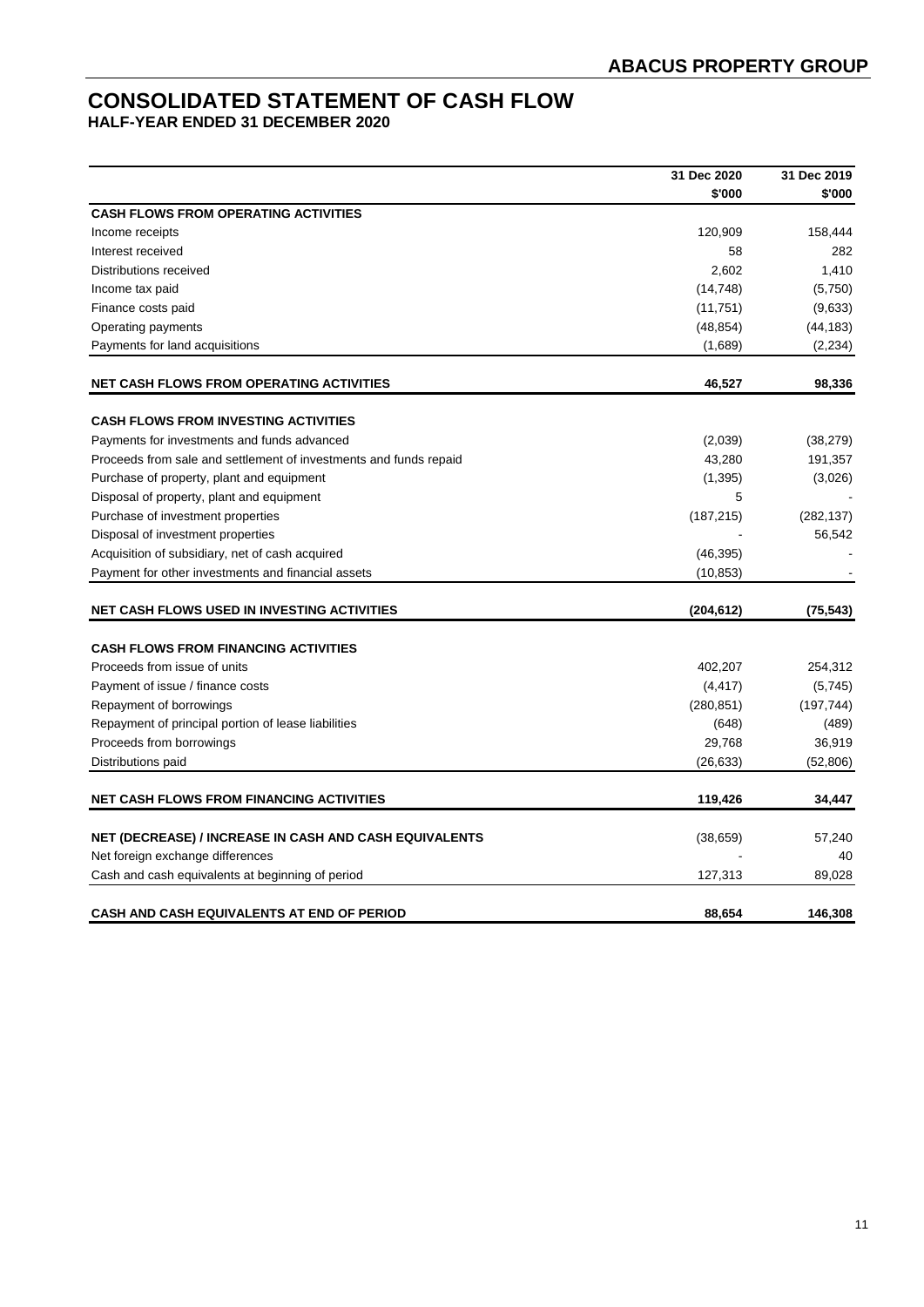# **CONSOLIDATED STATEMENT OF CHANGES IN EQUITY**

**HALF-YEAR ENDED 31 DECEMBER 2020**

|                                              |                                    | Attributable to the stapled security holder             |                                                 | <b>External</b>                       |                                           |                                  |
|----------------------------------------------|------------------------------------|---------------------------------------------------------|-------------------------------------------------|---------------------------------------|-------------------------------------------|----------------------------------|
| <b>CONSOLIDATED</b>                          | <b>Issued</b><br>capital<br>\$'000 | Foreign<br>currency<br>translation<br>reserve<br>\$'000 | <b>Employee</b><br>equity<br>benefits<br>\$'000 | <b>Retained</b><br>earnings<br>\$'000 | Non-<br>controlling<br>interest<br>\$'000 | Total<br><b>Equity</b><br>\$'000 |
| At 1 July 2020                               | 1,879,765                          | 934                                                     | 2,336                                           | 318,709                               | 4,970                                     | 2,206,714                        |
| Other comprehensive income                   | $\blacksquare$                     | (170)                                                   | ۰                                               |                                       |                                           | (170)                            |
| Net income for the period                    |                                    |                                                         | $\qquad \qquad \blacksquare$                    | 151,817                               | 200                                       | 152,017                          |
| Total comprehensive income for<br>the period |                                    | (170)                                                   |                                                 | 151,817                               | 200                                       | 151,847                          |
| Equity raisings                              | 402,208                            |                                                         |                                                 |                                       |                                           | 402,208                          |
| <b>Issue costs</b>                           | (3,297)                            | -                                                       | ۰                                               |                                       |                                           | (3,297)                          |
| Distribution reinvestment plan               | 32,509                             |                                                         |                                                 |                                       |                                           | 32,509                           |
| Security acquisition rights                  | $\overline{\phantom{a}}$           |                                                         | (640)                                           |                                       |                                           | (640)                            |
| Distribution to security holders             |                                    |                                                         |                                                 | (68, 374)                             |                                           | (68, 374)                        |
| At 31 December 2020                          | 2,311,185                          | 764                                                     | 1,696                                           | 402,152                               | 5,170                                     | 2,720,967                        |

|                                              | Attributable to the stapled security holder |                     |                 |                 | <b>External</b> |               |
|----------------------------------------------|---------------------------------------------|---------------------|-----------------|-----------------|-----------------|---------------|
|                                              |                                             | Foreign<br>currency | <b>Employee</b> |                 | Non-            |               |
|                                              | <b>Issued</b>                               | translation         | equity          | <b>Retained</b> | controlling     | <b>Total</b>  |
|                                              | capital                                     | reserve             | benefits        | earnings        | interest        | <b>Equity</b> |
| <b>CONSOLIDATED</b>                          | \$'000                                      | \$'000              | \$'000          | \$'000          | \$'000          | \$'000        |
| At 1 July 2019                               | 1,599,145                                   | 2,925               | 4,020           | 354,641         | 4,673           | 1,965,404     |
| Other comprehensive income                   |                                             | 1,079               | ۰               |                 |                 | 1,079         |
| Net income for the period                    |                                             |                     |                 | 82,076          | 17              | 82,093        |
| Total comprehensive income for<br>the period |                                             | 1,079               |                 | 82,076          | 17              | 83,172        |
| Equity raisings                              | 254,312                                     | ۰                   |                 |                 | $\blacksquare$  | 254,312       |
| Return of capital                            |                                             |                     |                 |                 |                 |               |
| <b>Issue costs</b>                           | (5, 575)                                    |                     |                 |                 |                 | (5, 575)      |
| Distribution reinvestment plan               | 1,655                                       |                     |                 |                 |                 | 1,655         |
| Security acquisition rights                  |                                             |                     | (2,300)         |                 |                 | (2,300)       |
| Acquisition of units in subsidiary           |                                             |                     |                 |                 |                 |               |
| Distribution to security holders             |                                             |                     |                 | (60, 984)       |                 | (60, 984)     |
| At 31 December 2019                          | 1,849,537                                   | 4,004               | 1,720           | 375,733         | 4,690           | 2,235,684     |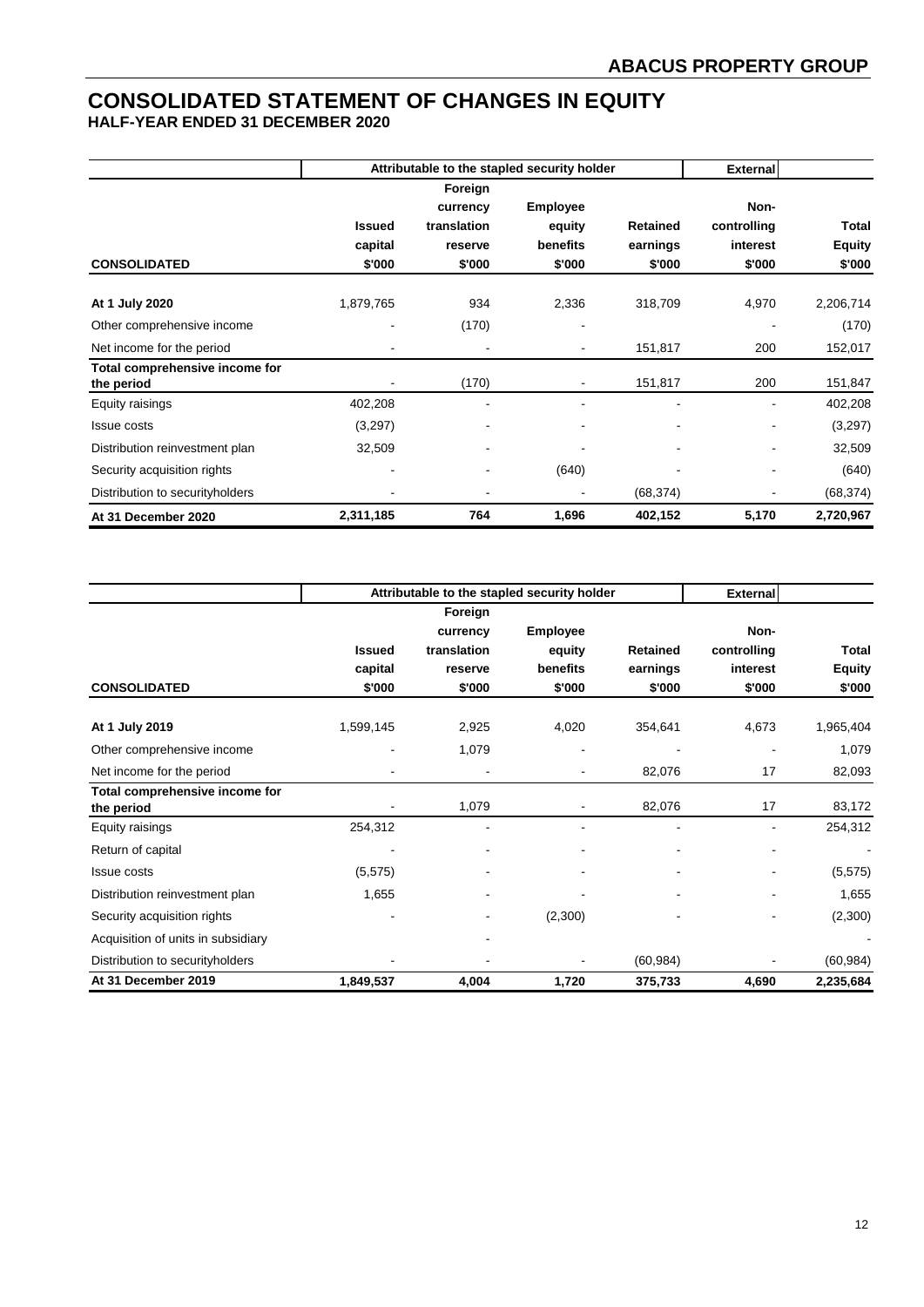# **CONTENTS 31 DECEMBER 2020**

| Notes to                    | About this report   | Page 14 |
|-----------------------------|---------------------|---------|
| the financial<br>statements | Segment information | Page 15 |

|    | <b>Results for the</b><br>period |    | <b>Operating assets</b><br>and liabilities                 | <b>Capital structure</b><br>and financing<br>costs |                                              | <b>Other Items</b>                                      |
|----|----------------------------------|----|------------------------------------------------------------|----------------------------------------------------|----------------------------------------------|---------------------------------------------------------|
| 1. | Earnings per<br>stapled security | 2. | Investment<br>properties                                   | 6.                                                 | Interest bearing<br>loans and<br>borrowings  | 10. Property, plant<br>and equipment                    |
|    |                                  | 3. | Inventory                                                  | 7.                                                 | Financial<br>instruments                     | 11. Commitments<br>and<br>contingencies                 |
|    |                                  | 4. | Property loans<br>and other<br>financial assets            | 8.                                                 | Contributed<br>equity                        | 12. Business<br>combination                             |
|    |                                  | 5. | Investments<br>accounted for<br>using the equity<br>method | 9.                                                 | <b>Distributions</b><br>paid and<br>proposed | 13. Summary of<br>significant<br>accounting<br>policies |
|    |                                  |    |                                                            |                                                    |                                              | 14. Events after<br>balance sheet<br>date               |

| Signed  | Directors' declaration    |         |
|---------|---------------------------|---------|
| reports | Independent review report | Page 34 |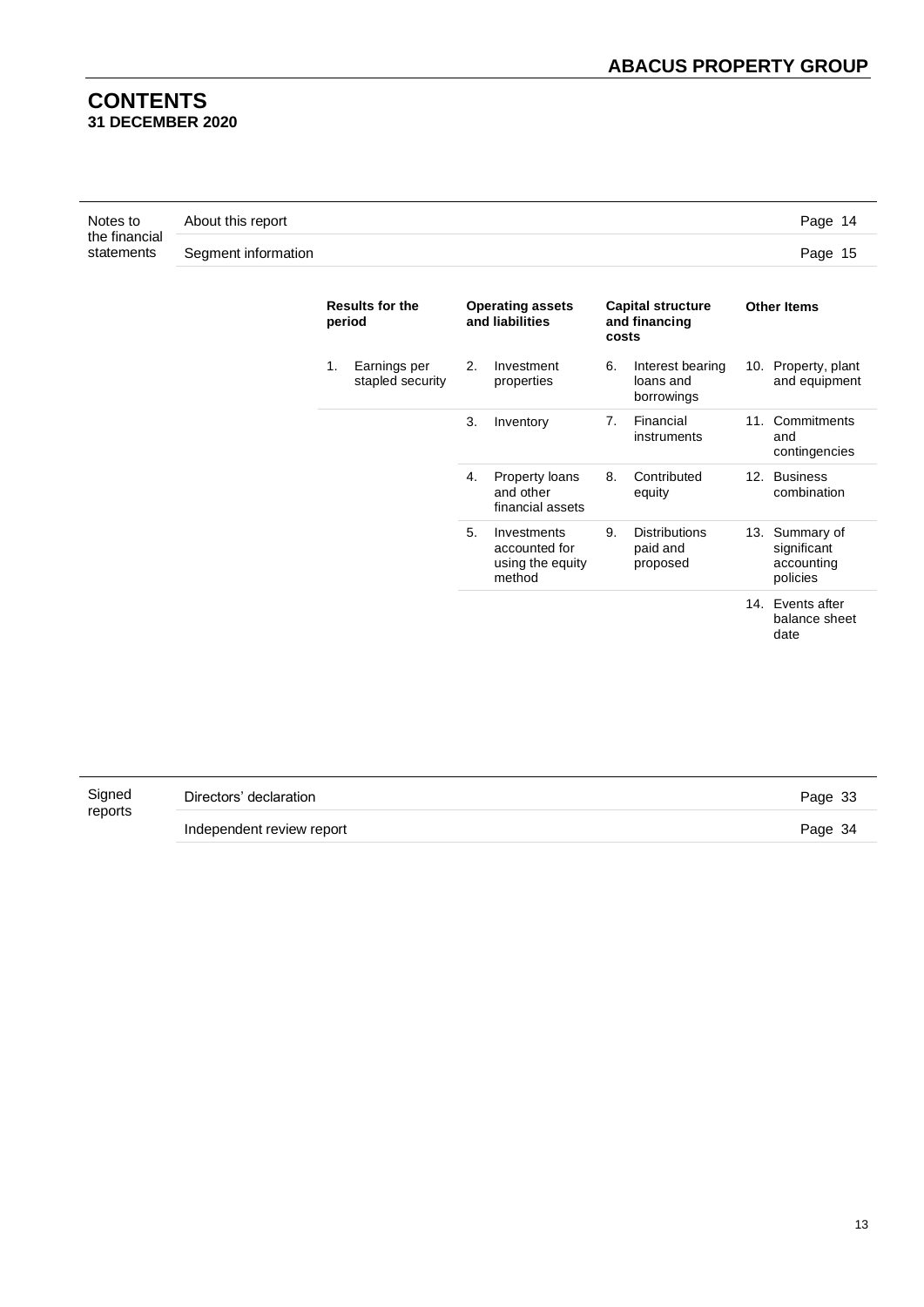# **NOTES TO THE FINANCIAL STATEMENTS – About this Report 31 DECEMBER 2020**

Abacus Property Group ("APG" or the "Group") is comprised of Abacus Group Holdings Limited ("AGHL") (the nominated parent entity), Abacus Trust ("AT"), Abacus Group Projects Limited ("AGPL"), Abacus Income Trust ("AIT"), Abacus Storage Property Trust ("ASPT") and Abacus Storage Operations Limited ("ASOL"). Shares in AGHL, AGPL and ASOL and units in AT, AIT and ASPT have been stapled together so that neither can be dealt with without the other. The securities trade as one security on the Australian Securities Exchange (the "ASX") under the code ABP.

The financial report of the Group for the half-year ended 31 December 2020 was authorised for issue in accordance with a resolution of the directors on 18 February 2021.

The nature of the operations and principal activities of the Group are described in the Directors' Report.

The Group predominately operates in Australia. Following are the Group's operating segments, which are regularly reviewed by the Chief Operating Decision Maker ("CODM") to make decisions about resources allocation and to assess performance:

- (a) Property Investment: the segment is responsible for the investment in and ownership of commercial, retail, industrial properties and self storage facilities. This segment also includes the equity accounting of coinvestments in property entities not engaged in development and construction projects; and
- (b) Property Development: provides secured lending and related property financing solutions and is also responsible for the Group's investment in joint venture developments and construction projects, which includes revenue from debt and equity investments in joint ventures.

Segment result includes transactions between operating segments which are then eliminated.

The Group has consolidated the Abacus Wodonga Land Fund. The performance of the Fund, which is operated as an externally managed investment scheme, has been classified as within the other segment.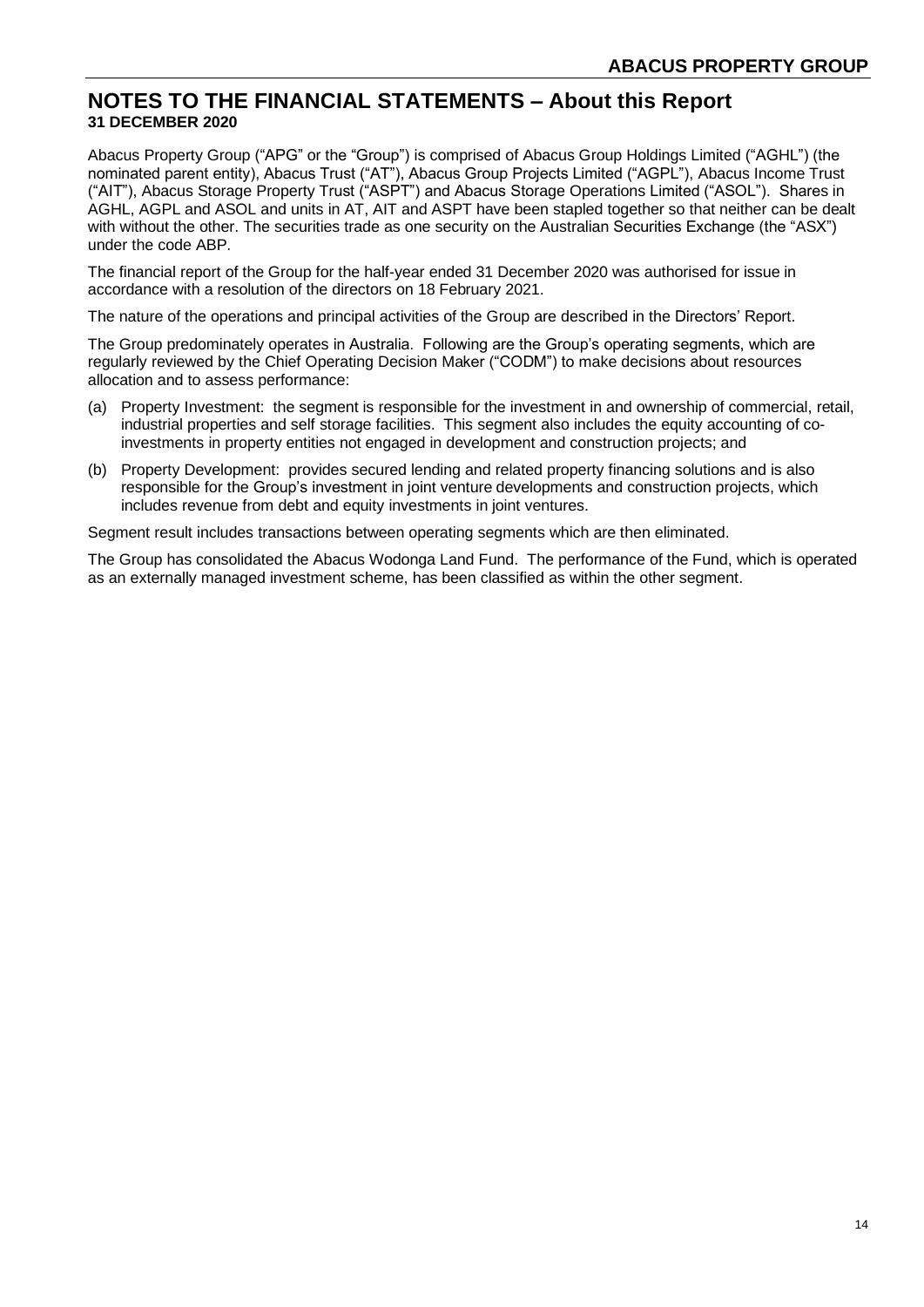# **NOTES TO THE FINANCIAL STATEMENTS – Segment Information 31 DECEMBER 2020**

|                                                                                                                                         | <b>Property Investment</b> |                | Property                 |                          |                     |
|-----------------------------------------------------------------------------------------------------------------------------------------|----------------------------|----------------|--------------------------|--------------------------|---------------------|
|                                                                                                                                         | <b>Commercial</b>          | <b>Storage</b> | <b>Development</b>       | Other                    | <b>Consolidated</b> |
| Half-year ended 31 December 2020                                                                                                        | \$'000                     | \$'000         | \$'000                   | \$'000                   | \$'000              |
| Revenue                                                                                                                                 |                            |                |                          |                          |                     |
| Rental income                                                                                                                           | 55,004                     | 51,891         |                          | $\overline{\phantom{a}}$ | 106,895             |
| Finance income                                                                                                                          |                            |                | 7,852                    | 58                       | 7,910               |
| Fee income                                                                                                                              | 1,709                      | 484            |                          |                          | 2,193               |
| Sale of inventory                                                                                                                       |                            |                |                          | 2,944                    | 2,944               |
| Net change in investment properties held at balance date                                                                                | (3,584)                    | 97,480         |                          |                          | 93,896              |
| Share of profit from equity accounted investments                                                                                       | 12,854 $^{\wedge}$         | 48             | (15)                     |                          | 12,887              |
| Other income                                                                                                                            | (5)                        | 3,284          |                          |                          | 3,279               |
| Other unallocated revenue                                                                                                               |                            |                |                          | 61                       | 61                  |
| Total consolidated revenue and other income                                                                                             | 65,978                     | 153,187        | 7,837                    | 3,063                    | 230,065             |
| Property expenses and outgoings                                                                                                         | (13, 340)                  | (17, 759)      |                          | $\overline{2}$           | (31,097)            |
| Depreciation and amortisation expense                                                                                                   | (2, 475)                   | (955)          | $\overline{\phantom{a}}$ |                          | (3, 430)            |
| Cost of inventory sales                                                                                                                 |                            |                |                          | (2,709)                  | (2,709)             |
| Net change in fair value of investment properties, property, plant and equipment, investments and<br>financial instruments derecognised | (3)                        | 4              | (4)                      |                          | (3)                 |
| Net change in fair value of investments held at balance date                                                                            | (193)                      | 11,021         | (15, 821)                | ٠                        | (4,993)             |
| Impairment charges                                                                                                                      |                            |                | (2,750)                  |                          | (2,750)             |
| Administrative and other expenses                                                                                                       | (8,072)                    | (6, 321)       | (1, 235)                 | (45)                     | (15, 673)           |
| <b>Segment result</b>                                                                                                                   | 41,895                     | 139,177        | (11, 973)                | 311                      | 169,410             |
| Finance costs                                                                                                                           |                            |                |                          |                          | (12, 653)           |
| Profit before tax                                                                                                                       |                            |                |                          |                          | 156,757             |
| Income tax expense                                                                                                                      |                            |                |                          |                          | (4,740)             |
| Net profit for the period                                                                                                               |                            |                |                          |                          | 152,017             |
| less non-controlling interest                                                                                                           |                            |                |                          |                          | (200)               |
| Net profit for the period attributable to members of the Group                                                                          |                            |                |                          |                          | 151,817             |

^ includes fair value gain of \$8.6 million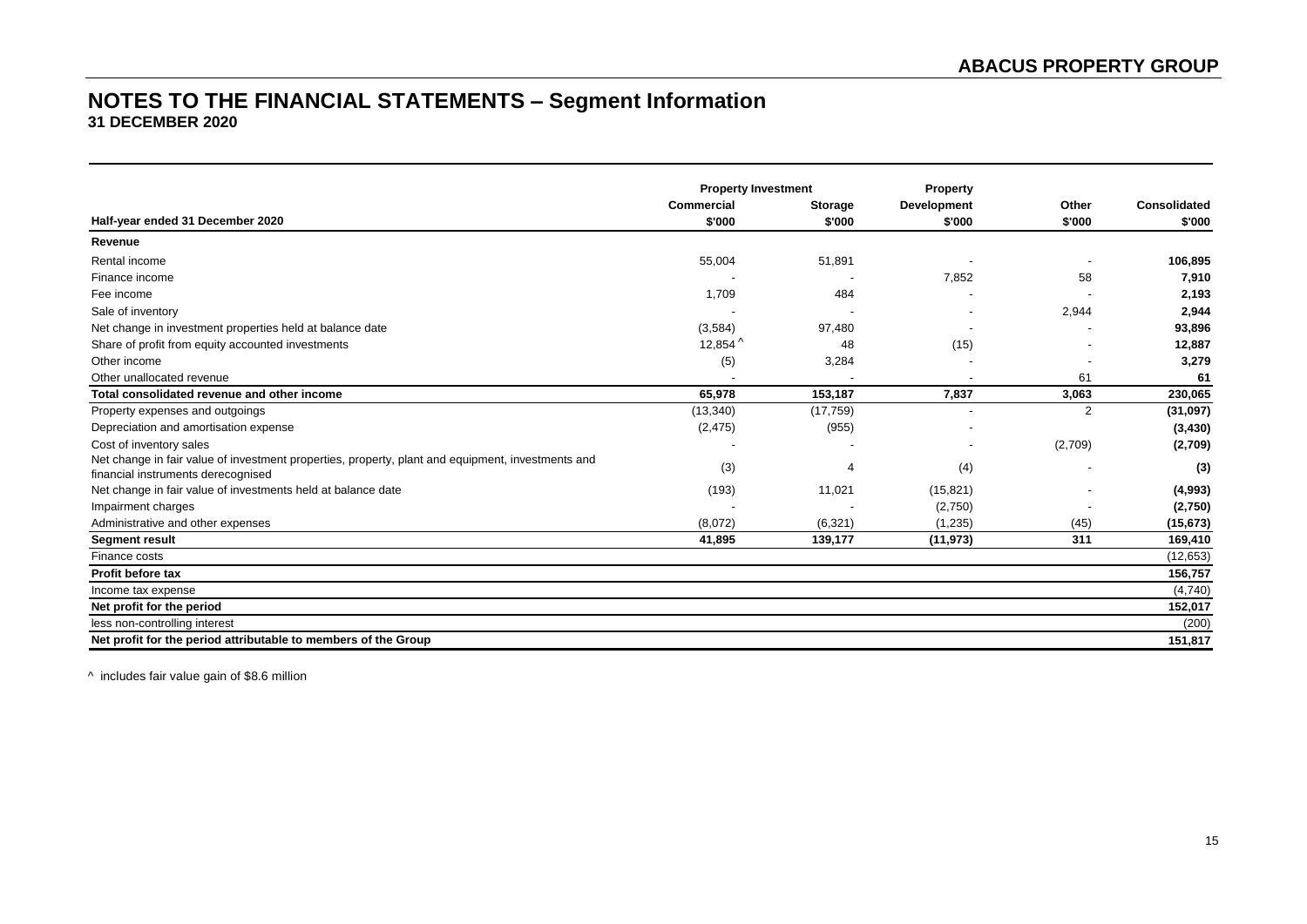# **NOTES TO THE FINANCIAL STATEMENTS – Segment Information (continued) 31 DECEMBER 2020**

|                                                                                | <b>Property Investment</b> |                | <b>Property</b>          |          |              |
|--------------------------------------------------------------------------------|----------------------------|----------------|--------------------------|----------|--------------|
|                                                                                | Commercial                 | <b>Storage</b> | <b>Development</b>       | Other    | Consolidated |
| Half-year ended 31 December 2019                                               | \$'000                     | \$'000         | \$'000                   | \$'000   | \$'000       |
| Revenue                                                                        |                            |                |                          |          |              |
| Rental income                                                                  | 48,439                     | 42,816         |                          | 13       | 91,268       |
| Finance income                                                                 |                            |                | 35,218                   |          | 35,218       |
| Fee income                                                                     | 2,774                      |                |                          |          | 2,774        |
| Sale of inventory                                                              |                            |                | 8,749                    | 6,278    | 15,027       |
| Net change in fair value of investments and financial instruments derecognised | 2,917                      |                |                          |          | 2,917        |
| Net change in investment properties held at balance date                       | 1,570                      | 24,192         |                          |          | 25,762       |
| Share of profit from equity accounted investments                              | $7,097^{\wedge}$           | 476            | 2,329                    |          | 9,902        |
| Other income                                                                   | 43                         |                | 30                       |          | 73           |
| Other unallocated revenue                                                      |                            |                |                          | 172      | 172          |
| Total consolidated revenue and other income                                    | 62.840                     | 67,484         | 46,326                   | 6,463    | 183,113      |
| Property expenses and outgoings                                                | (15, 653)                  | (16, 357)      | $\overline{\phantom{a}}$ | (84)     | (32,094)     |
| Depreciation and amortisation expense                                          | (1,590)                    | (618)          |                          | (1)      | (2, 209)     |
| Cost of inventory sales                                                        |                            |                | (7,838)                  | (4, 188) | (12,026)     |
| Net change in fair value of investment properties derecognised                 | (54)                       |                |                          |          | (54)         |
| Net change in fair value of investments held at balance date                   | (1, 573)                   | 97             | (11, 907)                |          | (13, 383)    |
| Impairment charges                                                             |                            |                | (2,800)                  | (1,960)  | (4,760)      |
| Administrative and other expenses                                              | (8,839)                    |                | (3,788)                  | (26)     | (12,653)     |
| <b>Segment result</b>                                                          | 35,131                     | 50,606         | 19,993                   | 204      | 105,934      |
| Net change in fair value of derivatives                                        |                            |                |                          |          | (942)        |
| Finance costs                                                                  |                            |                |                          |          | (10, 713)    |
| <b>Profit before tax</b>                                                       |                            |                |                          |          | 94,279       |
| Income tax expense                                                             |                            |                |                          |          | (12, 186)    |
| Net profit for the period                                                      |                            |                |                          |          | 82,093       |
| less non-controlling interest                                                  |                            |                |                          |          | (17)         |
| Net profit for the period attributable to members of the Group                 |                            |                |                          |          | 82,076       |

^ includes fair value loss of \$4.0 million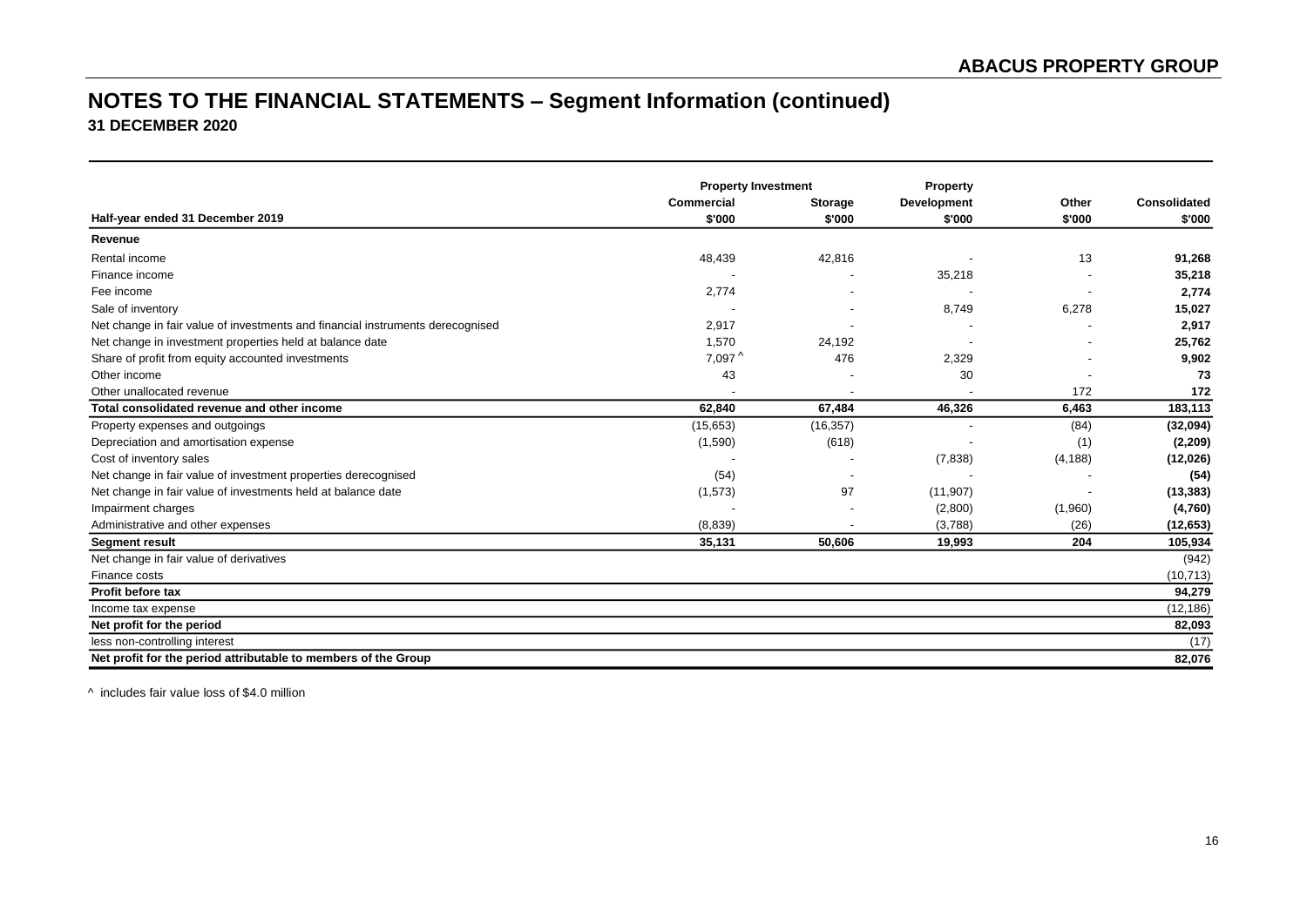# **NOTES TO THE FINANCIAL STATEMENTS – Segment Information (continued) 31 DECEMBER 2020**

|                                                  | <b>Property</b> | Property           |                    |            |
|--------------------------------------------------|-----------------|--------------------|--------------------|------------|
|                                                  | Investment      | <b>Development</b> | <b>Unallocated</b> | Total      |
| As at 31 December 2020                           | \$'000          | \$'000             | \$'000             | \$'000     |
| Current assets                                   | 88,846          | 9,592              | 111,170            | 209,608    |
| Non-current assets                               | 3,225,371       | 125,120            | 56,435             | 3,406,926  |
| <b>Total assets</b>                              | 3,314,217       | 134,712            | 167,605            | 3,616,534  |
| <b>Current liabilities</b>                       | 21,097          | 9,194              | 70,794             | 101,085    |
| Non-current liabilities                          | 1,865           | 799                | 791,818            | 794,482    |
| <b>Total liabilities</b>                         | 22,962          | 9,993              | 862,612            | 895,567    |
| <b>Net assets</b>                                | 3,291,255       | 124,719            | (695,007)          | 2,720,967  |
| Total facilities - bank loans                    |                 |                    |                    | 1,359,930  |
| Facilities used at reporting date - bank loans   |                 |                    |                    | (723, 948) |
| Facilities unused at reporting date - bank loans |                 |                    |                    | 635,982    |

|                                                  | <b>Property</b> | Property           |                    |              |
|--------------------------------------------------|-----------------|--------------------|--------------------|--------------|
|                                                  | Investment      | <b>Development</b> | <b>Unallocated</b> | <b>Total</b> |
| As at 30 June 2020                               | \$'000          | \$'000             | \$'000             | \$'000       |
| Current assets                                   |                 | 73,163             | 172,676            | 245,839      |
| Non-current assets                               | 2,935,779       | 109,487            | 50,931             | 3,096,197    |
| <b>Total assets</b>                              | 2,935,779       | 182,650            | 223,607            | 3,342,036    |
| <b>Current liabilities</b>                       | 18,271          | 7,706              | 71,359             | 97,336       |
| Non-current liabilities                          | 992             | 425                | 1,036,569          | 1,037,986    |
| <b>Total liabilities</b>                         | 19,263          | 8,131              | 1,107,928          | 1,135,322    |
| <b>Net assets</b>                                | 2,916,516       | 174,519            | (884, 321)         | 2,206,714    |
| Total facilities - bank loans                    |                 |                    |                    | 1,113,325    |
| Facilities used at reporting date - bank loans   |                 |                    |                    | (974, 119)   |
| Facilities unused at reporting date - bank loans |                 |                    |                    | 139,206      |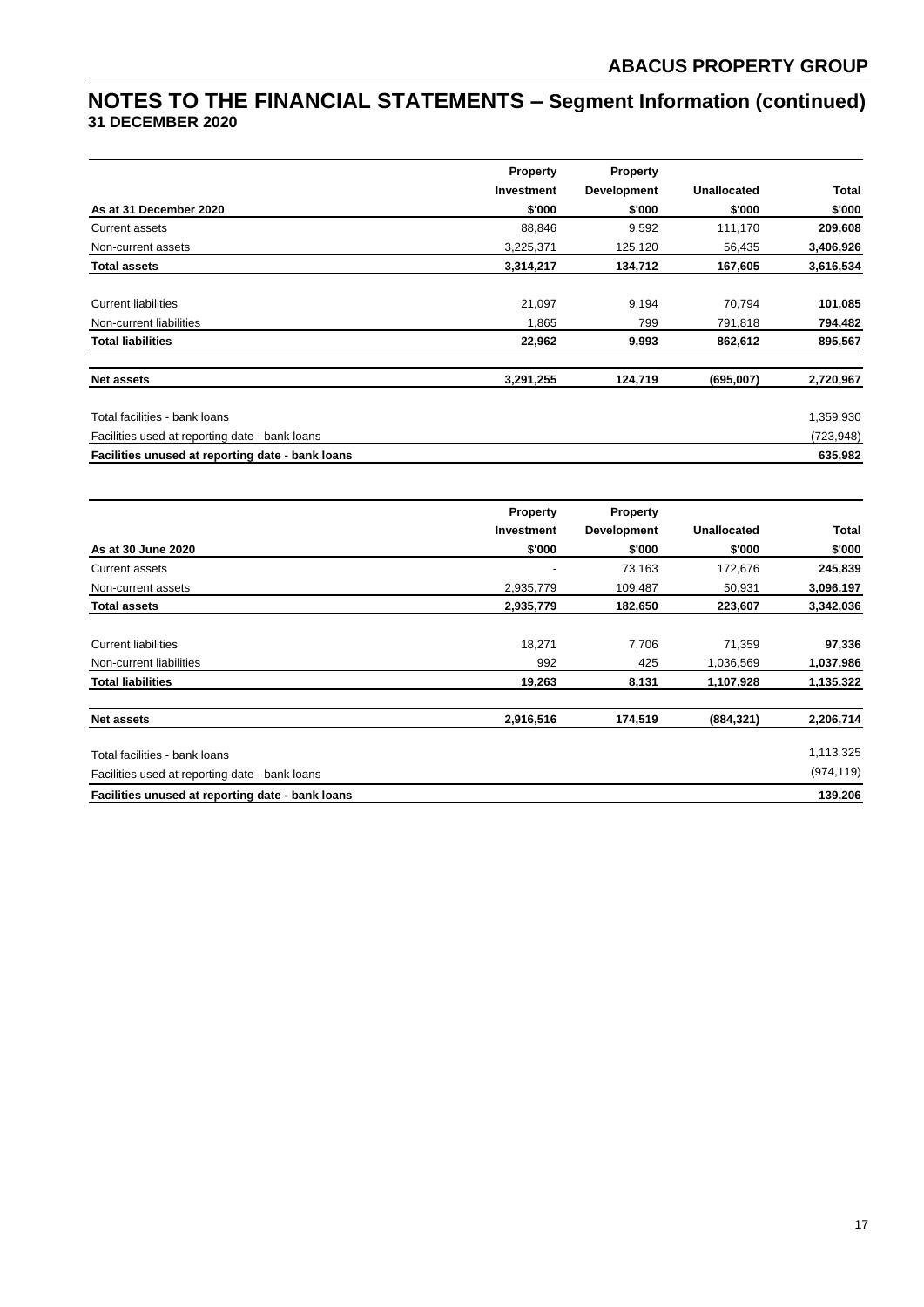# **1. EARNINGS PER STAPLED SECURITY**

|                                                                                     | 31 Dec 2020 | 31 Dec 2019 |
|-------------------------------------------------------------------------------------|-------------|-------------|
|                                                                                     |             |             |
| Basic and diluted earnings per stapled security (cents)                             | 22.68       | 12.92       |
| Reconciliation of earnings used in calculating earnings per stapled security        |             |             |
| Basic and diluted earnings per stapled security                                     |             |             |
| Net profit (\$'000)                                                                 | 151,817     | 82,076      |
| Weighted average number of shares:                                                  |             |             |
| Weighted average number of stapled securities for basic earning per security ('000) | 669,250     | 635,215     |

# **2. INVESTMENT PROPERTIES**

|                                 | 31 Dec 2020 | 30 Jun 2020 |
|---------------------------------|-------------|-------------|
|                                 | \$'000      | \$'000      |
| Leasehold investment properties | 12.154      | 12,300      |
| Freehold investment properties  | 2.927.543   | 2,640,616   |
| Total investment properties     | 2,939,697   | 2,652,916   |

1. The carrying amount of the leasehold property is presented gross of the finance liability of \$2.1 million (30 June 2020: \$2.6 million).

# **Reconciliation**

|                                                     | 31 Dec 2020 | 30 Jun 2020 |
|-----------------------------------------------------|-------------|-------------|
|                                                     | \$'000      | \$'000      |
| Investment properties held for sale                 |             |             |
| Office                                              | 72,546      |             |
| Other                                               | 16,300      |             |
| Total investment properties held for sale           | 88,846      |             |
|                                                     |             |             |
| <b>Investment properties</b>                        |             |             |
| Office                                              | 1,410,923   | 1,414,556   |
| Storage                                             | 1,253,928   | 1,040,669   |
| Other                                               | 186,000     | 197,691     |
| <b>Total investment properties</b>                  | 2,850,851   | 2,652,916   |
| Total investment properties including held for sale | 2,939,697   | 2,652,916   |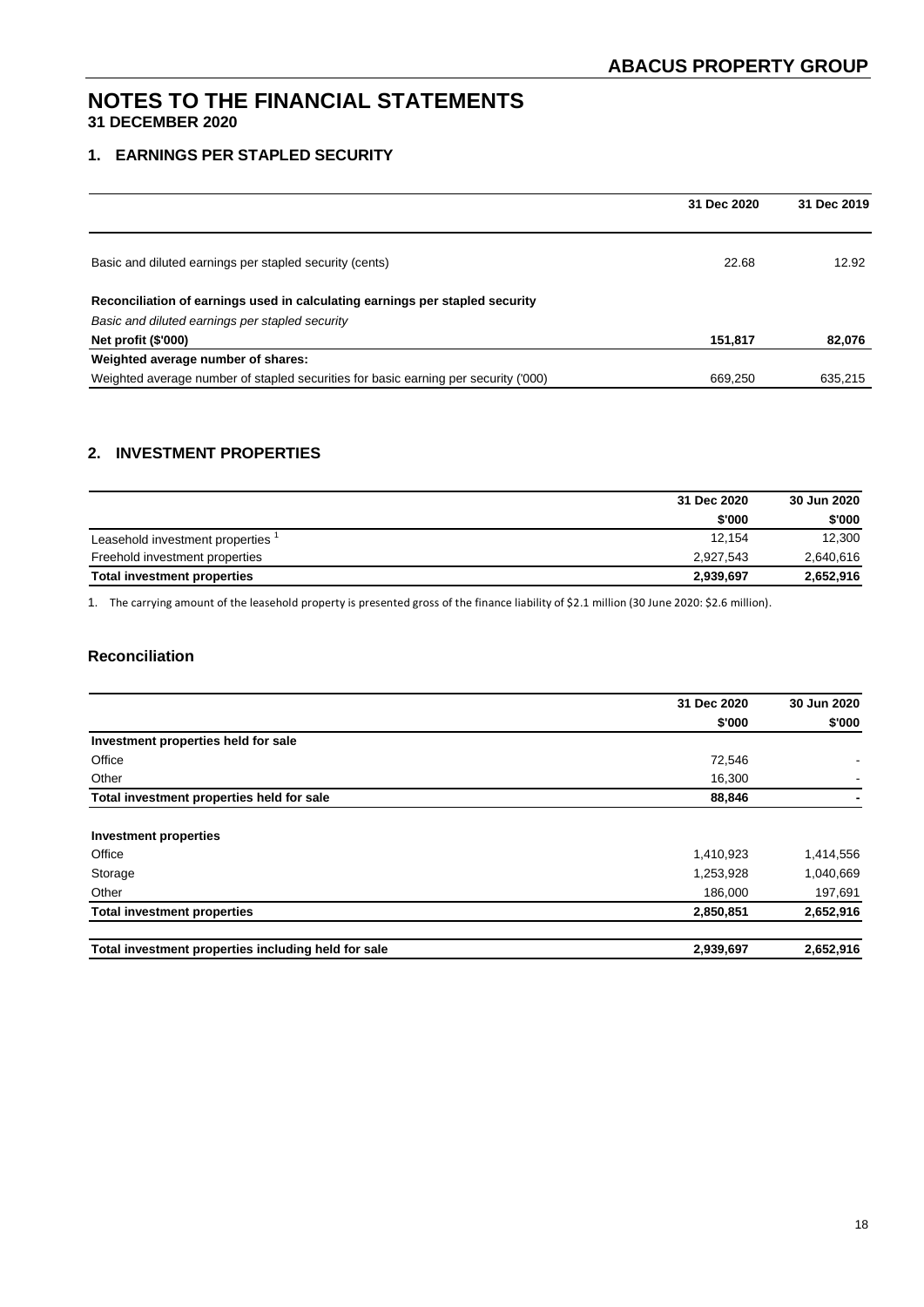# **2. INVESTMENT PROPERTIES (continued)**

A reconciliation of the carrying amount of investment properties at the beginning and end of the period is as follows. All investment properties are classified as Level 3 in accordance with the fair value hierarchy outlined in Note 7:

|                                                      | Non-current |             |
|------------------------------------------------------|-------------|-------------|
|                                                      | 31 Dec 2020 | 30 Jun 2020 |
| Leasehold investment properties                      | \$'000      | \$'000      |
| Carrying amount at beginning of the financial period | 12,300      | 12,824      |
| Capital expenditure                                  | 281         | 57          |
| Net change in fair value as at balance date          | (427)       | (581)       |
| Carrying amount at end of the period                 | 12.154      | 12,300      |

|                                                      |             | <b>Held for sale</b> | Non-current |             |  |
|------------------------------------------------------|-------------|----------------------|-------------|-------------|--|
|                                                      | 31 Dec 2020 | 30 Jun 2020          | 31 Dec 2020 | 30 Jun 2020 |  |
| <b>Freehold investment properties</b>                | \$'000      | \$'000               | \$'000      | \$'000      |  |
| Carrying amount at beginning of the financial period |             | 78,850               | 2,640,616   | 1,970,820   |  |
| Additions                                            |             |                      | 152,683     | 626,500     |  |
| Capital expenditure                                  |             | 52                   | 39,054      | 71,040      |  |
| Net change in fair value as at balance date          |             |                      | 94,323      | (40, 594)   |  |
| Net change in fair value derecognised                |             | (106)                | (3)         | (9)         |  |
| <b>Disposals</b>                                     |             | (63, 111)            |             | (2,291)     |  |
| Effect of movements in foreign exchange              |             |                      | 770         | (4, 406)    |  |
| Transfer to inventory                                |             |                      |             |             |  |
| Properties transferred to / from held for sale       | 88,846      | (15,685)             | (88, 846)   | 15,685      |  |
| Straightlining                                       |             |                      | 100         | 3,871       |  |
| Carrying amount at end of the period                 | 88,846      |                      | 2,838,697   | 2,640,616   |  |

Investment properties are carried at the Directors' determination of fair value. The determination of fair value includes reference to the original acquisition cost together with capital expenditure since acquisition and either the latest full independent valuation, latest independent update or directors' valuation. Total acquisition costs include incidental costs of acquisition such as property taxes on acquisition, legal and professional fees and other acquisition related costs.

#### *Sensitivity Information*

| <b>Significant input</b>    | Fair value measurement sensitivity to<br>significant increase in input | Fair value measurement sensitivity to<br>significant decrease in input |
|-----------------------------|------------------------------------------------------------------------|------------------------------------------------------------------------|
| Adopted capitalisation rate | Decrease                                                               | Increase                                                               |
| Rate per unit               | Increase                                                               | Decrease                                                               |
| Optimal occupancy           | Increase                                                               | Decrease                                                               |
| Adopted discount rate       | Decrease                                                               | Increase                                                               |

The adopted capitalisation rate forms part of the income capitalisation approach.

When calculating the income capitalisation approach, the net market rent has a strong interrelationship with the adopted capitalisation rate given the methodology involves assessing the total net market income receivable from the property and capitalising this in perpetuity to derive a capital value. In theory, an increase in the net market rent and an increase (softening) in the adopted capitalisation rate could potentially offset the impact to the fair value. The same can be said for a decrease in the net market rent and a decrease (tightening) in the adopted capitalisation rate. A directionally opposite change in the net market rent and the adopted capitalisation rate could potentially magnify the impact to the fair value.

The adopted discount rate of a discounted cash flow has a strong interrelationship in deriving a fair value given the discount rate will determine the rate in which the terminal value is discounted to the present value.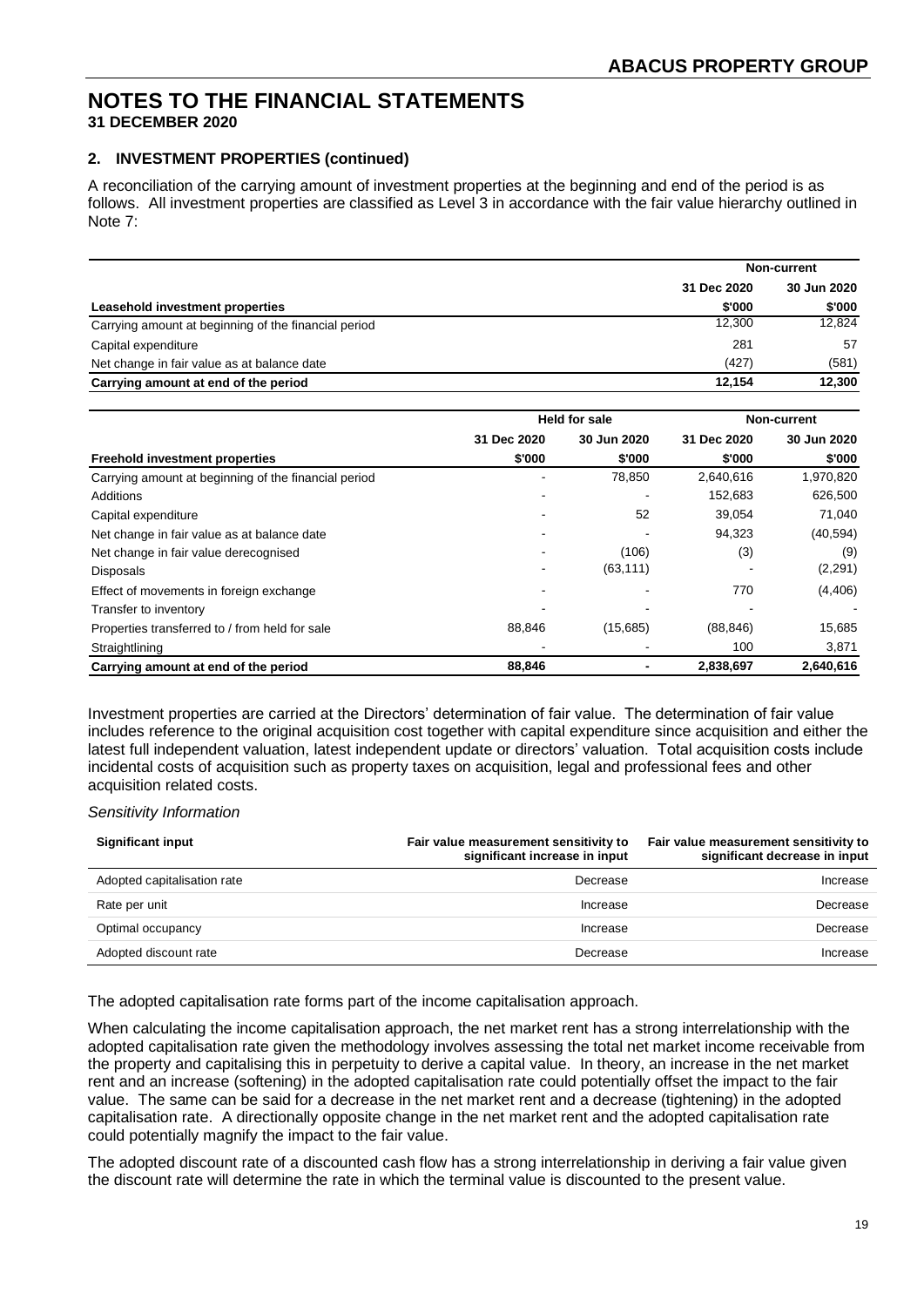# **2. INVESTMENT PROPERTIES (continued)**

External valuations are conducted by qualified independent valuers who are appointed by the Head of Property who is also responsible for the Group's internal valuation process. He is assisted by in-house certified professional valuers who are experienced in valuing the types of properties in the applicable locations.

Investment properties are independently valued on a staggered basis every two years unless the underlying financing requires a different valuation cycle.

The majority of the investment properties are used as security for secured bank debt outlined in Note 6.

The weighted average capitalisation rate for Abacus is 5.78% (30 June 2020: 6.00%) and for each significant category above is as follows;

- Office 5.58% (30 June 2020: 5.61%)
- Storage 6.08% (30 June 2020: 6.58%)
- Other 6.01% (30 June 2020: 5.96%)

The optimal occupancy rate utilised in the valuation process ranged from 80.0% to 100.0% (30 June 2020: 80.0% to 100.0%). The current occupancy rate for the principal portfolio excluding development and self storage assets is 91.6% (30 June 2020: 92.6%). The current occupancy rate for self storage assets is 89.2% (30 June 2020: 88.1%).

At 31 December 2020 there is still significant valuation uncertainty arising from the COVID-19 pandemic and the response of Governments to it. This means that the property values may change significantly and unexpectedly over a relatively short period of time.

Given the market conditions at balance date, the valuations are prepared on the basis of the existence of 'material valuation uncertainty', noting that less certainty, and a higher degree of caution, should be attached to the valuations than would normally be the case. The current response to the COVID-19 pandemic means that the Group has faced an unprecedented set of circumstances on which to base a judgement.

The key assumptions and estimates used in these valuation approaches which have been impacted by COVID-19 include:

- forecast future rental income, based on the location, type and quality of the property, which are supported by the terms of any existing leases, other contracts or external evidence such as current market rents for similar properties adjusted to recognise the COVID-19 impact
- lease assumptions based on current and expected future market conditions after expiry of any current lease
- the capitalisation rate and discount rate derived from recent comparable market transactions adjusted for COVID-19 to reflect the uncertainty in the amount and timing of cash flows
- the impact of government support on tenants and rental schemes giving rise to rental deferrals, rental forgiveness, and eviction moratoriums.

The property valuations have been prepared based on the information that is available at 31 December 2020.

In the event that the circumstances are more material or prolonged than anticipated, this may further impact the fair value of the Group's investment property portfolio, and the future price achieved if a property is divested. The potential effect of a decrease / increase in weighted average capitalisation rate of 25 bps on property valuation would have the effect of increasing the fair value by up to \$133.0 million or decrease the fair value by \$121.9 million respectively.

During the half-year ended 31 December 2020, 14% (31 December 2019: 30%) of the number of investment properties in the portfolio were subject to external valuations, the remaining 86% (31 December 2019: 70%) were subject to internal valuation.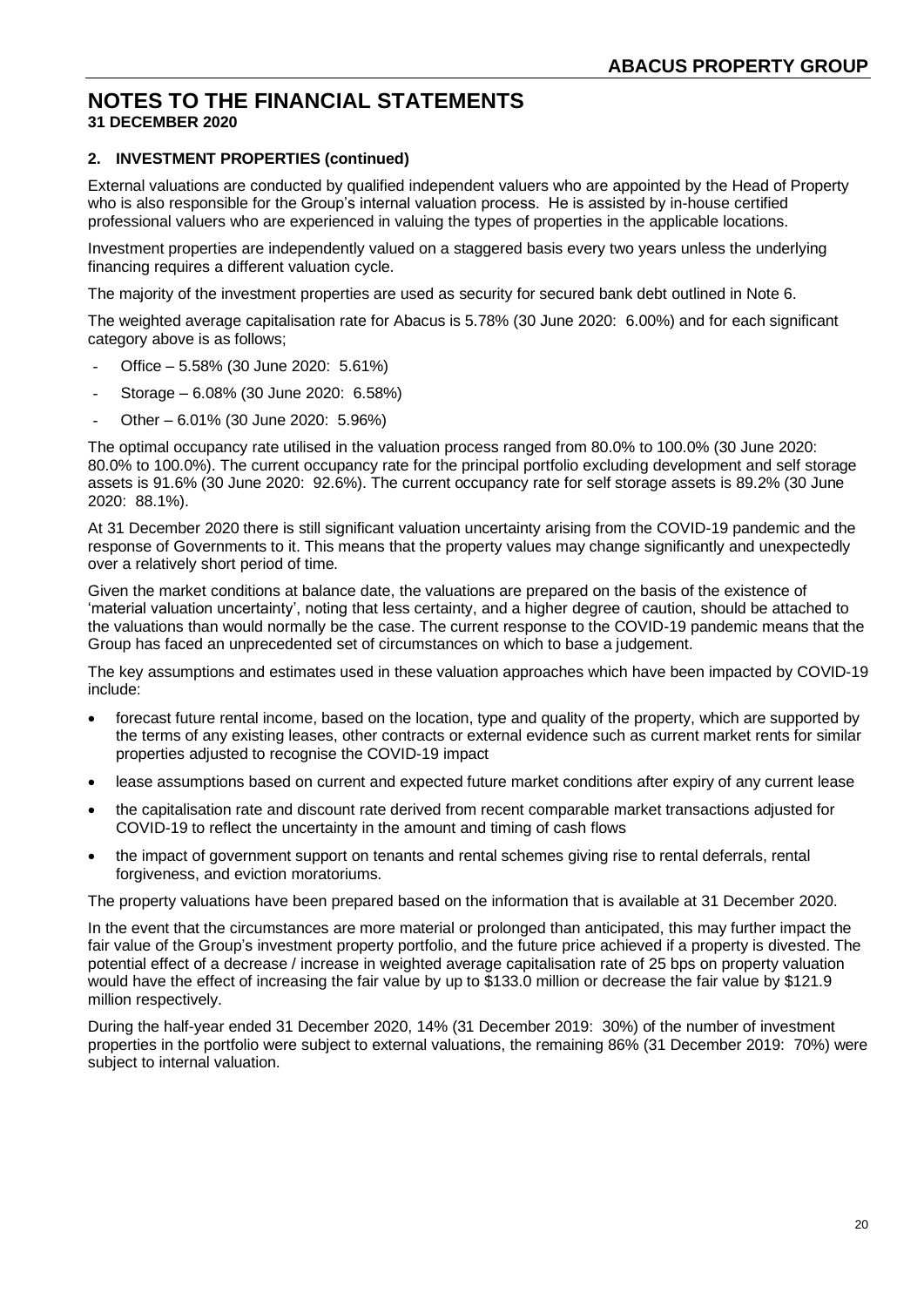### **3. INVENTORY**

|                                    | 31 Dec 2020    | 30 Jun 2020 |
|------------------------------------|----------------|-------------|
|                                    | \$'000         | \$'000      |
|                                    |                |             |
| (a) Current                        |                |             |
| Property developments <sup>1</sup> |                |             |
| - purchase consideration           |                | 532         |
| - development costs                | $\blacksquare$ | 1,709       |
|                                    | ٠              | 2,241       |
| (b) Non-current                    |                |             |
| Property developments <sup>1</sup> |                |             |
| - purchase consideration           | 47,289         | 45,763      |
|                                    | 47,289         | 45,763      |
| <b>Total inventory</b>             | 47,289         | 48,004      |

1. Inventories are held at the lower of cost and net realisable value.

# **4. PROPERTY LOANS AND OTHER FINANCIAL ASSETS**

|                                                              | 31 Dec 2020 | 30 Jun 2020 |
|--------------------------------------------------------------|-------------|-------------|
|                                                              | \$'000      | \$'000      |
| (a) Current property loans                                   |             |             |
| Secured loans - amortised cost <sup>1</sup>                  | 12,525      | 22,236      |
| Interest receivable on secured loans - amortised cost        | 2,968       | 2,256       |
| Provision for secured loans - amortised cost                 | (6, 550)    | (3,910)     |
| Secured loans - fair value                                   |             | 46,106      |
| Interest receivable on secured loans - fair value            | 649         | 6,475       |
|                                                              | 9,592       | 73,163      |
| (b) Non-current property loans                               |             |             |
| Secured loans - fair value                                   | 64,405      | 54,578      |
| Interest receivable on secured loans - fair value            | 13,426      | 8,643       |
|                                                              | 77,831      | 63,221      |
| (c) Non-current other financial assets                       |             |             |
| Other financial assets                                       | 156,794     | 140,669     |
| Investment in securities and options - unlisted - fair value | 2,230       | 839         |
|                                                              | 159,024     | 141,508     |

1. Mortgages are secured by real property assets. The current facilities are scheduled to mature and are expected to be realised on or before 30 June 2021.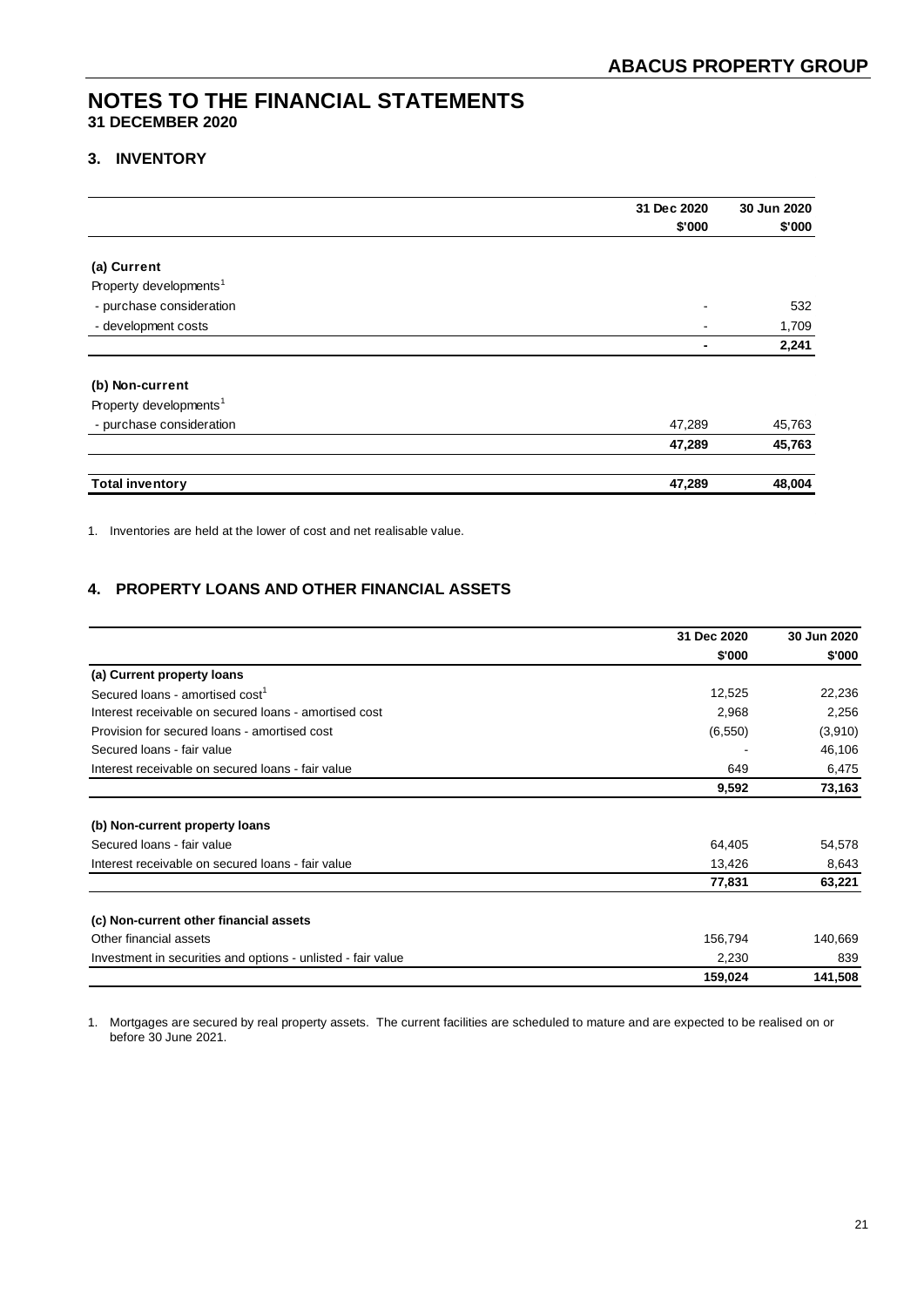# **NOTES TO THE FINANCIAL STATEMENTS**

**31 DECEMBER 2020**

# **5. INVESTMENTS ACCOUNTED FOR USING THE EQUITY METHOD**

#### **(a) Extract from joint ventures and associates' profit and loss statements**

|                              | <b>Fordtrans Pty Ltd</b> |                         |          | <b>Oasis JV Unit Trust</b>                                  | <b>Other Joint Ventures</b> |           |           | <b>Total</b> |
|------------------------------|--------------------------|-------------------------|----------|-------------------------------------------------------------|-----------------------------|-----------|-----------|--------------|
|                              |                          | 31 Dec 2020 31 Dec 2019 |          | 31 Dec 2020 31 Dec 2019 31 Dec 2020 31 Dec 2019 31 Dec 2020 |                             |           |           | 31 Dec 2019  |
|                              | \$'000                   | \$'000                  | \$'000   | \$'000                                                      | \$'000                      | \$'000    | \$'000    | \$'000       |
| Revenue                      | 28,323                   | 5.891                   | 8.053    | 18,341                                                      | 10.167                      | 52.968    | 46.543    | 77,200       |
| Expenses                     | (1,964)                  | (3,074)                 | (7, 729) | (3,970)                                                     | (12,582)                    | (47, 023) | (22, 275) | (54,067)     |
| Net profit / (loss)          | 26.359                   | 2.817                   | 324      | 14.371                                                      | (2, 415)                    | 5.945     | 24.268    | 23,133       |
| Share of net profit / (loss) | 13.184                   | 1.408                   | 129      | 5.749                                                       | (426)                       | 2.745     | 12.887    | 9,902        |

### **(b) Extract from joint ventures and associates' balance sheets**

|                         | <b>Fordtrans Pty Ltd</b> |             | <b>Oasis JV Unit Trust</b> |                          | <b>Other Joint Ventures</b> |             | <b>Total</b> |             |
|-------------------------|--------------------------|-------------|----------------------------|--------------------------|-----------------------------|-------------|--------------|-------------|
|                         | 31 Dec 2020              | 30 Jun 2020 | Dec 2020<br>31             | 30 Jun 2020              | Dec 2020<br>31              | 30 Jun 2020 | 31 Dec 2020  | 30 Jun 2020 |
|                         | \$'000                   | \$'000      | \$'000                     | \$'000                   | \$'000                      | \$'000      | \$'000       | \$'000      |
| Current assets          | 9,959                    | 9,004       | 7.843                      | 5,957                    | 5,514                       | 12.671      | 23.316       | 27,632      |
| Non-current assets      | 224.360                  | 209.624     | 170.000                    | 172.500                  | 31.711                      | 76.708      | 426.071      | 458,832     |
|                         | 234,319                  | 218.628     | 177.843                    | 178.457                  | 37.225                      | 89.379      | 449,387      | 486.464     |
| Current liabilities     | (11, 197)                | (17, 982)   | (2,679)                    | (96, 288)                | (8,008)                     | (10, 930)   | (21, 884)    | (125, 200)  |
| Non-current liabilities | (62, 170)                | (62,992)    | (92, 971)                  | $\overline{\phantom{a}}$ | (13, 323)                   | (17, 626)   | (168.464)    | (80, 618)   |
| <b>Net assets</b>       | 160,952                  | 137,654     | 82,193                     | 82,169                   | 15,894                      | 60,823      | 259,039      | 280,646     |
| Share of net assets     | 80.476                   | 68.827      | 32.877                     | 32.868                   | 9.094                       | 21.734      | 122.447      | 123,429     |

There were no impairment losses or contingent liabilities relating to the investment in the joint ventures and associates.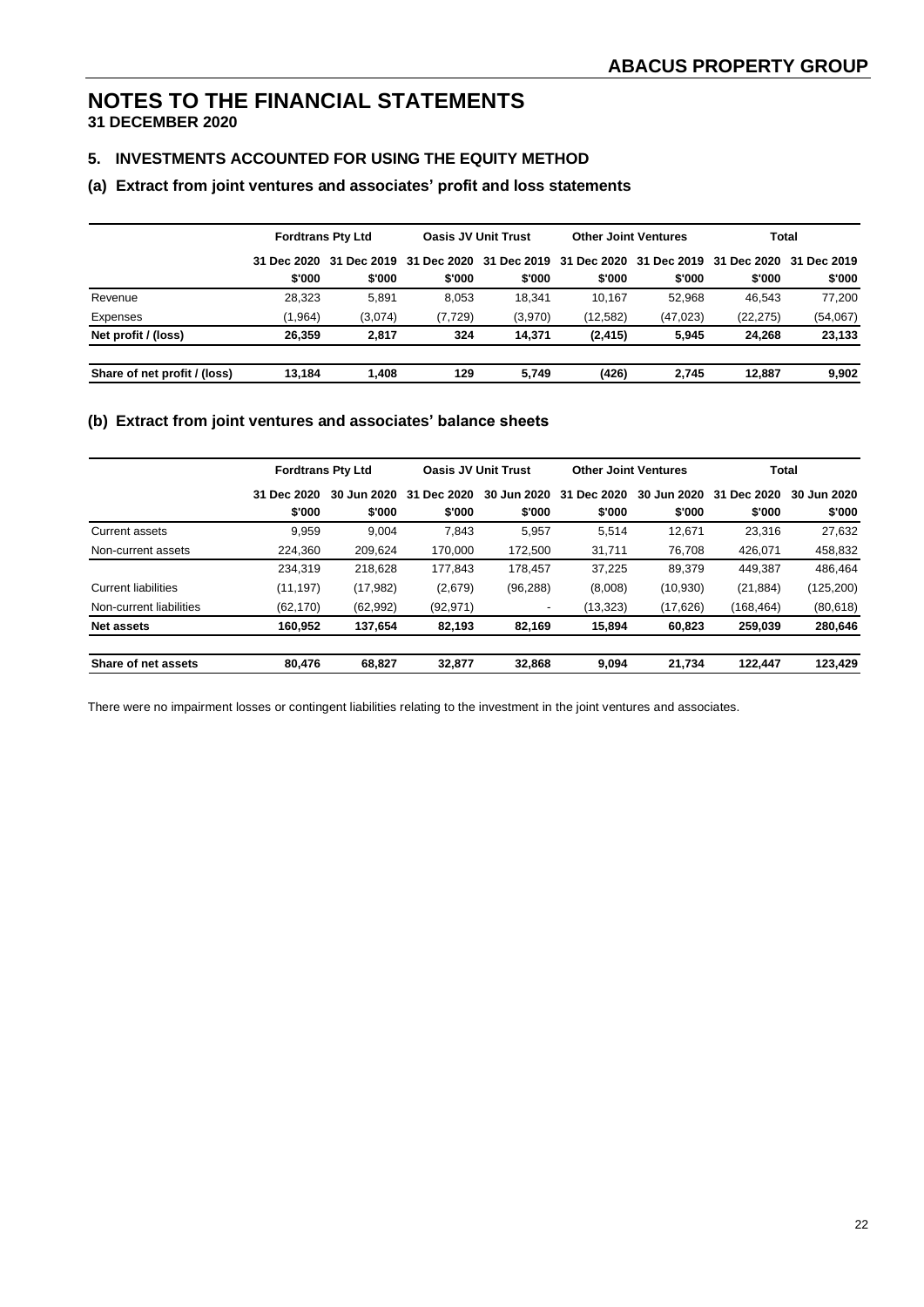# **6. INTEREST BEARING LOANS AND BORROWINGS**

|                                                 | 31 Dec 2020 | 30 Jun 2020 |
|-------------------------------------------------|-------------|-------------|
|                                                 | \$'000      | \$'000      |
| Non-current                                     |             |             |
| Bank loans - A\$                                | 585,821     | 867,072     |
| Bank loans - A\$ value of NZ\$ denominated loan | 138.127     | 107,447     |
| Loan from related party - A\$                   | 29,841      | 38,573      |
| Less: Unamortised borrowing costs               | (2,806)     | (3, 332)    |
| (a) Total non-current                           | 750,983     | 1,009,760   |

|                                                            | 31 Dec 2020 | 30 Jun 2020 |
|------------------------------------------------------------|-------------|-------------|
|                                                            | \$'000      | \$'000      |
| (b) Maturity profile of non-current interest bearing loans |             |             |
| Due between one and five years                             | 750.983     | 833,010     |
| Due after five years                                       | $\sim$      | 176.750     |
|                                                            | 750.983     | 1,009,760   |

Abacus maintains a range of interest-bearing loans and borrowings. The sources of funding are spread over a number of counterparties and the terms of the instruments are negotiated to achieve a balance between capital availability and cost of debt.

Bank loans are A\$ and NZ\$ denominated and are provided by several banks at interest rates which are set periodically on a fixed or floating basis. The loan facilities term to maturity varies from July 2021 to August 2025. The bank loans are secured by charges over the investment properties, certain inventory and certain property, plant and equipment.

Approximately 61.7% (30 June 2020: 47.9%) of bank debt drawn was subject to fixed rate hedges and the drawn bank debt had a weighted average term to maturity of 3.6 years (30 June 2020: 3.9 years). Hedge cover as a percentage of available facilities at 31 December 2020 is 32.9% (30 June 2020: 41.9%).

Abacus' weighted average interest rate as at 31 December 2020 was 2.24% (30 June 2020: 3.01%). Line fees on undrawn facilities contributed to 0.28% of the weighted average interest rate at 31 December 2020 (30 June 2020: 0.45%). Abacus' weighted average interest rate excluding the undrawn facilities line fees as at 31 December 2020 was 1.96% (30 June 2020: 2.56%).

# **(c) Assets pledged as security**

The carrying amounts of assets pledged as security for current and non-current interest bearing liabilities are:

|                                              | 31 Dec 2020 | 30 Jun 2020 |
|----------------------------------------------|-------------|-------------|
|                                              | \$'000      | \$'000      |
| <b>Current</b>                               |             |             |
| First mortgage                               |             |             |
| Investment properties held for sale          | 88,846      |             |
| Total current assets pledged as security     | 88,846      |             |
| Non-current                                  |             |             |
| First mortgage                               |             |             |
| Investment properties                        | 2,822,351   | 2,619,666   |
| Total non-current assets pledged as security | 2,822,351   | 2,619,666   |
| Total assets pledged as security             | 2,911,197   | 2,619,666   |

# **(d) Defaults and breaches**

During the current and prior years, there were no defaults or breaches of any of the Group's loans.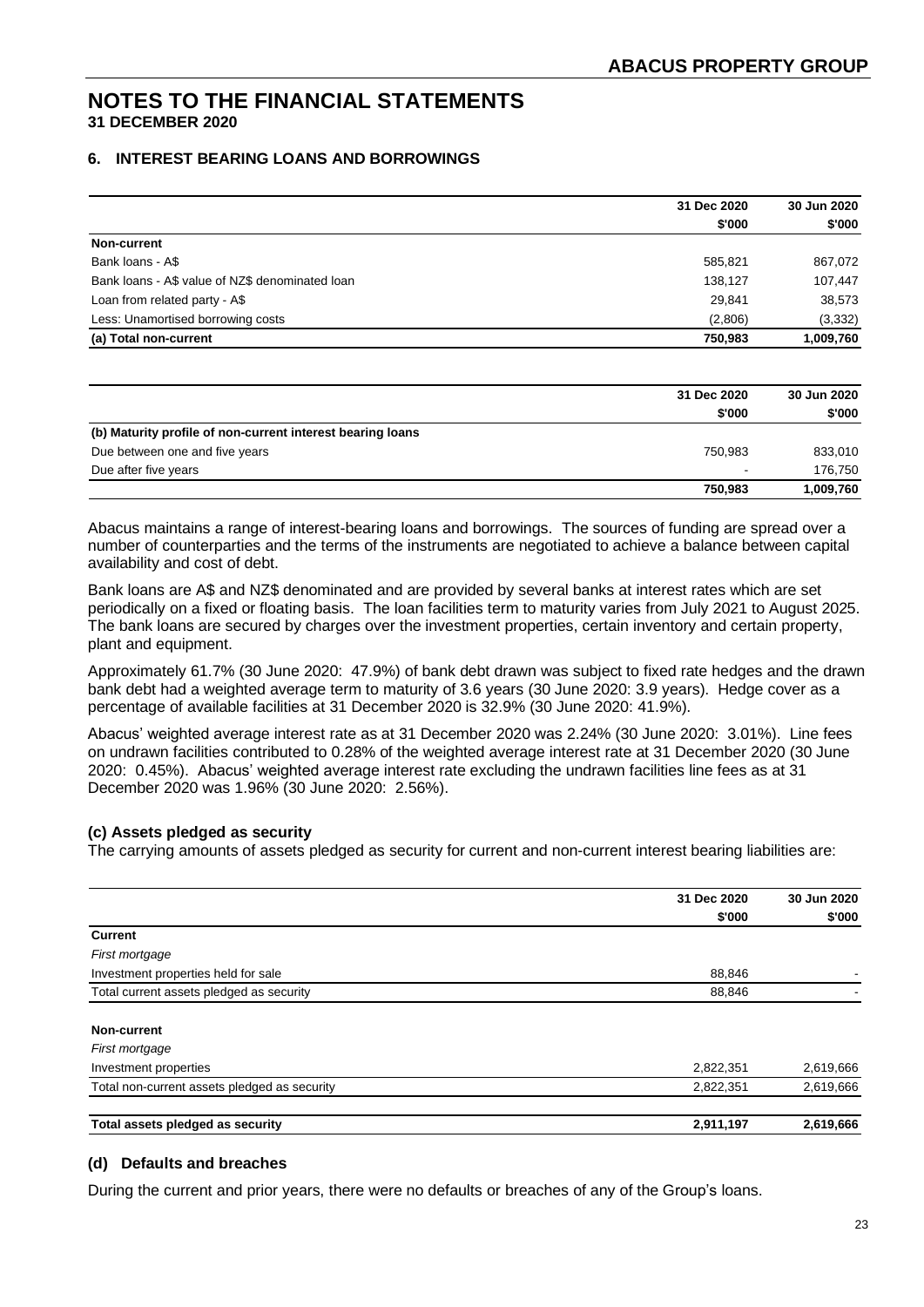# **7. FINANCIAL INSTRUMENTS**

# **Fair values**

The fair value of the Group's financial assets and liabilities are approximately equal to that of their carrying values.

Details of the Group's fair value measurement, valuation technique and inputs are detailed below.

| Class of assets /                       | <b>Fair value</b> |                                                                                                                                                                                       |                                                                                                                                                                                                                                                                                                                                                                                                                                    |
|-----------------------------------------|-------------------|---------------------------------------------------------------------------------------------------------------------------------------------------------------------------------------|------------------------------------------------------------------------------------------------------------------------------------------------------------------------------------------------------------------------------------------------------------------------------------------------------------------------------------------------------------------------------------------------------------------------------------|
| liabilities                             | hierarchy         | Valuation technique                                                                                                                                                                   | Inputs used to measure fair value                                                                                                                                                                                                                                                                                                                                                                                                  |
| Investment properties                   | Level $3$         | Discounted Cash Flow ("DCF")<br>Direct comparison<br>Income capitalisation method                                                                                                     | Discount rate<br>Net operating income<br>Adopted capitalisation rate<br>Rate per unit<br>Optimal occupancy<br>Adopted discount rate                                                                                                                                                                                                                                                                                                |
| Property, plant and<br>equipment        | Level 3           | Income capitalisation method                                                                                                                                                          | Net market EBITDA<br>Optimal occupancy<br>Adopted capitalisation rate                                                                                                                                                                                                                                                                                                                                                              |
| Property loans - fair<br>value          | Level 3           | Residual cash flow analysis                                                                                                                                                           | Property loan cash flow forecast<br>Property loan payment priorities                                                                                                                                                                                                                                                                                                                                                               |
| Securities and options<br>- unlisted    | Level 3           | Pricing models                                                                                                                                                                        | Security price<br>Underlying net asset<br>Property valuations                                                                                                                                                                                                                                                                                                                                                                      |
| Derivative - financial<br>instruments   | Level 2           | DCF (adjusted for counterparty credit<br>worthiness)                                                                                                                                  | Interest rates<br>Consumer Price Index ("CPI")<br>Volatility<br>Quoted security price                                                                                                                                                                                                                                                                                                                                              |
| Securities and options<br>- listed      | Level 1           | Quoted prices (unadjusted) in active<br>market for identical assets or liabilities                                                                                                    | Quoted security price                                                                                                                                                                                                                                                                                                                                                                                                              |
| Level 1                                 |                   | Quoted prices (unadjusted) in active market for identical assets or liabilities;                                                                                                      |                                                                                                                                                                                                                                                                                                                                                                                                                                    |
| Level 2                                 |                   | Inputs other than quoted prices included in level 1 that are observable for the asset or liability, either<br>directly (i.e. as prices) or indirectly (i.e. derived from prices); and |                                                                                                                                                                                                                                                                                                                                                                                                                                    |
| Level 3                                 |                   | Inputs for the asset or liability that are not based on observable market data.                                                                                                       |                                                                                                                                                                                                                                                                                                                                                                                                                                    |
|                                         |                   | There were no transfers between Levels 1, 2 and 3 during the period.                                                                                                                  |                                                                                                                                                                                                                                                                                                                                                                                                                                    |
| Income capitalisation method            |                   | reversions.                                                                                                                                                                           | This method involves assessing the total net market income receivable from the property and<br>capitalising this in perpetuity to derive a capital value, with allowances for capital expenditure                                                                                                                                                                                                                                  |
| Direct comparison                       |                   | This method directly compares and analyses sales evidence on a rate per unit.                                                                                                         |                                                                                                                                                                                                                                                                                                                                                                                                                                    |
| Discounted cash flow method             |                   | present value of the cash flow stream associated with the assets or liabilities.                                                                                                      | Under the DCF method, the fair value is estimated using explicit assumptions regarding the benefits<br>and liabilities of ownership over the assets' or liabilities' life including an exit or terminal value. The<br>DCF method involves the projection of a series of cash flows from the assets or liabilities. To this<br>projected cash flow series, an appropriate, market-derived discount rate is applied to establish the |
| Residual cash flow analysis             |                   |                                                                                                                                                                                       | The analysis takes into account the time value of money in a more detailed way than simply a<br>developer's profit margin as it considers the timing of all costs and income associated with the project.                                                                                                                                                                                                                          |
| Pricing models - unlisted<br>securities |                   | underlying entities.                                                                                                                                                                  | The fair value is determined by reference to the net assets which approximates fair value of the                                                                                                                                                                                                                                                                                                                                   |
| Pricing models - options                |                   | valuations and prevailing exchange rates.                                                                                                                                             | The fair value is determined using generally accepted pricing models including Black-Scholes and<br>adjusted for specific features of the options including share price, underlying net assets and property                                                                                                                                                                                                                        |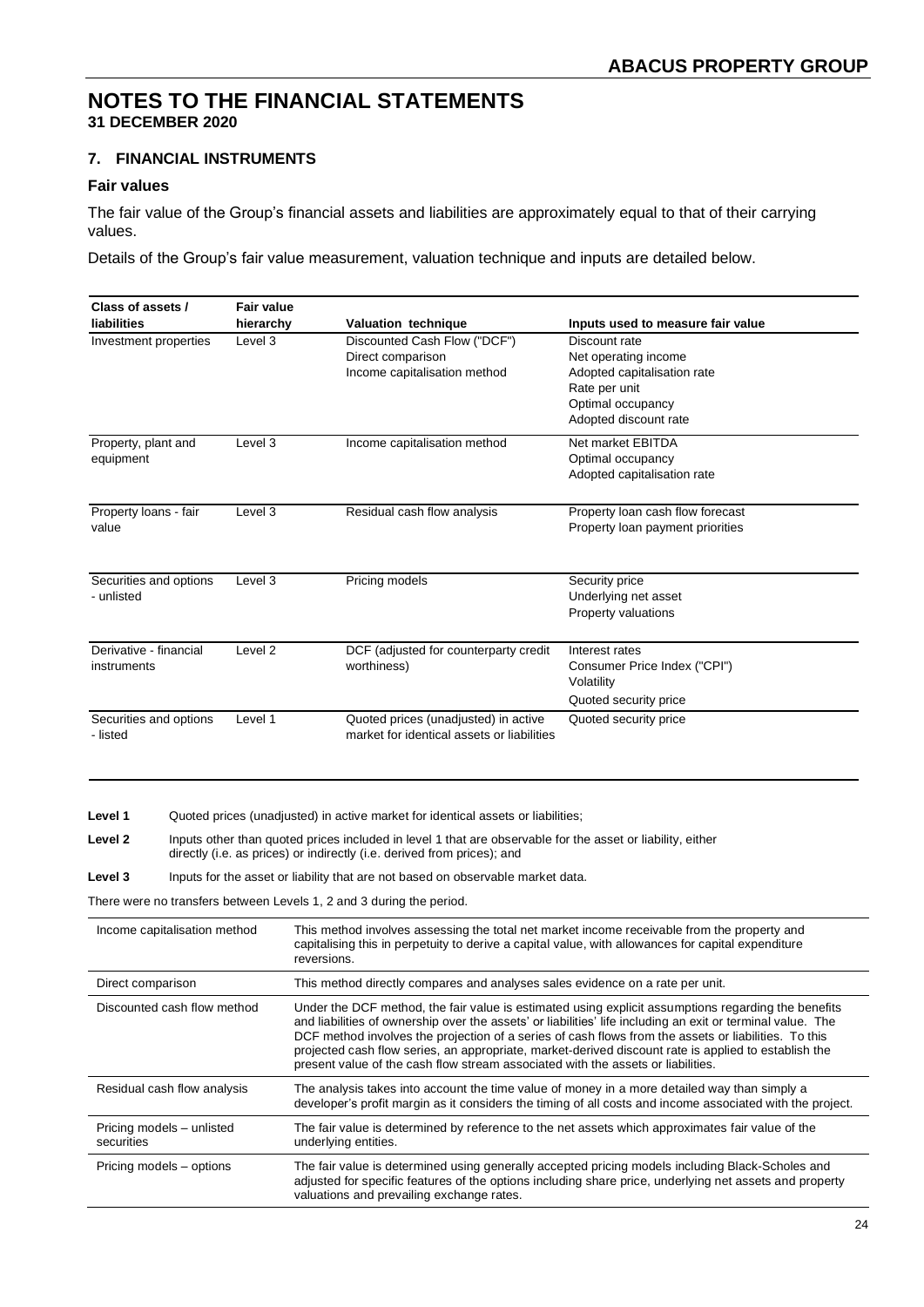# **7. FINANCIAL INSTRUMENTS (continued)**

### **Fair values (continued)**

The following table is a reconciliation of the movements in derivatives (projects), unlisted securities and options classified as Level 3 for the period ended 31 December 2020.

|                                                  | <b>Secured</b><br>loans | <b>Unlisted</b><br>securities/<br>options | Total        |
|--------------------------------------------------|-------------------------|-------------------------------------------|--------------|
|                                                  | \$'000                  | \$'000                                    | \$'000       |
| Opening balance as at 30 June 2020               | 115,802                 | 839                                       | 116,641      |
| Fair value movement through the income statement | (15, 821)               | (192)                                     | (16, 013)    |
| Additions                                        | 15,027                  | 1,583                                     | 16,610       |
| <b>Disposals</b>                                 | (36, 528)               |                                           | (36, 528)    |
| Closing balance as at 31 December 2020           | 78,480                  | 2,230                                     | 80,710       |
|                                                  |                         |                                           |              |
|                                                  |                         |                                           |              |
|                                                  | <b>Secured</b><br>loans | <b>Unlisted</b><br>securities/<br>options | <b>Total</b> |
|                                                  | \$'000                  | \$'000                                    | \$'000       |
| Opening balance as at 30 June 2019               | 113,156                 | 1,277                                     | 114,433      |
| Fair value movement through the income statement | (11, 907)               | (279)                                     | (12, 186)    |
| Additions                                        | 141,065                 |                                           | 141,065      |
| <b>Disposals</b>                                 | (68, 180)               |                                           | (68, 180)    |

#### *Sensitivity of Level 3*

### *Secured loans*

The fair values of the secured loans are impacted by the underlying property development valuations and returns. The potential effect of using reasonable possible alternative assumptions based on a decrease / increase in the underlying property developments' returns by 10% would have the effect of reducing the fair value by up to \$12.9 million (30 June 2020: \$7.5 million) or increase the fair value by \$14.2 million (30 June 2020: \$Nil) respectively.

# *Unlisted securities and options*

The potential effect of using reasonable possible alternative assumptions based on a decrease / increase in the property valuations by 5% would have the effect of reducing the fair value by up to \$0.1 million (30 June 2020: \$0.1 million) or increase the fair value by \$0.1 million (30 June 2020: \$0.1 million) respectively.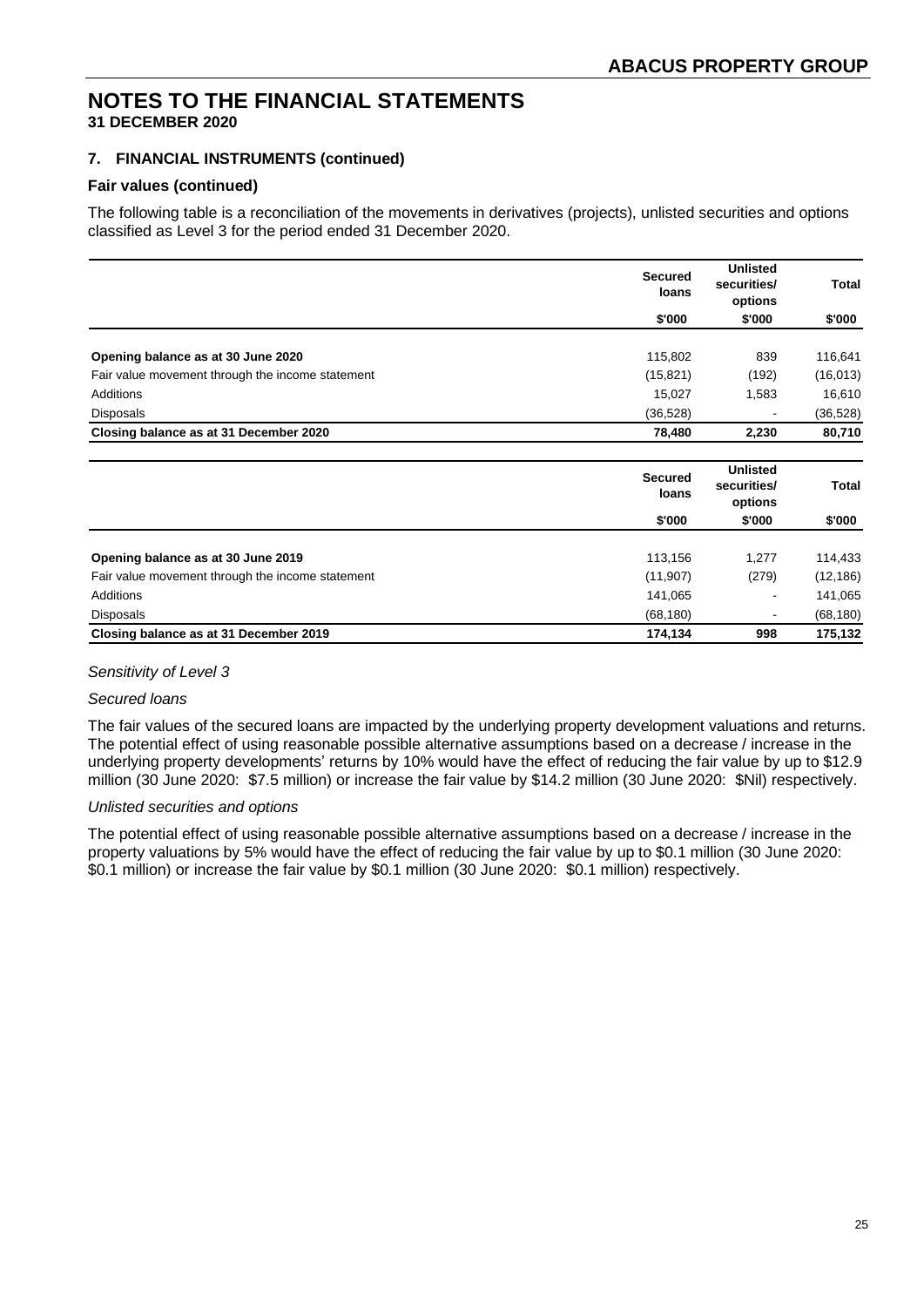# **8. CONTRIBUTED EQUITY**

|                                 | 31 Dec 2020 | 30 Jun 2020 |
|---------------------------------|-------------|-------------|
| (a) Issued stapled securities   | \$'000      | \$'000      |
| Stapled securities              | 2,360,115   | 1,925,398   |
| <b>Issue costs</b>              | (48.930)    | (45, 634)   |
| <b>Total contributed equity</b> | 2,311,185   | 1,879,764   |

|                                                |               | <b>Stapled securities</b> |  |
|------------------------------------------------|---------------|---------------------------|--|
|                                                | <b>Number</b> | <b>Number</b>             |  |
|                                                | 31 Dec 2020   | 30 Jun 2020               |  |
| (b) Movement in stapled securities on issue    | '000          | '000                      |  |
| At beginning of financial period               | 653.502       | 580,555                   |  |
| - equity raisings                              | 138,692       | 64,382                    |  |
| - distribution reinvestment plan               | 12.204        | 8,565                     |  |
| Securities on issue at end of financial period | 804.398       | 653.502                   |  |

# **9. DISTRIBUTIONS PAID AND PROPOSED**

|                                                                        | 31 Dec 2020 | 31 Dec 2019 |
|------------------------------------------------------------------------|-------------|-------------|
|                                                                        | \$'000      | \$'000      |
| (a) Distributions paid during the period                               |             |             |
| June 2020 half: 9.05 cents per stapled security (2019: 9.25 cents)     | 59.142      | 53.701      |
| (b) Distributions declared and recognised as a liability <sup>^</sup>  |             |             |
| December 2020 half: 8.50 cents per stapled security (2019: 9.45 cents) | 68.374      | 60.984      |

Distributions were paid from Abacus Trust, Abacus Income Trust and Abacus Storage Property Trust (which do not pay tax provided they distribute all their taxable income) hence, there were no franking credits attached.

^ The interim distribution of 8.50 cents per stapled security of approximately \$68.4 million will be paid on 26 February 2021.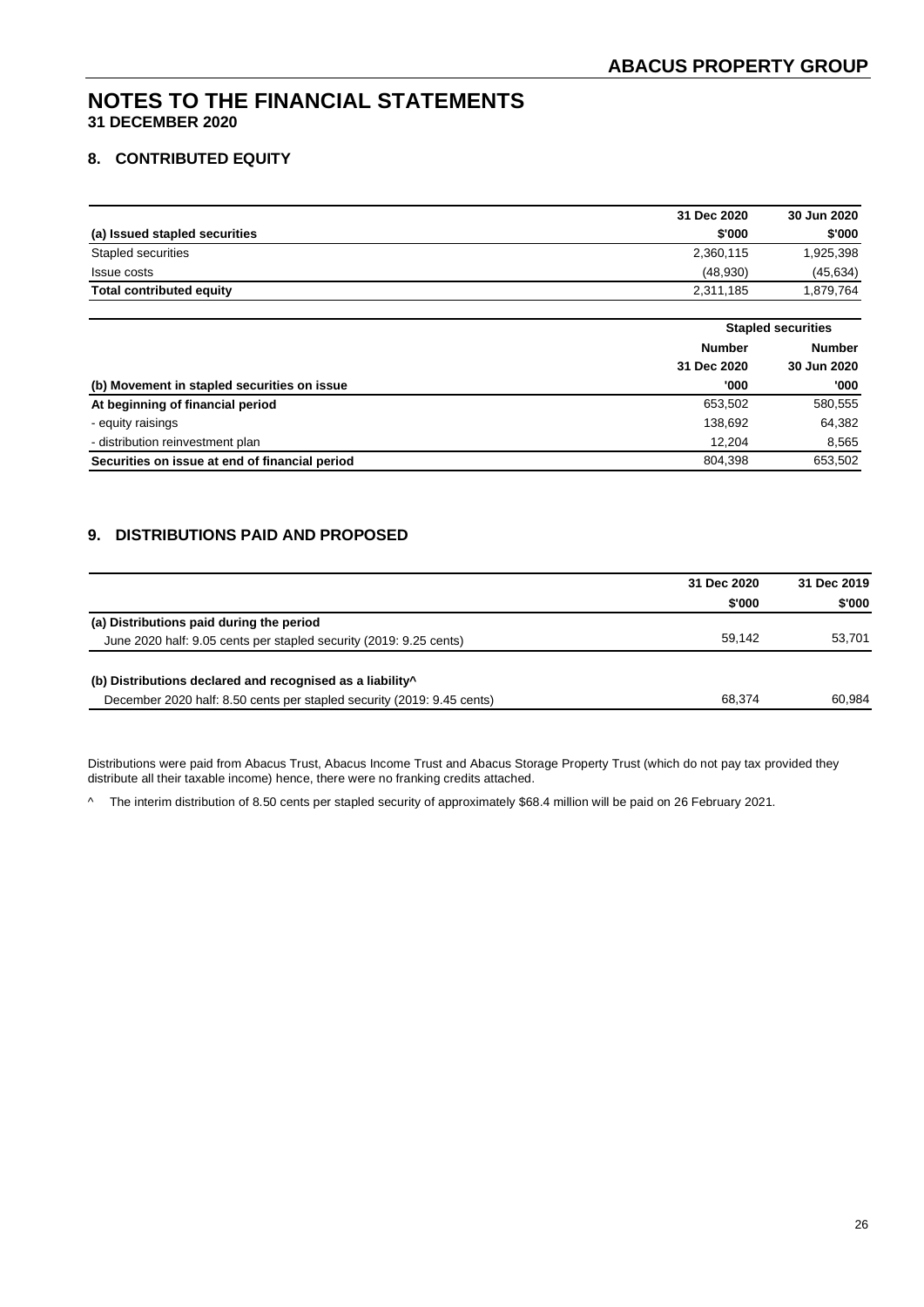# **10. PROPERTY, PLANT AND EQUIPMENT**

|                                                                | 31 Dec 2020 | 30 Jun 2020 |
|----------------------------------------------------------------|-------------|-------------|
|                                                                | \$'000      | \$'000      |
| Non-current                                                    |             |             |
| Right of use property asset                                    | 1,813       | 2,266       |
| Storage equipment                                              | 15,601      | 14,758      |
| Office equipment / furniture and fittings                      | 685         | 808         |
| Total non-current property, plant and equipment                | 18.099      | 17,832      |
|                                                                | 31 Dec 2020 | 30 Jun 2020 |
|                                                                | \$'000      | \$'000      |
| Right of use property asset                                    |             |             |
| At the beginning of the period net of accumulated depreciation | 2,266       |             |
| Additions                                                      |             | 3,173       |
| Depreciation charge for the period                             | (453)       | (907)       |
| At the end of the period net of accumulated depreciation       | 1,813       | 2,266       |
| Gross value                                                    | 3,173       | 3,173       |
| Accumulated depreciation                                       | (1,360)     | (907)       |
| Net carrying amount at end of the period                       | 1,813       | 2,266       |
| <b>Plant and equipment</b>                                     |             |             |
| Gross value                                                    | 26,119      | 24,209      |
| Accumulated depreciation                                       | (9,833)     | (8,643)     |
| Net carrying amount at end of the period                       | 16,286      | 15,566      |
| <b>Total</b>                                                   | 18,099      | 17,832      |

# **11. COMMITMENTS AND CONTINGENCIES**

There are no contingent assets or liabilities at 31 December 2020 other than as disclosed in this report.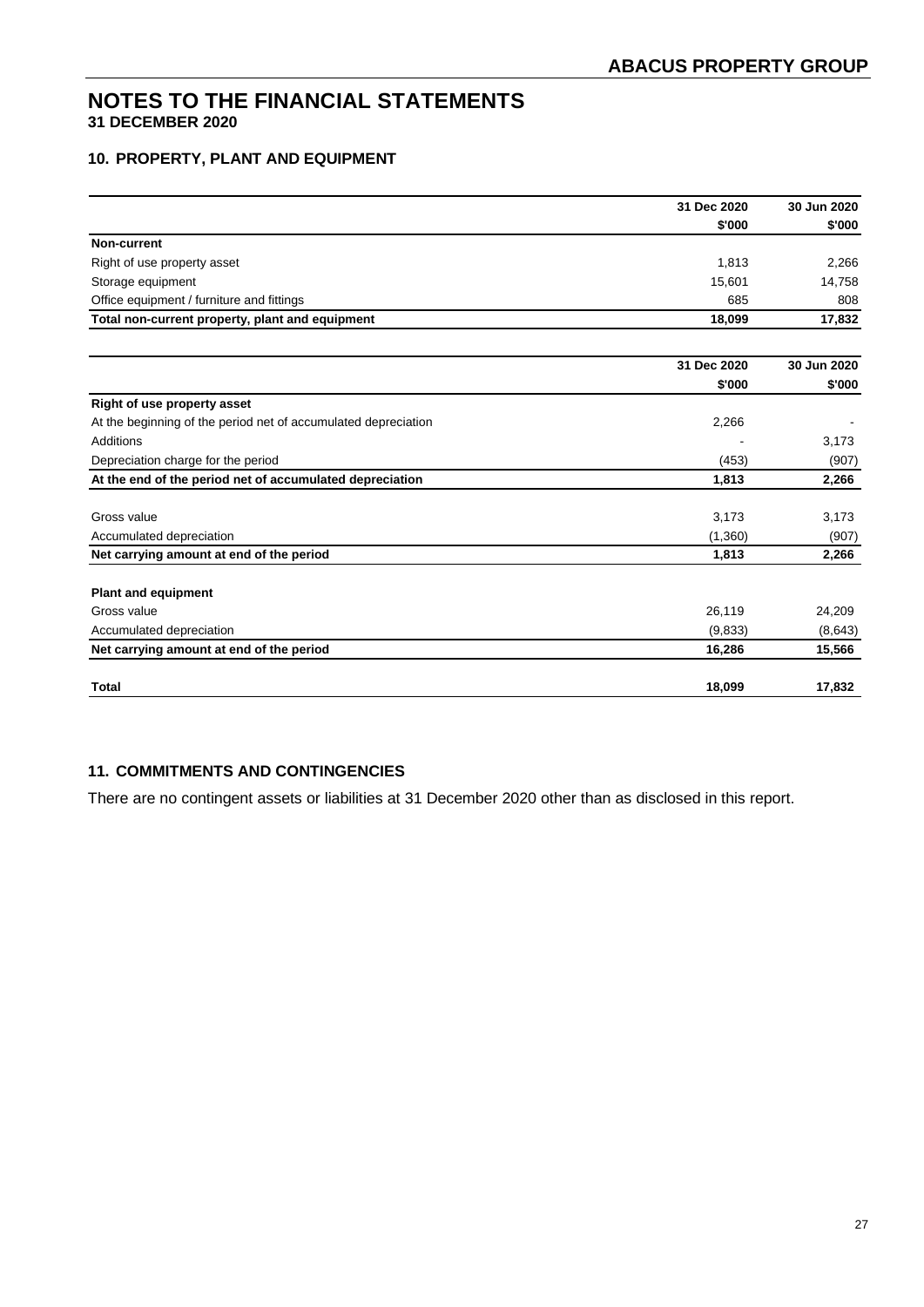# **12. BUSINESS COMBINATION**

At 30 November 2020, Abacus Storage Operations Limited acquired the remaining 75% interest in the selfstorage management business of Storage King Corporate Holdings Pty Limited for full control of the business. The purchase price for the remaining 75% interest of the business was a cash payment of \$50.0 million in addition to the 25% interest already held by Abacus, which was revalued by \$5.7 million to \$16.9 million.

The fair value of the identifiable assets and liabilities of the businesses as at the date of acquisition were:

| <b>Storage King Corporate</b> |  |
|-------------------------------|--|
| <b>Holdings Pty Limited</b>   |  |
| \$'000                        |  |
| 74,926                        |  |
| 430                           |  |
| 442                           |  |
| 4,188                         |  |
| 3,650                         |  |
| 163                           |  |
| 83,799                        |  |
| 1,582                         |  |
| 3,011                         |  |
| 1,034                         |  |
| 10,728                        |  |
| 16,355                        |  |
| 67,444                        |  |
| (16, 861)                     |  |
| 50,583                        |  |
|                               |  |
|                               |  |
| 4,188                         |  |
| (50, 583)                     |  |
| (46, 395)                     |  |
|                               |  |

\* Intangibles comprising brand, licensing and management agreements and goodwill and in accordance with AASB 3, the provisional accounting for the business combination will be finalised over the next period.

# **Revenue and profit contributions**

From the date of acquisition to 31 December 2020, the acquired Storage King business contributed revenues of \$1.1 million and net loss of \$1.2 million to the Group. The net loss is after the elimination of \$1.5 million of fee revenue which would have been previously derived by Storage King as an external manager. Correspondingly, there is an equivalent amount of elimination and savings in management and licensing fees of \$1.5 million to the Group. Therefore, the net profit after tax contribution to the Group taking into consideration the savings in fees is \$0.3 million during the period.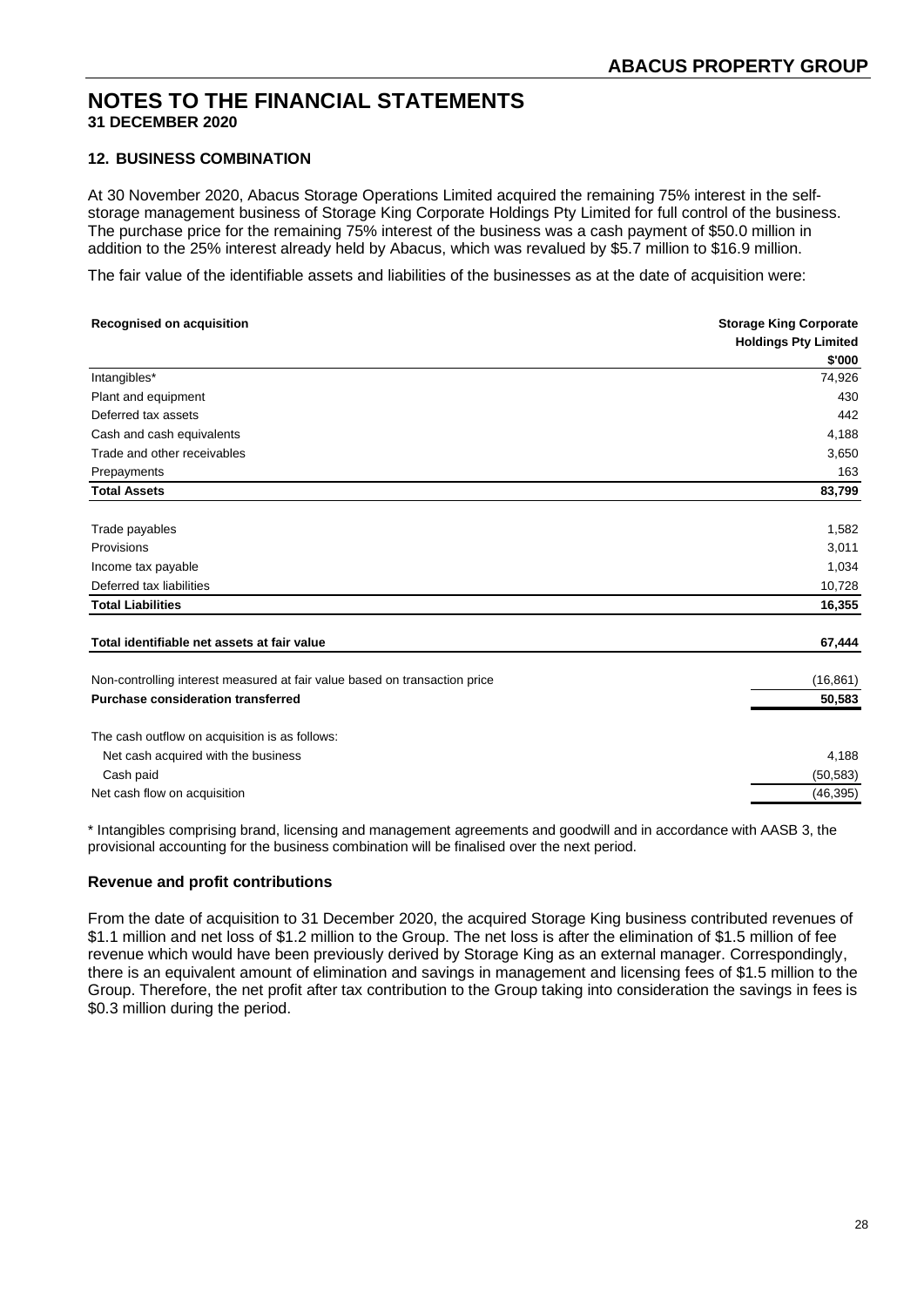# **13. SUMMARY OF SIGNIFICANT ACCOUNTING POLICIES**

The half-year financial report does not include all notes of the type normally included within the Annual Financial Report and therefore cannot be expected to provide as full an understanding of the financial performance, financial position and financing and investing activities of the consolidated entity as the Annual Financial Report.

The half-year financial report should be read in conjunction with the Annual Financial Report of Abacus Property Group for the year ended 30 June 2020. It is also recommended that the half-year financial report be considered together with any public announcements made by the Abacus Property Group during the half-year ended 31 December 2020 in accordance with the continuous disclosure obligations arising under the Corporations Act 2001.

The accounting policies adopted in the preparation of the interim condensed consolidated financial statements are consistent with those followed in the preparation of the Group's annual consolidated financial statements for the year ended 30 June 2020 except for the inclusion of the accounting policy on intangible assets and the adoption of new standards and interpretations effective as of 1 July 2020. The Group has not early adopted any standard, interpretation or amendment that has been issued but is not yet effective.

# **Intangible assets**

Intangible assets acquired separately are measured on initial recognition at cost. The cost of intangible assets acquired in a business combination is their fair value at the date of acquisition. Following initial recognition, intangible assets are carried at cost less any accumulated amortisation and accumulated impairment losses. Internally generated intangibles, excluding capitalised development costs, are not capitalised and the related expenditure is reflected in profit or loss in the period in which the expenditure is incurred.

The useful lives of intangible assets are assessed as either finite or indefinite. Intangible assets with finite lives are amortised over the useful economic life and assessed for impairment whenever there is an indication that the intangible asset may be impaired. The amortisation period and the amortisation method for an intangible asset with a finite useful life are reviewed at least at the end of each reporting period.

Changes in the expected useful life or the expected pattern of consumption of future economic benefits embodied in the asset are considered to modify the amortisation period or method, as appropriate, and are treated as changes in accounting estimates and adjusted on a prospective basis. The amortisation expense on intangible assets with finite lives is recognised in the statement of profit or loss as the expense category that is consistent with the function of the intangible assets.

Intangible assets with indefinite useful lives, such as goodwill, are not amortised but are tested for impairment at each reporting period, either individually or at the CGU level. The assessment of indefinite life is reviewed at each reporting period to determine whether the indefinite life continues to be supportable. If not, the change in useful life from indefinite to finite is made on a prospective basis. Gains or losses arising from derecognition of an intangible asset are measured as the difference between the net disposal proceeds and the carrying amount of the asset and are recognised in the statement of profit or loss when the asset is derecognised.

# *Brand and trademarks*

The Group acquired the Storage King brand and trademarks as part of the acquisition of the Storage King Group in November 2020. The brand and trademarks have been registered with the relevant government agency. In a licencing and management business, brand and trademarks are the most valuable intangible assets and may be renewed at little or no cost to the Group. As a result, the brand and trademarks are assessed as having an indefinite useful life.

# *Licencing and management agreements*

The Group acquired Storage King's licencing and management agreements as part of the acquisition of the Storage King Group in November 2020. Storage King enters into licencing agreements with all its licensees which licensed the brand and trademarks to its licensees and provides specialist management services pursuant to a separate management agreement. In turn Storage King generates licencing and management fees income from these agreements.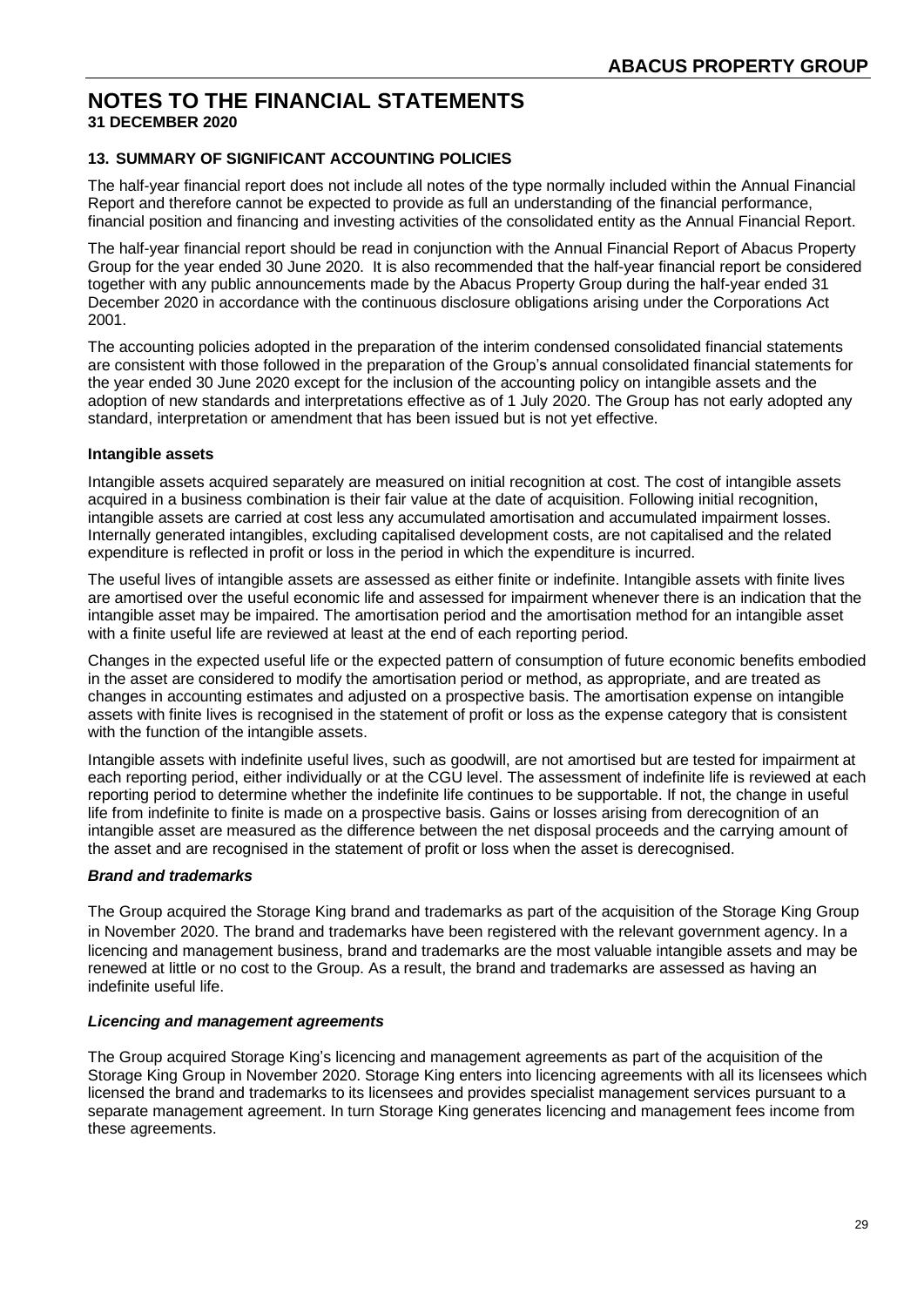# **NOTES TO THE FINANCIAL STATEMENTS**

**31 DECEMBER 2020**

# **13. SUMMARY OF SIGNIFICANT ACCOUNTING POLICIES (continued)**

### **Intangible assets (continued)**

#### *Software*

The Group acquired Storage King's software as part of the acquisition of the Storage King Group in November 2020. Storage King has invested in the development of software systems known as the Storage King User Dashboard ("SKUD") which transforms data into actionable insights for the licensees, and an e-commerce platform which is fully integrated with the website and available self storage units in real time to provide an enhanced customer experience.

A summary of the policies applied to the Group's intangible assets is as follows:

|                                     | <b>Brand and trademarks</b> | <b>Licencing and</b><br>management agreements                             | <b>Software</b>                                              |
|-------------------------------------|-----------------------------|---------------------------------------------------------------------------|--------------------------------------------------------------|
| <b>Useful lives</b>                 | Indefinite                  | Finite (15 years)                                                         | Finite (2-10 years)                                          |
| <b>Amortisation method</b><br>used  | No amortisation             | Amortised on a straightline<br>basis over the period of the<br>agreements | Amortised on a<br>straightline basis over<br>the useful life |
| Internally generated<br>or acquired | Acquired                    | Acquired                                                                  | Acquired                                                     |

#### **New accounting standards and interpretations**

There are several amendments and interpretations apply for the first time on 1 July 2020 as follows, but they do not have an impact on the interim condensed consolidated financial statements of the Group.

- AASB 2018-6 Amendments to Australian Accounting Standards - Definition of a Business

This amends AASB 3 - Business Combinations to clarify the definition of a business, assisting entities to determine whether a transaction should be accounted for as a business combination or as an asset acquisition. This amendment is not expected to have a significant impact on the financial statements on application.

- AASB 2018-7 Amendments to Australian Accounting Standards - Definition of Material (effective from 1 January 2020)

This amends AASB 101 Presentation of Financial Statements and AASB 108 Accounting Policies, Changes in Accounting Estimates and Errors, to clarify the definition of material and its application by improving the wording and aligning the definition across AASB Standards and other publications. This amendment is not expected to have a significant impact on the financial statements on application.

- AASB 2019-3 Amendments to Australian Accounting Standards - Interest Rate Benchmark Reform

The amendments to AASB 9 and AASB 139 Financial Instruments: Recognition and Measurement provide a number of reliefs, which apply to all hedging relationships that are directly affected by interest rate benchmark reform. A hedging relationship is affected if the reform gives rise to uncertainties about the timing and or amount of benchmark-based cash flows of the hedged item or the hedging instrument. These amendments had no impact on the consolidated financial statements of the Group as it does not have any interest rate hedge relationships.

- AASB 2019-1 Amendments to Australian Accounting Standards - References to the Conceptual Framework

The Conceptual Framework is not a standard, and none of the concepts contained therein override the concepts or requirements in any standard. The purpose of the Conceptual Framework is to assist the AASB in developing standards, to help preparers develop consistent accounting policies where there is no applicable standard in place and to assist all parties to understand and interpret the standards.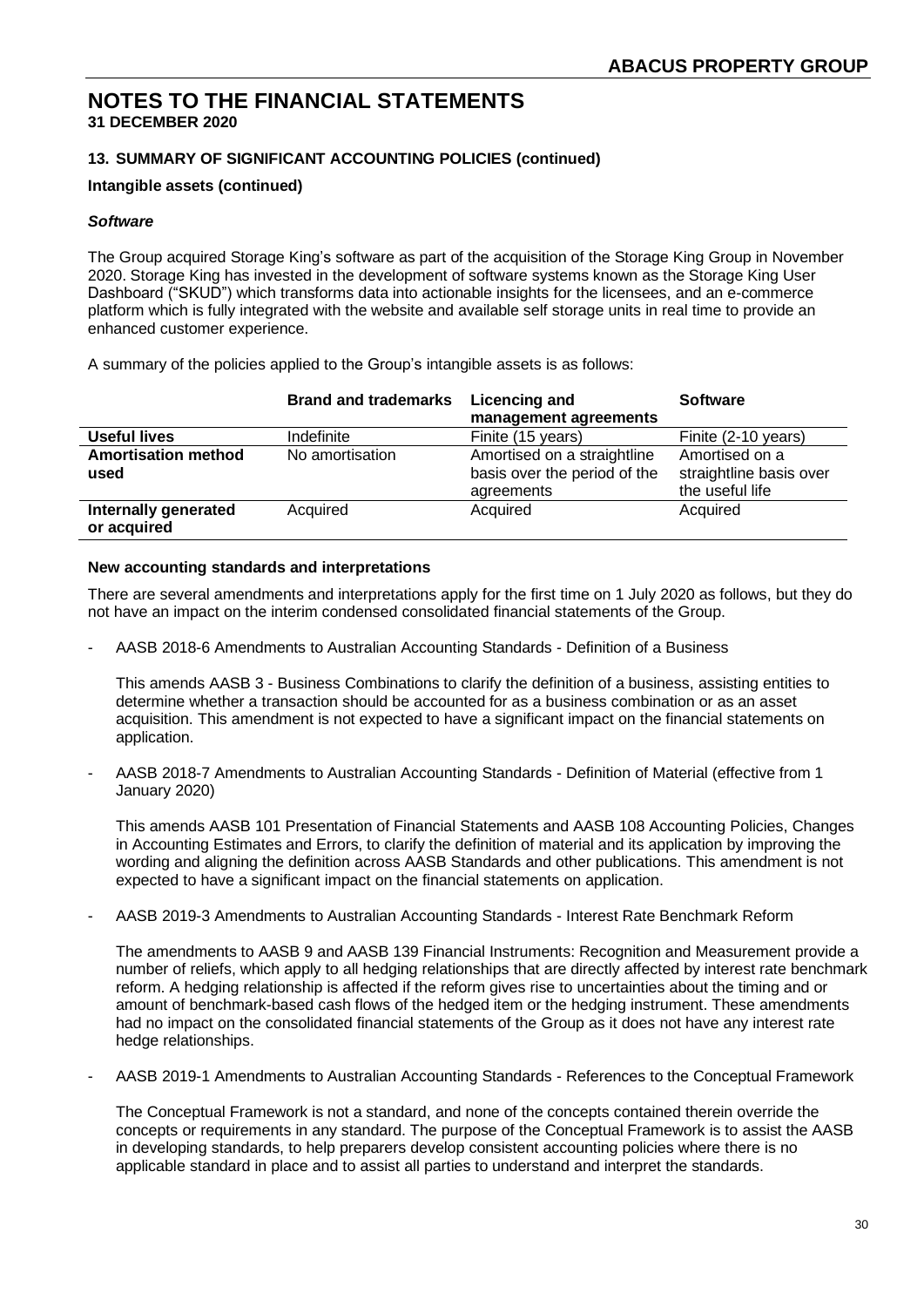# **13. SUMMARY OF SIGNIFICANT ACCOUNTING POLICIES (continued)**

#### **New accounting standards and interpretations (continued)**

The revised Conceptual Framework includes some new concepts, provides updated definitions and recognition criteria for assets and liabilities and clarifies some important concepts. These amendments had no impact on the consolidated financial statements of the Group.

- AASB 2020-4 Amendments to Australian Accounting Standards - COVID-19-Related Rent Concessions

The amendments provide relief to lessees from applying AASB 16 guidance on lease modification accounting for rent concessions arising as a direct consequence of the COVID-19 pandemic. As a practical expedient, a lessee may elect not to assess whether a COVID-19 related rent concession from a lessor is a lease modification. A lessee that makes this election accounts for any change in lease payments resulting from the COVID-19 related rent concession the same way it would account for the change under AASB 16, if the change were not a lease modification. This amendment had no impact on the consolidated financial statements of the Group.

Certain Australian Accounting Standards and Interpretations have recently been issued or amended but are not yet effective and have not been adopted by the Group for the half-year ended 31 December 2020. The impact of these new standards or amendments to the standards (to the extent relevant to the Group) and interpretations is as follows:

- AASB 2020-1 AASB 2020-6 Amendments to Australian Accounting Standards - Classification of Liabilities as Current or Non-current and AASB 2020-6 Amendments to Australian Accounting Standards - Classification of Liabilities as Current or Non-current – Deferral of Effective Date (effective from 1 January 2023)

The amendments to paragraphs 69 to 76 of AASB 101 specify the requirements for classifying liabilities as current or non-current. The amendments clarify:

- What is meant by a right to defer settlement
- That a right to defer must exist at the end of the reporting period
- That classification is unaffected by the likelihood that an entity will exercise its deferral right
- That only if an embedded derivative in a convertible liability is itself an equity instrument would the terms of a liability not impact its classification

The amendments are effective for annual reporting periods beginning on or after 1 January 2023 and must be applied retrospectively. The Group is currently assessing the impact the amendments will have on current practice and whether existing loan agreements may require amendments.

- AASB 2020-3 Amendments to Australian Accounting Standards – Annual Improvements 2018–2020 and Other Amendments (effective from 1 January 2022)

The amending standard made amendments to the following standards and conceptual framework:

#### *Reference to the Conceptual Framework – Amendments to AASB 3*

The amendments are intended to replace a reference to the Framework for the Preparation and Presentation of Financial Statements, issued in 1989, with a reference to the Conceptual Framework for Financial Reporting issued in March 2018 without significantly changing its requirements. The Board also added an exception to the recognition principle of AASB 3 to avoid the issue of potential 'day 2' gains or losses arising for liabilities and contingent liabilities that would be within the scope of AASB 137 or Interpretation 21 Levies, if incurred separately.

At the same time, the Board decided to clarify existing guidance in AASB 3 for contingent assets that would not be affected by replacing the reference to the Framework for the Preparation and Presentation of Financial Statements. The amendments apply prospectively.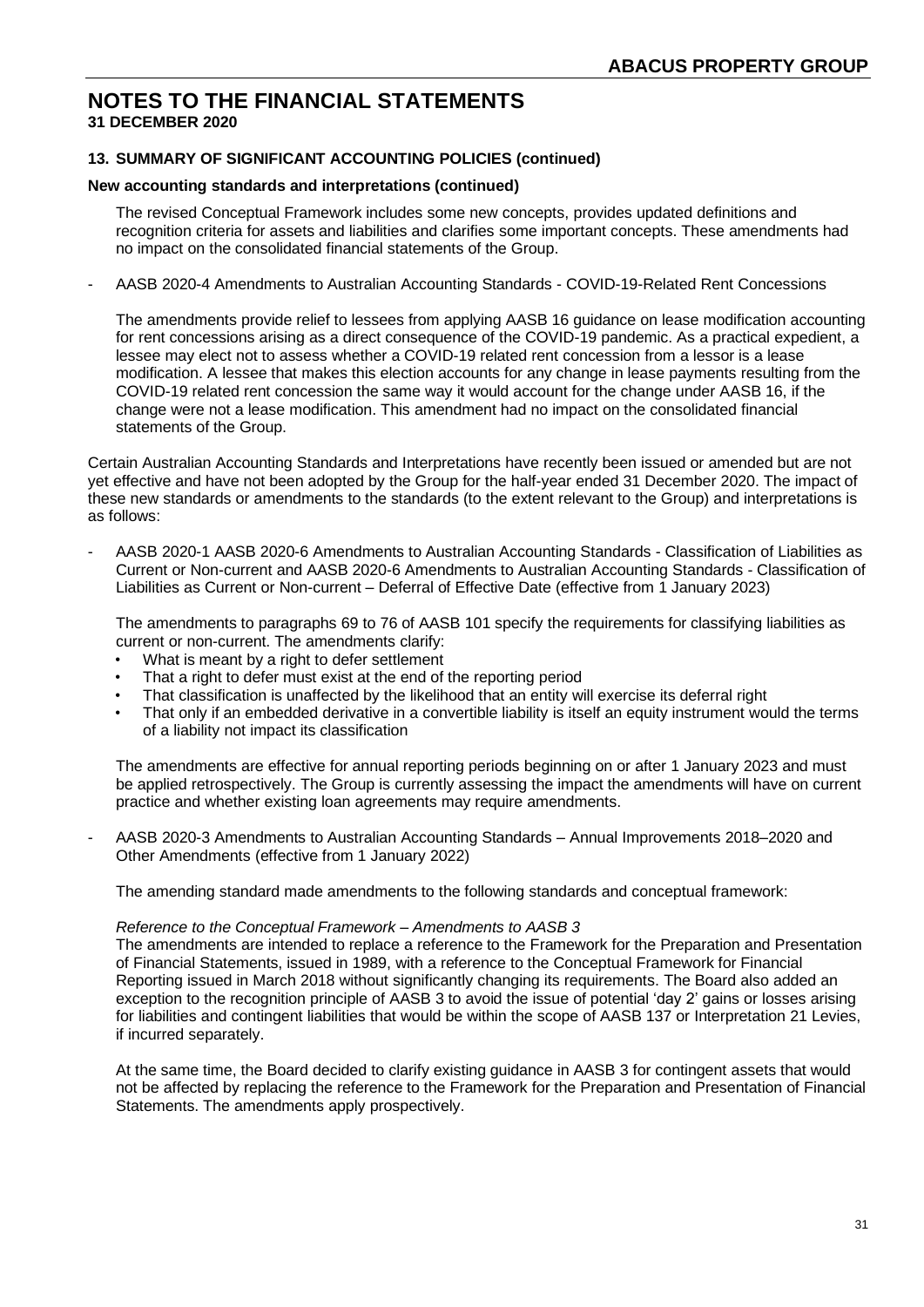# **13. SUMMARY OF SIGNIFICANT ACCOUNTING POLICIES (continued)**

#### **New accounting standards and interpretations (continued)**

*Property, Plant and Equipment: Proceeds before Intended Use – Amendments to AASB 16* The amendments prohibit entities deducting from the cost of an item of property, plant and equipment, any proceeds from selling items produced while bringing that asset to the location and condition necessary for it to be capable of operating in the manner intended by management. Instead, an entity recognises the proceeds from selling such items, and the costs of producing those items, in profit or loss.

The amendment must be applied retrospectively to items of property, plant and equipment made available for use on or after the beginning of the earliest period presented when the entity first applies the amendment. The amendments are not expected to have a material impact on the Group.

#### *Onerous Contracts – Costs of Fulfilling a Contract – Amendments to AASB 137*

The amendments specify which costs an entity needs to include when assessing whether a contract is onerous or loss-making. The amendments apply a "directly related cost approach". The costs that relate directly to a contract to provide goods or services include both incremental costs and an allocation of costs directly related to contract activities. General and administrative costs do not relate directly to a contract and are excluded unless they are explicitly chargeable to the counterparty under the contract.

The Group will apply these amendments to contracts for which it has not yet fulfilled all its obligations at the beginning of the annual reporting period in which it first applies the amendments.

#### *IFRS 1 First-time Adoption of International Financial Reporting Standards – Subsidiary as a first-time adopter*

The amendment permits a subsidiary that elects to apply paragraph D16(a) of AASB 1 to measure cumulative translation differences using the amounts reported by the parent, based on the parent's date of transition to AIFRS. This amendment is also applied to an associate or joint venture that elects to apply paragraph D16(a) of AASB 1. The amendment is effective for annual reporting periods beginning on or after 1 January 2022 with earlier adoption permitted.

*IFRS 9 Financial Instruments – Fees in the '10 per cent' test for derecognition of financial liabilities* The amendment clarifies the fees that an entity includes when assessing whether the terms of a new or modified financial liability are substantially different from the terms of the original financial liability. These fees include only those paid or received between the borrower and the lender, including fees paid or received by either the borrower or lender on the other's behalf. An entity applies the amendment to financial liabilities that are modified or exchanged on or after the beginning of the annual reporting period in which the entity first applies the amendment.

The Group will apply the amendments to financial liabilities that are modified or exchanged on or after the beginning of the annual reporting period in which the entity first applies the amendment. The amendments are not expected to have a material impact on the Group

#### **14. EVENTS AFTER BALANCE SHEET DATE**

Other than as disclosed in this report, there has been no other matter or circumstance that has arisen since the end of the financial period that has significantly affected, or may affect, the Group's operations in future financial years, the results of those operations or the Group's state of affairs in future financial years.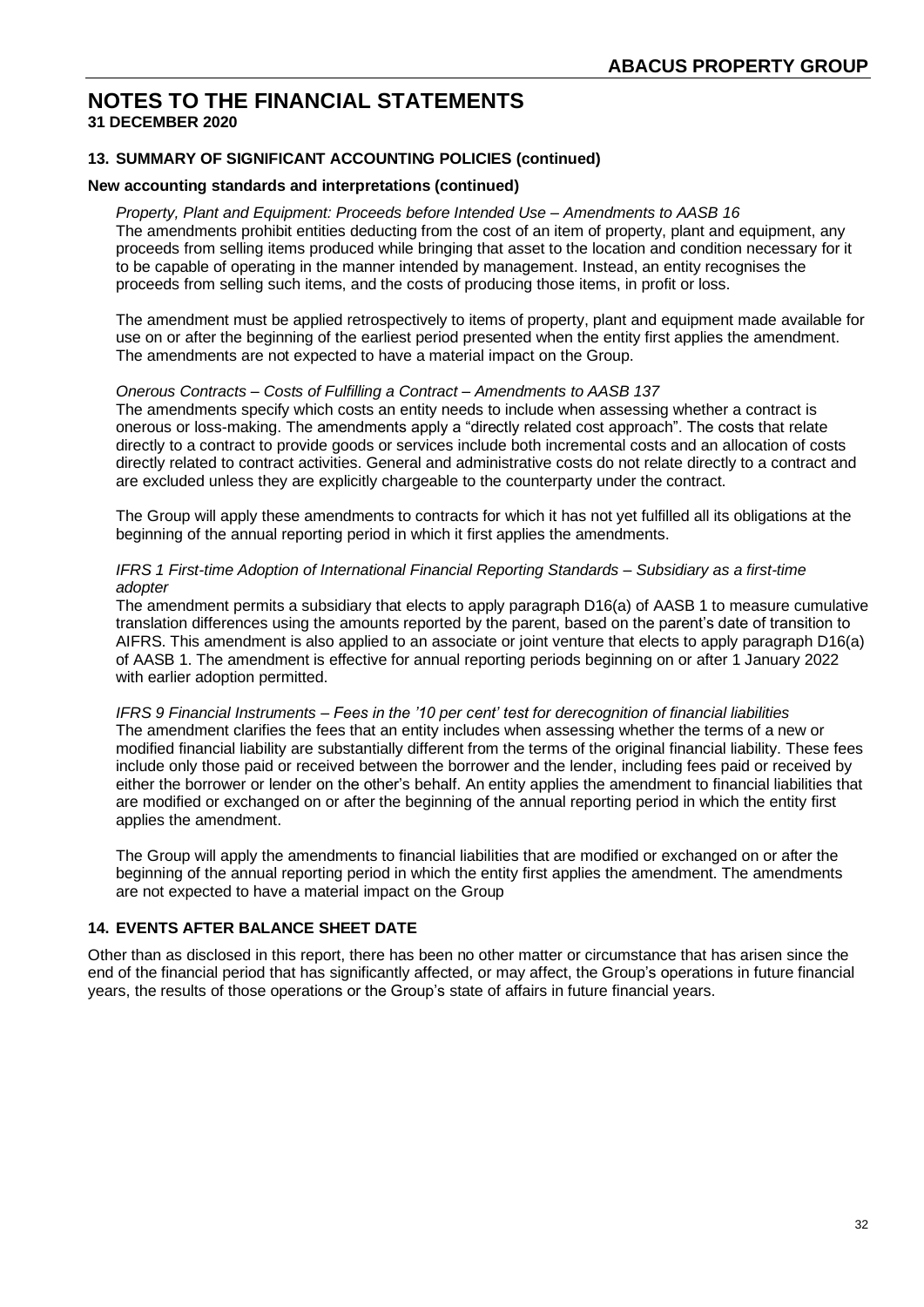# **DIRECTORS' DECLARATION**

In accordance with a resolution of the directors of Abacus Group Holdings Limited, we state that:

In the opinion of the directors:

- (a) the financial statements and notes of the consolidated entity are in accordance with the *Corporations Act 2001*, including:
	- (i) giving a true and fair view of the financial position as at 31 December 2020 and the performance for the half-year ended on that date for the consolidated entity; and
	- (ii) complying with Accounting Standard AASB 134 *Interim Financial Reporting* and the *Corporations Regulations 2001*.
- (b) there are reasonable grounds to believe that the consolidated entity will be able to pay its debts as and when they become due and payable.

On behalf of the Board

 $slkldi$ 

Myra Salkinder Steven Sewell Chair Managing Director Sydney, 18 February 2021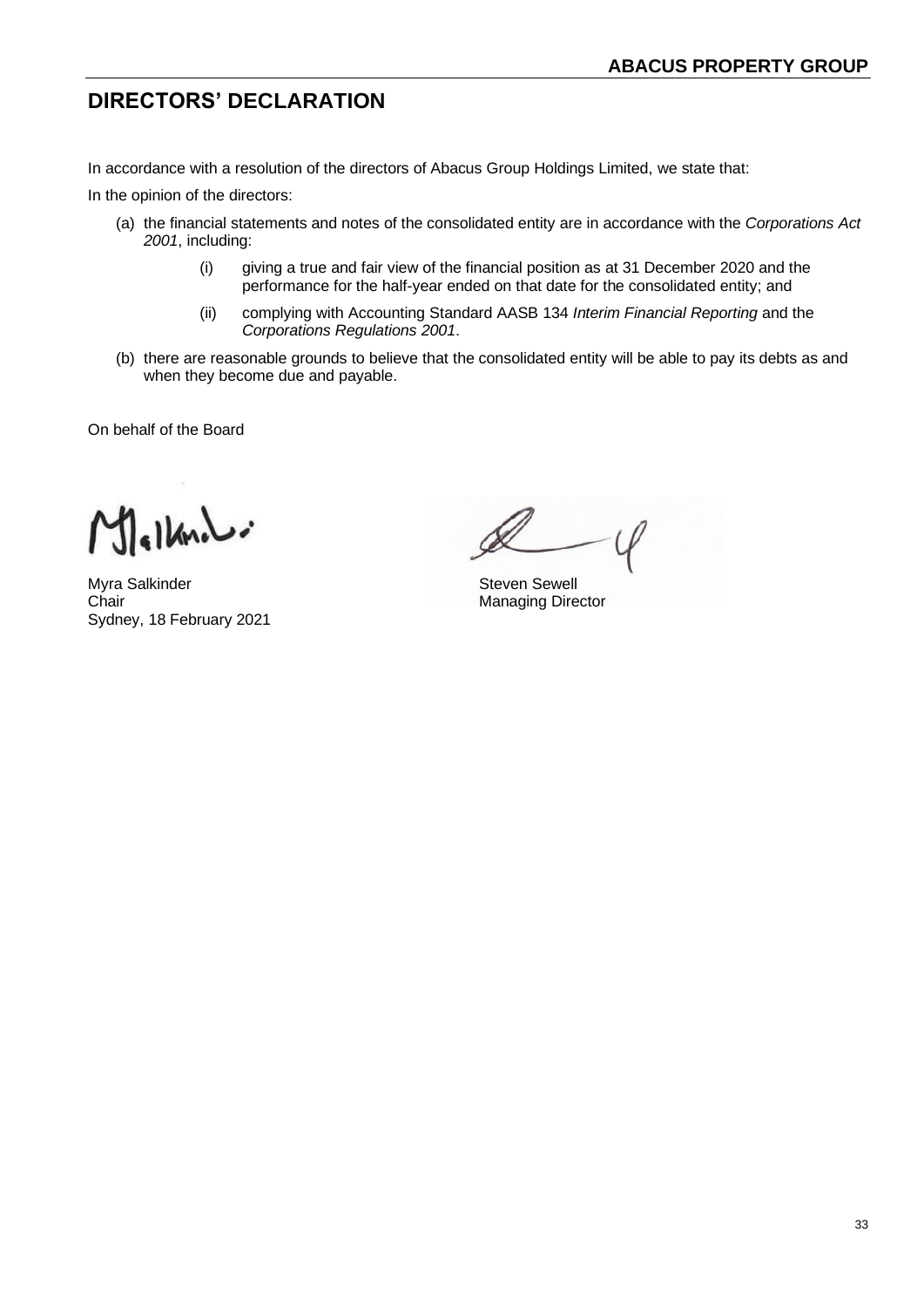

Ernst & Young 200 George Street Sydney NSW 2000 Australia GPO Box 2646 Sydney NSW 2001 Tel: +61 2 9248 5555 Fax: +61 2 9248 5959 ey.com/au

# **Independent Auditor's Review Report to the Members of Abacus Group Holdings Limited**

# **Report on the Half-Year Financial Report**

# Conclusion

We have reviewed the accompanying half-year financial report of Abacus Group Holdings Limited (the Company) and its subsidiaries (collectively the Group), which comprises the consolidated statement of financial position as at 31 December 2020, the consolidated statement of comprehensive income, consolidated statement of changes in equity and consolidated statement of cash flows for the half-year ended on that date, notes comprising a summary of significant accounting policies and other explanatory information, and the directors' declaration.

Based on our review, which is not an audit, nothing has come to our attention that causes us to believe that the half-year financial report of the Group is not in accordance with the *Corporations Act 2001*, including:

- a) giving a true and fair view of the consolidated financial position of the Group as at 31 December 2020 and of its consolidated financial performance for the half-year ended on that date; and
- b) complying with Accounting Standard AASB 134 *Interim Financial Reporting* and the *Corporations Regulations 2001*.

# Emphasis of Matter - Investment Property Fair Value

We draw attention to Note 2 of the financial report which describes the impact of the COVID-19 pandemic on the determination of fair value of the investment properties and how this has been considered by the Directors in the preparation of the financial report. Due to the heightened degree of valuation uncertainty, the property values may change significantly and unexpectedly over a relatively short period of time. Our opinion is not modified in respect of this matter.

# Directors' Responsibility for the Half-Year Financial Report

The directors of the Company are responsible for the preparation of the half-year financial report that gives a true and fair view in accordance with Australian Accounting Standards and the *Corporations Act 2001* and for such internal control as the directors determine is necessary to enable the preparation of the halfyear financial report that is free from material misstatement, whether due to fraud or error.

# Auditor's Responsibility

Our responsibility is to express a conclusion on the half-year financial report based on our review. We conducted our review in accordance with Auditing Standard on Review Engagements ASRE 2410 *Review of a Financial Report Performed by the Independent Auditor of the Entity*, in order to state whether, on the basis of the procedures described, anything has come to our attention that causes us to believe that the half-year financial report is not in accordance with the *Corporations Act 2001* including: giving a true and fair view of the Group's consolidated financial position as at 31 December 2020 and its consolidated financial performance for the half-year ended on that date; and complying with Accounting Standard AASB 134 *Interim Financial Reporting* and the *Corporations Regulations 2001*. As the auditor of the Group, ASRE 2410 requires that we comply with the ethical requirements relevant to the audit of the annual financial report.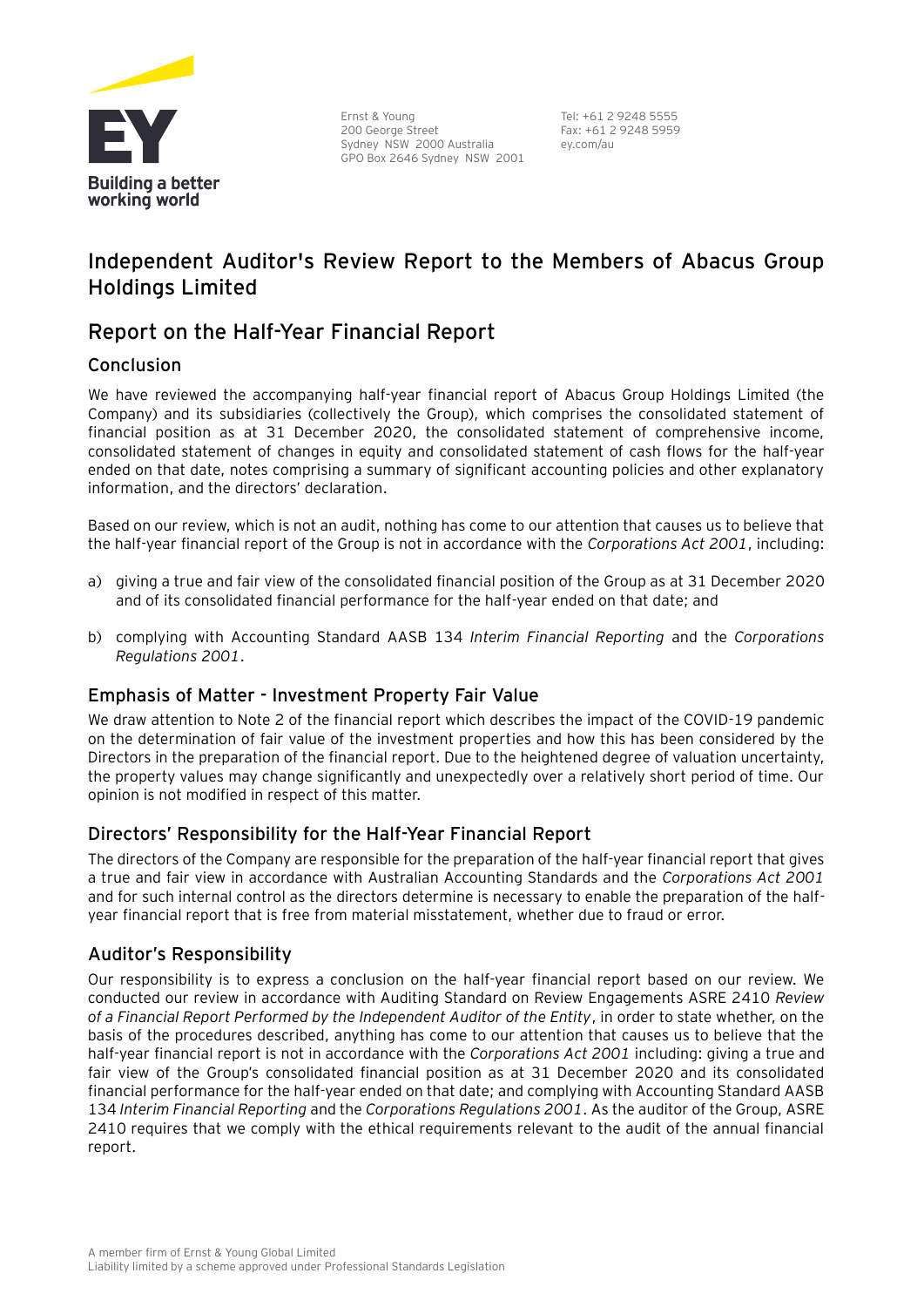

A review of a half-year financial report consists of making enquiries, primarily of persons responsible for financial and accounting matters, and applying analytical and other review procedures. A review is substantially less in scope than an audit conducted in accordance with Australian Auditing Standards and consequently does not enable us to obtain assurance that we would become aware of all significant matters that might be identified in an audit. Accordingly, we do not express an audit opinion.

# Independence

In conducting our review, we have complied with the independence requirements of the *Corporations Act 2001*.

Ernst & Young

Ernst & Young

Anthony Ewan Partner Sydney 18 February 2021